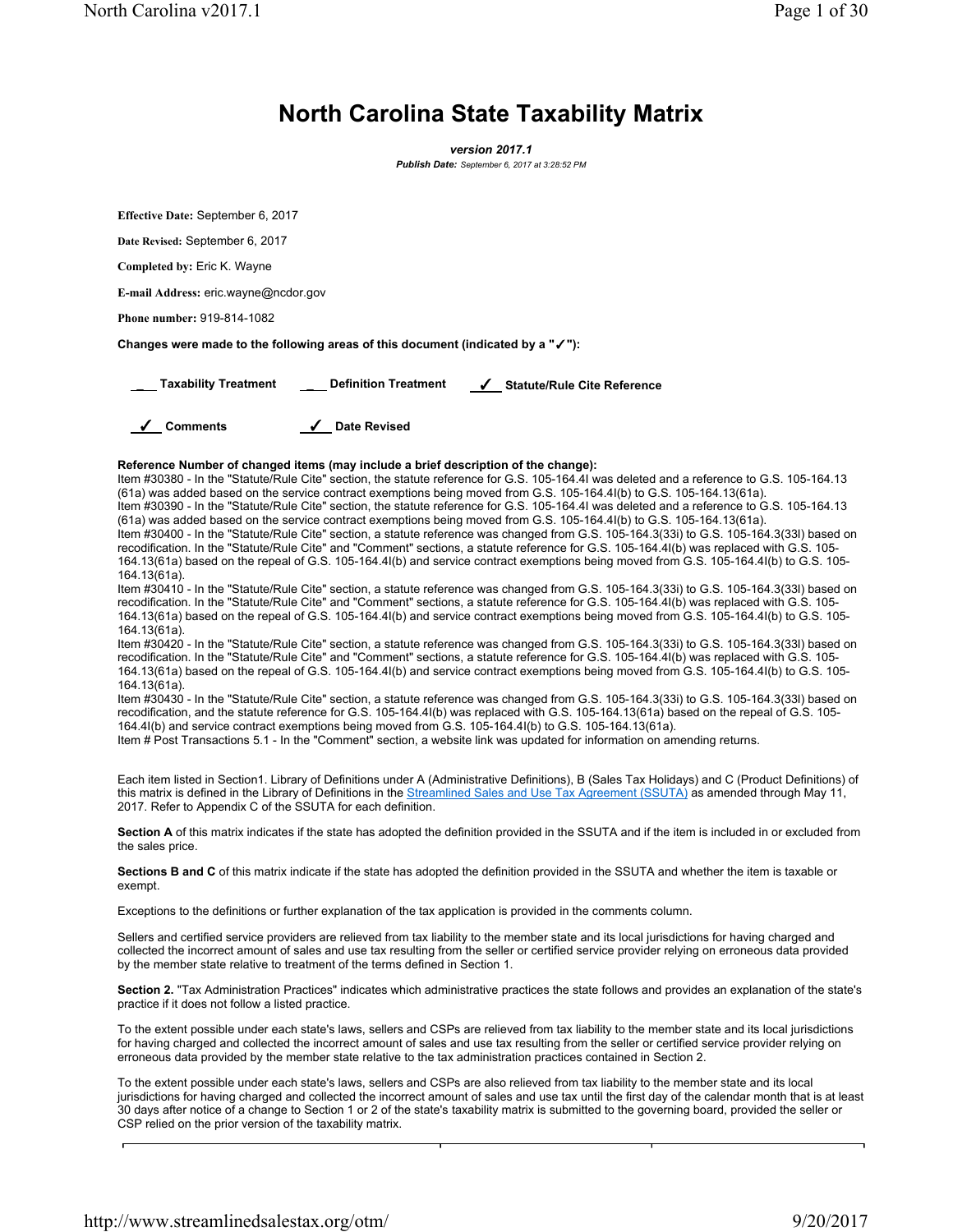| Section 1. Library of Definitions |                                                                                                                                                                                                                                                                                                                                                                                                                                                     |                                   |                                            |                                                     |                                                                                                                                                                                                                                                 |
|-----------------------------------|-----------------------------------------------------------------------------------------------------------------------------------------------------------------------------------------------------------------------------------------------------------------------------------------------------------------------------------------------------------------------------------------------------------------------------------------------------|-----------------------------------|--------------------------------------------|-----------------------------------------------------|-------------------------------------------------------------------------------------------------------------------------------------------------------------------------------------------------------------------------------------------------|
| A. Administrative Definitions     |                                                                                                                                                                                                                                                                                                                                                                                                                                                     |                                   | <b>Treatment</b>                           |                                                     | Reference                                                                                                                                                                                                                                       |
| <b>Reference Number</b>           | Sales price: Identify how the options listed<br>below are treated in your state.<br>The following options may be excluded<br>from the definition of sales price only if<br>they are separately stated on the invoice,<br>bill of sale or similar document given to the<br>purchaser.                                                                                                                                                                | <b>Included in Sales</b><br>Price | Excluded<br><b>From Sales Price</b>        | <b>Statute/Rule Cite</b>                            | Comment                                                                                                                                                                                                                                         |
| 10010                             | Charges by the seller for any services<br>necessary to complete the sale other<br>than delivery and installation                                                                                                                                                                                                                                                                                                                                    | X                                 |                                            | G.S. § 105-164.3(37)                                |                                                                                                                                                                                                                                                 |
| 10070                             | Telecommunication nonrecurring<br>charges                                                                                                                                                                                                                                                                                                                                                                                                           | X                                 |                                            | G.S. § 105-164.3(37)                                |                                                                                                                                                                                                                                                 |
| 10040                             | Installation charges                                                                                                                                                                                                                                                                                                                                                                                                                                | X                                 |                                            | G.S. § 105-164.3(37)                                |                                                                                                                                                                                                                                                 |
| 10060                             | Value of trade-in                                                                                                                                                                                                                                                                                                                                                                                                                                   | X                                 |                                            | G.S. $\S$ 105-164.3(37)                             |                                                                                                                                                                                                                                                 |
| <b>Reference Number</b>           | Delivery Charges for personal property or<br>services other than direct mail.<br>The following charges are included in the<br>definition of sales price unless your state<br>excludes them from sales price when such<br>charges are separately stated on the<br>invoice, bill of sale or similar document<br>given to the purchaser.<br>For responses below assume the charges<br>are separately stated on the document<br>given to the purchaser. | <b>Included in Sales</b><br>Price | <b>Excluded From</b><br><b>Sales Price</b> | <b>Statute/Rule Cite</b>                            | Comment                                                                                                                                                                                                                                         |
| 11000                             | Handling, crating, packing, preparation<br>for mailing or delivery, and similar<br>charges                                                                                                                                                                                                                                                                                                                                                          | X                                 |                                            | G.S. $\S$ 105-164.3(6),<br>G.S. § 105-164.3(37)     |                                                                                                                                                                                                                                                 |
| 11010                             | Transportation, shipping, postage, and<br>similar charges                                                                                                                                                                                                                                                                                                                                                                                           | Χ                                 |                                            | $G.S.$ § 105-164.3(6),<br>G.S. § 105-164.3(37)      |                                                                                                                                                                                                                                                 |
| <b>Reference Number</b>           | Delivery Charges for direct mail.<br>The following charges are included in the<br>definition of sales price unless your state<br>excludes them from sales price when such<br>charges are separately stated on the<br>invoice, bill of sale or similar document<br>given to the purchaser.<br>For responses below assume the charges                                                                                                                 | <b>Included in Sales</b><br>Price | <b>Excluded</b><br><b>From Sales Price</b> | <b>Statute/Rule Cite</b>                            | Comment                                                                                                                                                                                                                                         |
| 11020                             | are separately stated on the document<br>given to the purchaser.<br>Handling, crating, packing, preparation<br>for mailing or delivery, and similar<br>charges                                                                                                                                                                                                                                                                                      | х                                 |                                            | G.S. § 105-164.3(6) &<br>G.S. § 105-164.13<br>(49a) | These items are<br>included in the<br>definition of "sales<br>price," but are<br>specifically exempt<br>from tax when<br>separately stated on<br>an invoice or similar<br>billing document<br>given to the<br>purchaser at the time<br>of sale. |
| 11021                             | Transportation, shipping, and similar<br>charges                                                                                                                                                                                                                                                                                                                                                                                                    | X                                 |                                            | G.S. § 105-164.3(6) &<br>G.S. § 105-164.13<br>(49a) | These items are<br>included in the<br>definition of "sales<br>price," but are<br>specifically exempt<br>from tax when<br>separately stated on<br>an invoice or similar<br>billing document<br>given to the<br>purchaser at the time<br>of sale. |
| 11022                             | Postage                                                                                                                                                                                                                                                                                                                                                                                                                                             | X                                 |                                            | G.S. § 105-164.3(6) &<br>G.S. § 105-164.13<br>(49a) | This item is included<br>in the definition of<br>"sales price," but is<br>specifically exempt<br>from tax when<br>separately stated on<br>an invoice or similar<br>billing document<br>given to the<br>purchaser at the time<br>of sale.        |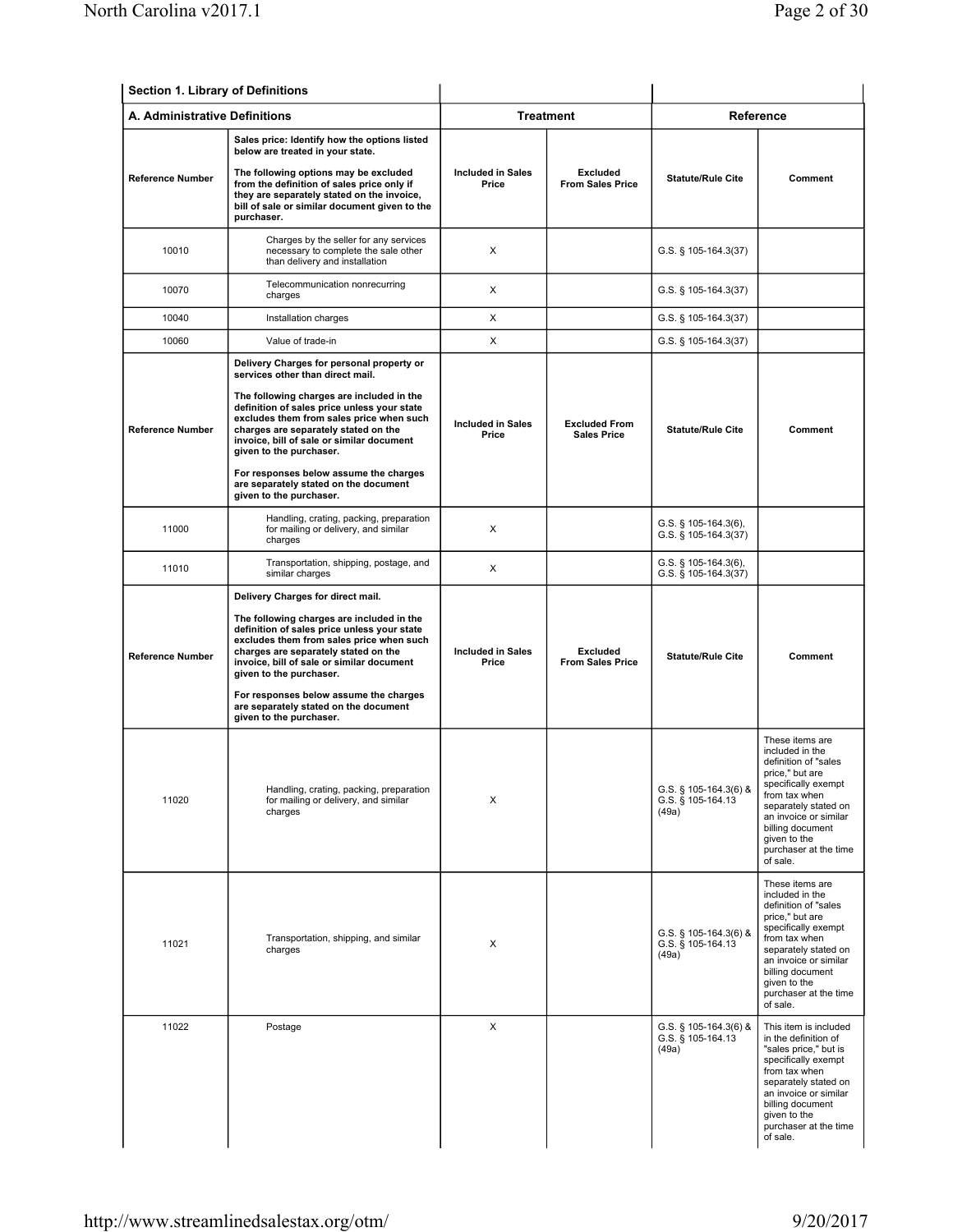| <b>Reference Number</b>      | <b>State and Local Taxes - A state may</b><br>exclude from the sales price any or all state<br>and local taxes on a retail sale that are<br>imposed on the seller, if the state statute<br>authorizing or imposing the tax provides<br>that the seller may, but is not required, to<br>collect such tax from the consumer.<br>The tax must be separately stated on the<br>invoice, bill of sale or similar document<br>given to the purchaser.<br>Sales and use taxes are not included in the<br>sales price.<br>If applicable list all state and local taxes,<br>other than sales and use taxes imposed on<br>the seller that your state excludes from<br>sales price under this provision. |                                               | <b>Included in Sales</b><br>Price | <b>Excluded</b><br><b>From Sales Price</b> | <b>Statute/Rule Cite</b> | Comment |
|------------------------------|----------------------------------------------------------------------------------------------------------------------------------------------------------------------------------------------------------------------------------------------------------------------------------------------------------------------------------------------------------------------------------------------------------------------------------------------------------------------------------------------------------------------------------------------------------------------------------------------------------------------------------------------------------------------------------------------|-----------------------------------------------|-----------------------------------|--------------------------------------------|--------------------------|---------|
| 11110                        | N/A                                                                                                                                                                                                                                                                                                                                                                                                                                                                                                                                                                                                                                                                                          |                                               | X                                 |                                            | G.S. § 105-164.3(37)     |         |
| <b>Reference Number</b>      | Tribal Taxes - A state may exclude from<br>the sales price tribal taxes on a retail sale<br>that are imposed on the seller if the Tribal<br>law authorizing or imposing the tax<br>provides that the seller may, but is not<br>required, to collect such tax from the<br>consumer.<br>The tax must be separately stated on the<br>invoice, bill of sale or similar document<br>given to the purchaser.                                                                                                                                                                                                                                                                                       |                                               | <b>Included in Sales</b><br>Price | <b>Excluded</b><br><b>From Sales Price</b> | <b>Statute/Rule Cite</b> | Comment |
|                              | If applicable list all tribal taxes on a<br>retail sale that are imposed on the<br>seller if the Tribal law authorizing or<br>imposing the tax provides that the<br>seller may, but is not required, to<br>collect such tax from the consumer.                                                                                                                                                                                                                                                                                                                                                                                                                                               |                                               |                                   |                                            |                          |         |
| 11120                        | N/A                                                                                                                                                                                                                                                                                                                                                                                                                                                                                                                                                                                                                                                                                          |                                               | X                                 |                                            |                          |         |
| <b>Reference Number</b>      | Federal Excise Taxes - A state may<br>not directly imposed on a consumer if the<br>state lists those taxes and a reference to<br>the specific law on the state's taxability<br>matrix.<br>The tax must be separately stated on the<br>invoice, bill of sale or similar document<br>given to the purchaser.<br>List all federal excise taxes or fees that are<br>not directly imposed on the consumer that<br>your states excludes from the sales price                                                                                                                                                                                                                                       | exclude federal excise taxes or fees that are | <b>Included in Sales</b><br>Price | <b>Excluded From</b><br><b>Sales Price</b> | <b>Statute/Rule Cite</b> | Comment |
|                              | under this provision.                                                                                                                                                                                                                                                                                                                                                                                                                                                                                                                                                                                                                                                                        |                                               |                                   |                                            |                          |         |
| 11130                        | N/A                                                                                                                                                                                                                                                                                                                                                                                                                                                                                                                                                                                                                                                                                          |                                               | X                                 |                                            |                          |         |
| <b>B. Sales Tax Holidays</b> |                                                                                                                                                                                                                                                                                                                                                                                                                                                                                                                                                                                                                                                                                              |                                               | Yes                               | No                                         |                          |         |
| <b>Reference Number</b>      | Sales Tax Holidays: Does your state have a sales tax holiday?<br>If yes, indicate the<br>tax treatment during<br>your state sales tax<br>holiday for the<br>following products.                                                                                                                                                                                                                                                                                                                                                                                                                                                                                                              | Amount of<br><b>Threshold</b>                 | Taxable                           | X<br>Exempt                                | <b>Statute/Rule Cite</b> | Comment |
| 20060                        | All Energy star<br>qualified<br>products. If<br>only specific<br>energy star<br>qualified<br>products or<br>energy star<br>qualified<br>classifications,<br>list those<br>below.                                                                                                                                                                                                                                                                                                                                                                                                                                                                                                             | \$0                                           |                                   |                                            |                          |         |
| 20060                        |                                                                                                                                                                                                                                                                                                                                                                                                                                                                                                                                                                                                                                                                                              | \$0                                           |                                   |                                            |                          |         |
| 20150                        | All Disaster<br>Preparedness<br>Supply                                                                                                                                                                                                                                                                                                                                                                                                                                                                                                                                                                                                                                                       | \$0                                           |                                   |                                            |                          |         |
| 20160                        | Specific<br><b>Disaster</b>                                                                                                                                                                                                                                                                                                                                                                                                                                                                                                                                                                                                                                                                  | \$0                                           |                                   |                                            |                          |         |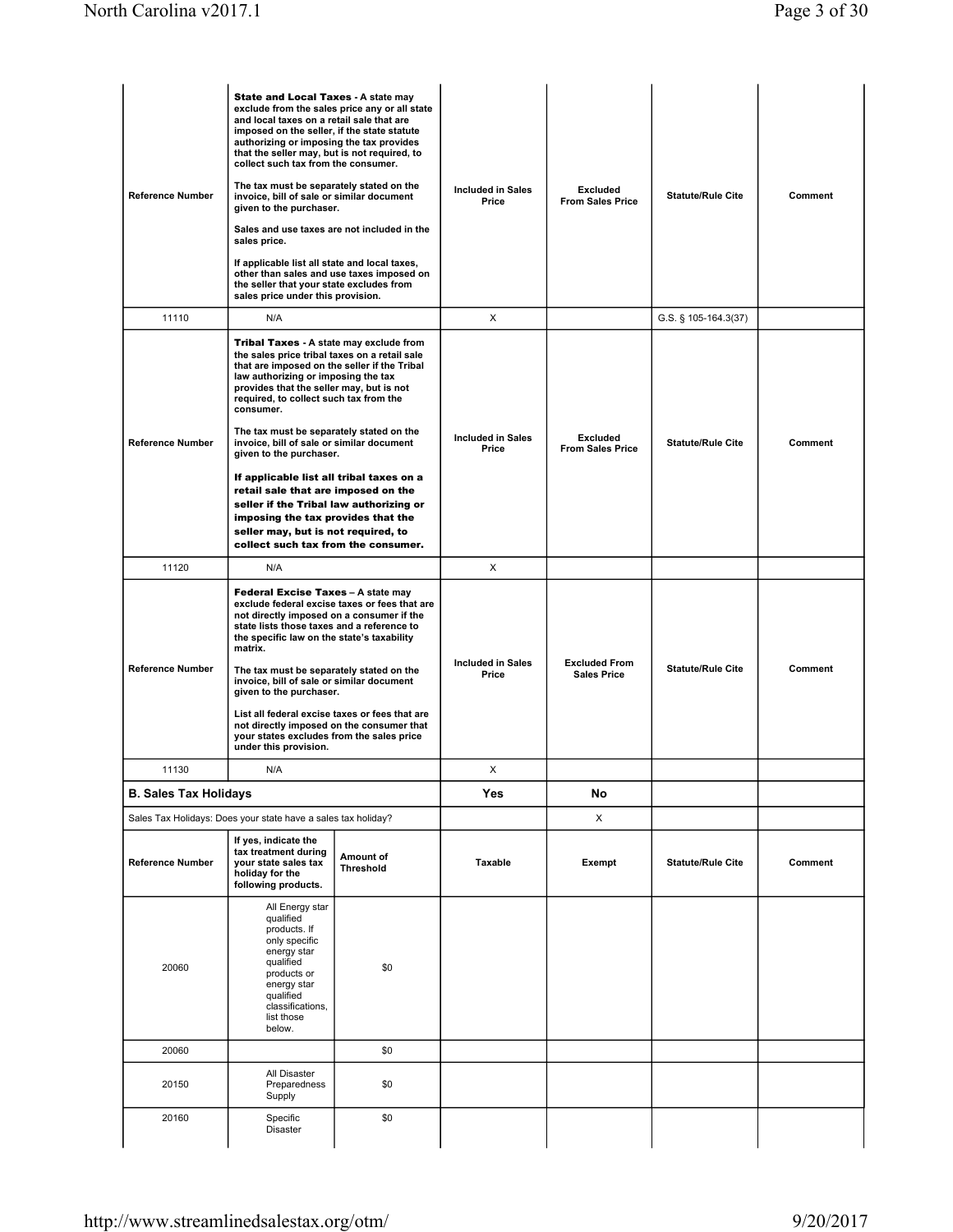|                               | preparedness<br>general supply                                                                                                                                                         |                                         |         |                  |                                 |                                                                                                                                                         |
|-------------------------------|----------------------------------------------------------------------------------------------------------------------------------------------------------------------------------------|-----------------------------------------|---------|------------------|---------------------------------|---------------------------------------------------------------------------------------------------------------------------------------------------------|
| 20170                         | Specific<br><b>Disaster</b><br>preparedness<br>safety supply                                                                                                                           | \$0                                     |         |                  |                                 |                                                                                                                                                         |
| 20180                         | Specific<br>Disaster<br>preparedness<br>food-related<br>supply                                                                                                                         | \$0                                     |         |                  |                                 |                                                                                                                                                         |
| 20190                         | Specific<br><b>Disaster</b><br>preparedness<br>fastening<br>supply                                                                                                                     | \$0                                     |         |                  |                                 |                                                                                                                                                         |
| 20070                         | School supply                                                                                                                                                                          | \$0                                     |         |                  |                                 |                                                                                                                                                         |
| 20080                         | School art<br>supply                                                                                                                                                                   | \$0                                     |         |                  |                                 |                                                                                                                                                         |
| 20090                         | School<br>instructional<br>material.                                                                                                                                                   | \$0                                     |         |                  |                                 |                                                                                                                                                         |
| 20100                         | School<br>computer<br>supply                                                                                                                                                           | \$0                                     |         |                  |                                 |                                                                                                                                                         |
| 20105                         | All<br>WaterSense<br>products. If<br>only specific<br>WaterSense<br>products or<br>specified<br>WaterSense<br>classifications<br>on the<br>WaterSense<br>listing, list<br>those below. | \$0                                     |         |                  |                                 |                                                                                                                                                         |
| 20105                         |                                                                                                                                                                                        | \$0                                     |         |                  |                                 |                                                                                                                                                         |
| <b>Reference Number</b>       | Other products<br>defined in Part II of<br>the Library of<br><b>Definitions included</b><br>in your state sales<br>tax holiday.                                                        | Amount of<br><b>Threshold</b>           | Taxable | Exempt           | <b>Statute/Rule Cite</b>        | Comment                                                                                                                                                 |
| 20120                         |                                                                                                                                                                                        | \$0                                     |         |                  |                                 |                                                                                                                                                         |
| 20130                         | Clothing                                                                                                                                                                               | \$0                                     |         |                  |                                 |                                                                                                                                                         |
| 20110                         | Computers                                                                                                                                                                              | \$0                                     |         |                  |                                 |                                                                                                                                                         |
| <b>C. Product Definitions</b> |                                                                                                                                                                                        |                                         |         | <b>Treatment</b> |                                 | Reference                                                                                                                                               |
| <b>Reference Number</b>       | Clothing and related products                                                                                                                                                          |                                         | Taxable | Exempt           | <b>Statute/Rule Cite</b>        | Comment                                                                                                                                                 |
| 20010                         | Clothing                                                                                                                                                                               |                                         | X       |                  | G.S. § 105-164.3(3)             | Information regarding<br>exemptions for<br>"repair, maintenance,<br>and installation<br>services" for clothing<br>can be found in<br>Directive SD-16-4. |
| 20015                         | specific threshold                                                                                                                                                                     | Essential clothing priced below a state | X       |                  | NA. See G.S. § 105-<br>164.3(3) |                                                                                                                                                         |
| 20050                         | Fur clothing                                                                                                                                                                           |                                         | X       |                  | NA. See G.S. § 105-<br>164.3(3) |                                                                                                                                                         |
| 20020                         |                                                                                                                                                                                        | Clothing accessories or equipment       | X       |                  | NA. See G.S. § 105-<br>164.3(3) | The definition specific<br>to "clothing<br>accessories or<br>equipment" was<br>repealed effective<br>5/11/16 [S.L. 16-5, s.<br>$3.2(a)$ ].              |
| 20030                         | Protective equipment                                                                                                                                                                   |                                         | X       |                  | NA. See G.S. § 105-<br>164.3(3) | The definition specific<br>to "protective<br>equipment" was<br>repealed effective<br>6/21/17 (S.L. 17-39,<br>s. 5.).                                    |
|                               |                                                                                                                                                                                        |                                         |         |                  |                                 |                                                                                                                                                         |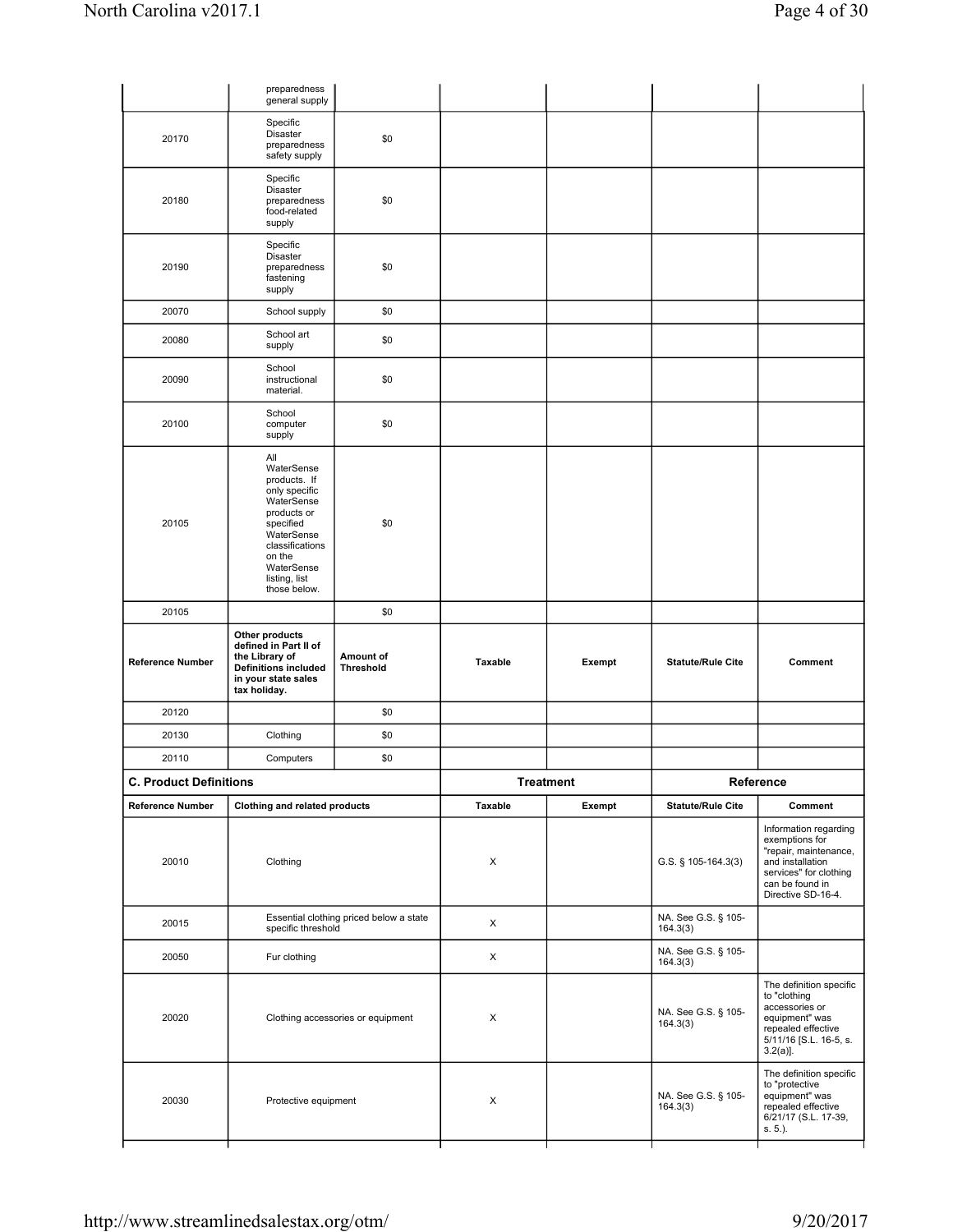| 20040                   | Sport or recreational equipment                                                                                                                                                                              | X       |        | NA. See G.S. § 105-<br>164.3(3)                          | The definition specific<br>to "sport or<br>recreational<br>equipment" was<br>repealed effective<br>5/11/16 [S.L. 16-5, s.<br>$3.2(a)$ ]. |
|-------------------------|--------------------------------------------------------------------------------------------------------------------------------------------------------------------------------------------------------------|---------|--------|----------------------------------------------------------|------------------------------------------------------------------------------------------------------------------------------------------|
| <b>Reference Number</b> | <b>Computer related products</b>                                                                                                                                                                             | Taxable | Exempt | <b>Statute/Rule Cite</b>                                 | Comment                                                                                                                                  |
| 30100                   | Computer                                                                                                                                                                                                     | X       |        | G.S. § 105-164.3(4b)                                     |                                                                                                                                          |
| 30040                   | Prewritten computer software                                                                                                                                                                                 | X       |        | G.S. § 105-164.3<br>(29a)                                | Some exemptions<br>under G.S. §§ 105-<br>164.13(43a) & (43b)                                                                             |
| 30050                   | Prewritten computer software delivered<br>electronically                                                                                                                                                     | X       |        | G.S. § 105-164.3<br>(29a)                                | Some exemptions<br>under G.S. §§ 105-<br>164.13(43a) & (43b)                                                                             |
| 30060                   | Prewritten computer software delivered<br>via load and leave                                                                                                                                                 | х       |        | G.S. § 105-164.3<br>(29a)                                | Some exemptions<br>under G.S. §§ 105-<br>164.13(43a) & (43b)                                                                             |
| 30015                   | Non-prewritten (custom) computer<br>software                                                                                                                                                                 |         | Χ      | G.S. § 105-164.3(5b)<br>& G.S. § 105-164.13<br>(43)      |                                                                                                                                          |
| 30025                   | Non-prewritten (custom) computer<br>software delivered electronically                                                                                                                                        |         | Χ      | G.S. § 105-164.3(5b)<br>& G.S. § 105-164.13<br>(43)      |                                                                                                                                          |
| 30035                   | Non-prewritten (custom) computer<br>software delivered via load and leave                                                                                                                                    |         | Χ      | G.S. § 105-164.3(5b)<br>& G.S. § 105-164.13<br>(43)      |                                                                                                                                          |
| <b>Reference Number</b> | Mandatory computer software maintenance<br>contracts                                                                                                                                                         | Taxable | Exempt | <b>Statute/Rule Cite</b>                                 | Comment                                                                                                                                  |
| 30200                   | Mandatory computer software<br>maintenance contracts with respect to<br>prewritten computer software                                                                                                         | X       |        | NA - G.S. § 105-<br>164.3(29a); G.S. §<br>105-164.3(37). | Some exemptions<br>under G.S. §§ 105-<br>164.13(43a) & (43b)                                                                             |
| 30210                   | Mandatory computer software<br>maintenance contracts with respect to<br>prewritten computer software which is<br>delivered electronically.                                                                   | X       |        | NA - G.S. § 105-<br>164.3(29a); G.S. §<br>105-164.3(37). | Some exemptions<br>under G.S. §§ 105-<br>164.13(43a) & (43b)                                                                             |
| 30220                   | Mandatory computer software<br>maintenance contracts with respect to<br>prewritten computer software which is<br>delivered via load and leave                                                                | х       |        | NA - G.S. § 105-<br>164.3(29a); G.S. §<br>105-164.3(37). | Some exemptions<br>under G.S. §§ 105-<br>164.13(43a) & (43b)                                                                             |
| 30230                   | Mandatory computer software<br>maintenance contracts with respect to<br>non-prewritten (custom) computer<br>software                                                                                         |         | Χ      | NA - G.S. § 105-<br>164.3(5b) & G.S. §<br>105-164.13(43) |                                                                                                                                          |
| 30240                   | Mandatory computer software<br>maintenance contracts with respect to<br>non-prewritten (custom) software which<br>is delivered electronically                                                                |         | X      | NA - G.S. § 105-<br>164.3(5b) & G.S. §<br>105-164.13(43) |                                                                                                                                          |
| 30250                   | Mandatory computer software<br>maintenance contracts with respect to<br>non-prewritten (custom) software which<br>is delivered via load and leave                                                            |         | Χ      | NA - G.S. § 105-<br>164.3(5b) & G.S. §<br>105-164.13(43) |                                                                                                                                          |
| <b>Reference Number</b> | Optional computer software maintenance<br>contracts                                                                                                                                                          | Taxable | Exempt | <b>Statute/Rule Cite</b>                                 | Comment                                                                                                                                  |
| 30300                   | Optional computer software<br>maintenance contracts with respect to<br>prewritten computer software that only<br>provide updates or upgrades with<br>respect to the software                                 | х       |        | NA - G.S. § 105-<br>164.3(29a); G.S. §<br>105-164.3(37). | Some exemptions<br>under G.S. §§ 105-<br>164.13(43a) & (43b)                                                                             |
| 30310                   | Optional computer software<br>maintenance contracts with respect to<br>prewritten computer software that only<br>provide updates or upgrades delivered<br>electronically with respect to the<br>software     | х       |        | NA - G.S. § 105-<br>164.3(29a); G.S. §<br>105-164.3(37). | Some exemptions<br>under G.S. §§ 105-<br>164.13(43a) & (43b)                                                                             |
| 30320                   | Optional computer software<br>maintenance contracts with respect to<br>prewritten computer software that only<br>provide updates or upgrades delivered<br>via load and leave with respect to the<br>software | X       |        | NA - G.S. § 105-<br>164.3(29a); G.S. §<br>105-164.3(37). | Some exemptions<br>under G.S. §§ 105-<br>164.13(43a) & (43b)                                                                             |
| 30330                   | Optional computer software<br>maintenance contracts with respect to<br>non-prewritten (custom) computer                                                                                                      |         | X      | NA - G.S. § 105-<br>164.3(5b) & G.S. §<br>105-164.13(43) |                                                                                                                                          |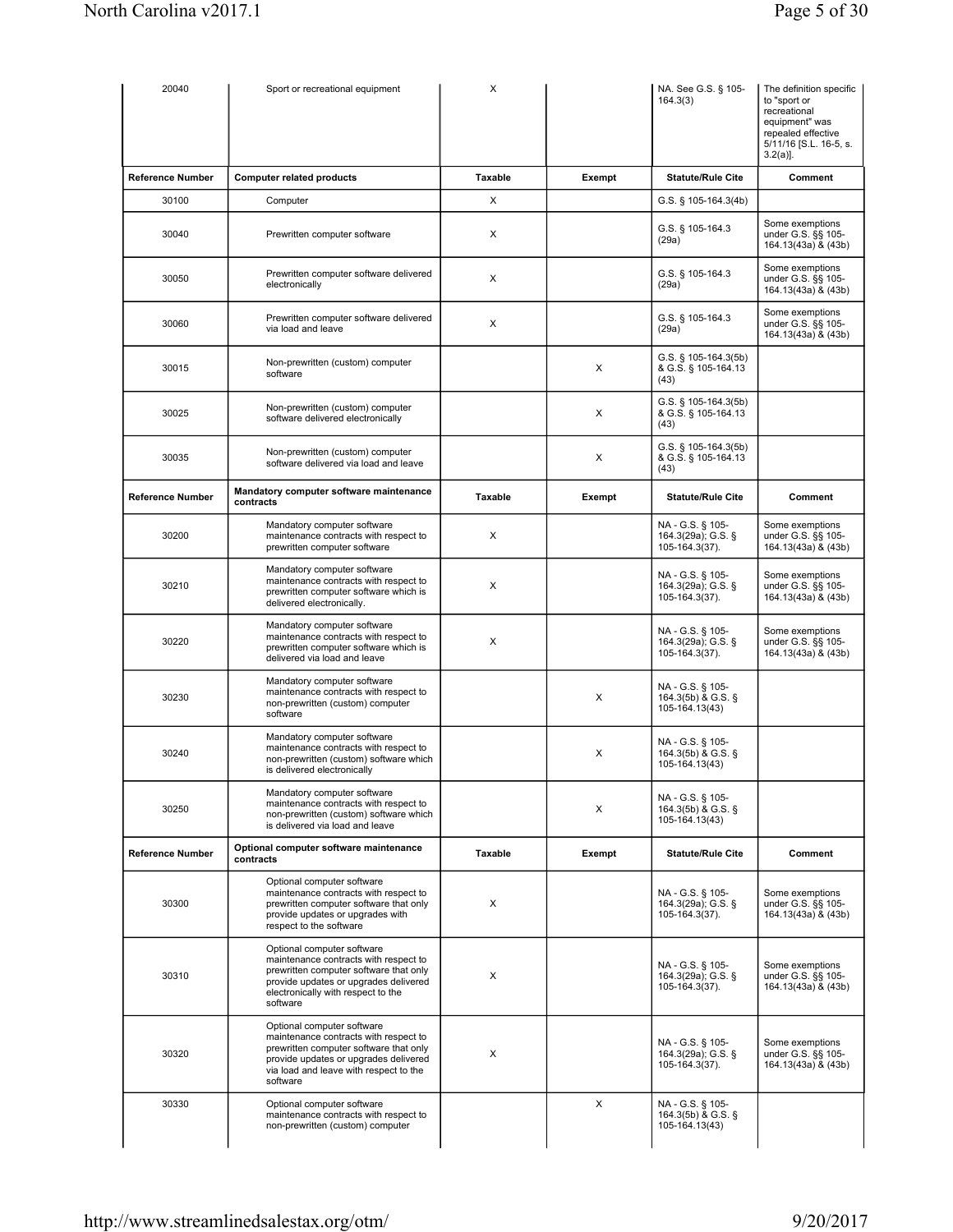|                         | software that only provide updates or<br>upgrades with respect to the software                                                                                                                                                                                                                                                         |         |        |                                                                                                                                                                                         |         |
|-------------------------|----------------------------------------------------------------------------------------------------------------------------------------------------------------------------------------------------------------------------------------------------------------------------------------------------------------------------------------|---------|--------|-----------------------------------------------------------------------------------------------------------------------------------------------------------------------------------------|---------|
| 30340                   | Optional computer software<br>maintenance contracts with respect to<br>non-prewritten (custom) computer<br>software that only provide updates or<br>upgrades delivered electronically with<br>respect to the software                                                                                                                  |         | X      | NA - G.S. § 105-<br>$164.3(5b)$ & G.S. §<br>105-164.13(43)                                                                                                                              |         |
| 30350                   | Optional computer software<br>maintenance contracts with respect to<br>non-prewritten (custom) computer<br>software that only provide updates or<br>upgrades delivered via load and leave<br>with respect to the software                                                                                                              |         | X      | NA - G.S. § 105-<br>164.3(5b) & G.S. §<br>105-164.13(43)                                                                                                                                |         |
| 30360                   | Optional computer software<br>maintenance contracts with respect to<br>non-prewritten (custom) computer<br>software that only provide support<br>services to the software                                                                                                                                                              |         | X      | N/A - G.S. § 105-<br>164.3(5b), G.S. $\S$<br>105-164.3(38b), G.S.<br>$\S$ 105-164.4(a)(11),<br>G.S. $\S$ 105-164.4(a)<br>$(16)$ , & G.S. § 105-<br>164.13(43)                           |         |
| 30370                   | Optional computer software<br>maintenance contracts with respect to<br>non-prewritten (custom) computer<br>software that provide updates or<br>upgrades and support services to the<br>software                                                                                                                                        |         | X      | NA - G.S. § 105-<br>164.3(5b) & G.S. §<br>105-164.13(43)                                                                                                                                |         |
| 30380                   | Optional computer software<br>maintenance contracts with respect to<br>non-prewritten (custom) computer<br>software that provide updates or<br>upgrades delivered electronically and<br>support services to the software                                                                                                               |         | X      | NA - G.S. § 105-<br>$164.3(5b)$ , G.S. §<br>105-164.3(38b), G.S.<br>$\S$ 105-164.4(a)(11),<br>G.S. $\S$ 105-164.4(a)<br>$(16)$ , G.S. § 105-<br>164.13(43), & G.S. §<br>105-164.13(61a) |         |
| 30390                   | Optional computer software<br>maintenance contracts with respect to<br>non-prewritten (custom) computer<br>software provide updates or upgrades<br>delivered via load and leave and<br>support services to the software                                                                                                                |         | X      | NA - G.S. § 105-<br>164.3(5b), G.S. $\S$<br>105-164.3(38b), G.S.<br>$\S$ 105-164.4(a)(11),<br>G.S. $\S$ 105-164.4(a)<br>$(16)$ , G.S. § 105-<br>164.13(43), & G.S. §<br>105-164.13(61a) |         |
|                         | Indicate your state's tax treatment for<br>optional computer software maintenance<br>contracts with respect to prewritten<br>computer software sold for one non-<br>itemized price that include updates and<br>upgrades and/or support services.                                                                                       |         |        |                                                                                                                                                                                         |         |
| <b>Reference Number</b> |                                                                                                                                                                                                                                                                                                                                        |         |        |                                                                                                                                                                                         |         |
|                         | Use percentages in the taxable and exempt<br>columns to denote tax treatment in your<br>state. For example: if all taxable put 100%<br>in the taxable column; if all<br>nontaxable/exempt put 100% in the exempt<br>column; if 50% taxable and 50%<br>nontaxable/exempt put 50% in the taxable<br>column and 50% in the exempt column. | Taxable | Exempt | <b>Statute/Rule Cite</b>                                                                                                                                                                | Comment |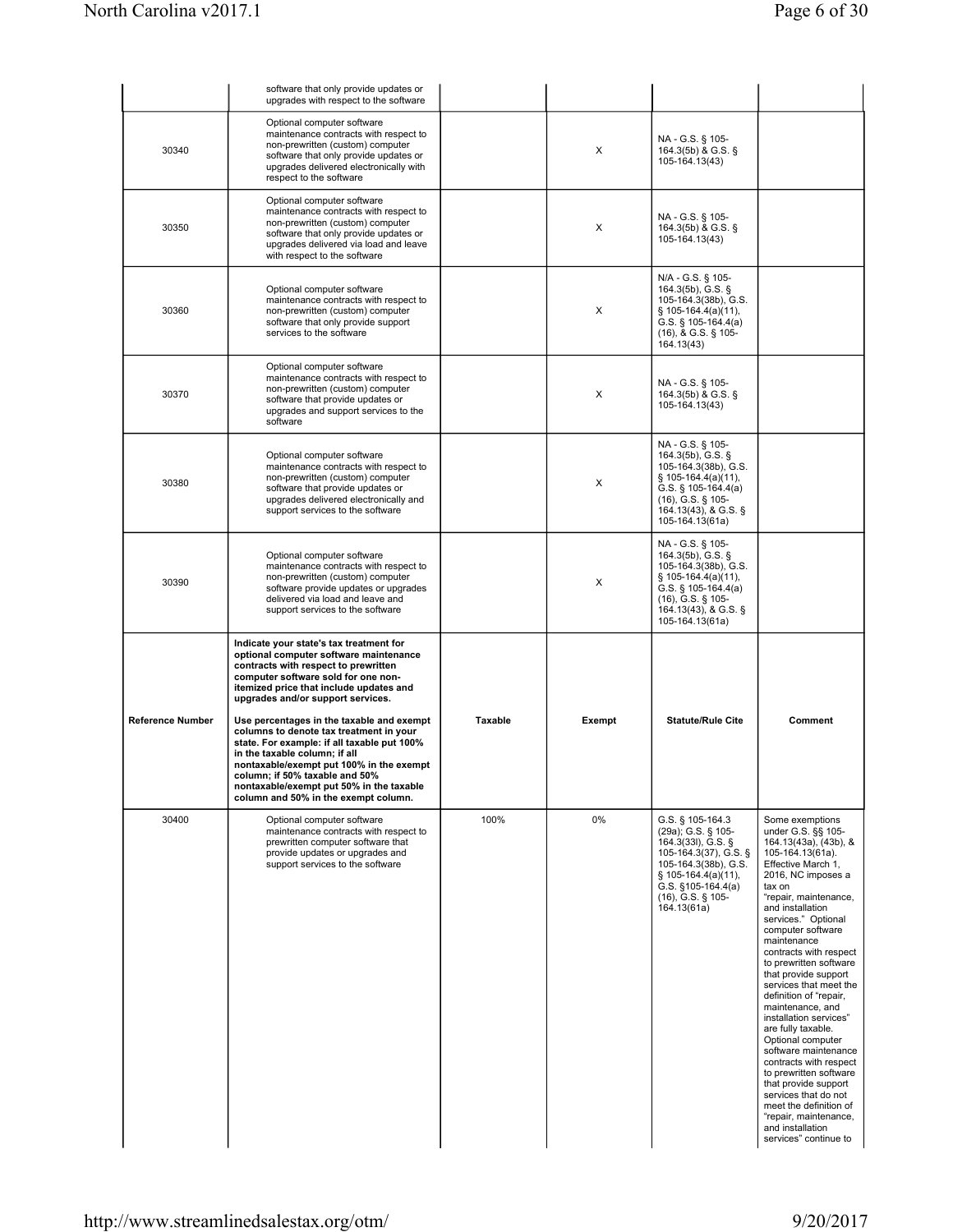|       |                                                                                                                                                                                                                  |      |    |                                                                                                                                                                                                    | be exempt from sales<br>and use tax.                                                                                                                                                                                                                                                                                                                                                                                                                                                                                                                                                                                                                                                                                                           |
|-------|------------------------------------------------------------------------------------------------------------------------------------------------------------------------------------------------------------------|------|----|----------------------------------------------------------------------------------------------------------------------------------------------------------------------------------------------------|------------------------------------------------------------------------------------------------------------------------------------------------------------------------------------------------------------------------------------------------------------------------------------------------------------------------------------------------------------------------------------------------------------------------------------------------------------------------------------------------------------------------------------------------------------------------------------------------------------------------------------------------------------------------------------------------------------------------------------------------|
| 30410 | Optional computer software<br>maintenance contracts with respect to<br>prewritten computer software that<br>provide updates and upgrades<br>delivered electronically and support<br>services to the software     | 100% | 0% | G.S. § 105-164.3<br>(29a), G.S. § 105-<br>164.3(33I), G.S. §<br>105-164.3(37), G.S. §<br>105-164.3(38b), G.S.<br>§ 105-164.4(a)(11),<br>G.S. §105-164.4(a)<br>(16), G.S. § 105-<br>164.13(61a)     | Some exemptions<br>under G.S. §§ 105-<br>164.13(43a), (43b), &<br>105-164.13<br>(61a). Effective March<br>1, 2016, NC imposes<br>a tax on "repair,<br>maintenance, and<br>installation<br>services." Optional<br>computer software<br>maintenance<br>contracts with respect<br>to prewritten software<br>that provide support<br>services that meet the<br>definition of "repair,<br>maintenance, and<br>installation services"<br>are fully taxable.<br>Optional computer<br>software maintenance<br>contracts with respect<br>to prewritten software<br>that provide support<br>services that do not<br>meet the definition of<br>"repair, maintenance,<br>and installation<br>services" continue to<br>be exempt from sales<br>and use tax. |
| 30420 | Optional computer software<br>maintenance contracts with respect to<br>prewritten computer software that<br>provide updates and upgrades<br>delivered via load and leave and<br>support services to the software | 100% | 0% | G.S. § 105-164.3<br>(29a); G.S. § 105-<br>164.3(33I), G.S. §<br>105-164.3(37), G.S. §<br>105-164.3(38b), G.S.<br>§ 105-164.4(a)(11),<br>G.S. $§105-164.4(a)$<br>(16), G.S. § 105-<br>164.13(61a)   | Some exemptions<br>under G.S. §§ 105-<br>164.13(43a), (43b),<br>& 105-164.13<br>(61a). Effective<br>March 1, 2016 NC<br>imposes a tax on<br>"repair, maintenance,<br>and installation<br>services." Optional<br>computer software<br>maintenance<br>contracts with respect<br>to prewritten software<br>that provide support<br>services that meet the<br>definition of "repair,<br>maintenance, and<br>installation services"<br>are fully taxable.<br>Optional computer<br>software maintenance<br>contracts with respect<br>to prewritten software<br>that provide support<br>services that do not<br>meet the definition of<br>"repair, maintenance,<br>and installation<br>services" continue to<br>be exempt from sales<br>and use tax.  |
| 30430 | Optional computer software<br>maintenance contracts with respect to<br>prewritten computer software that only<br>provide support services to the<br>software                                                     | 100% | 0% | G.S. § 105-164.3<br>(29a); G.S. § 105-<br>164.3(33I), G.S. §<br>105-164.3(37), G.S. §<br>105-164.3(38b), G.S.<br>$§ 105-164.4(a)(11),$<br>G.S. $§105-164.4(a)$<br>(16), G.S. § 105-<br>164.13(61a) | Effective March 1.<br>2016 NC imposes a<br>tax on "repair,<br>maintenance, and<br>installation services."<br>Optional computer<br>software maintenance<br>contracts with respect<br>to prewritten software<br>that only provide<br>support services that<br>meet the definition of<br>"repair, maintenance,<br>and installation<br>services" are fully<br>taxable. Optional<br>computer software<br>maintenance<br>contracts with respect<br>to prewritten software<br>that only provide<br>support services that<br>do not meet the<br>definition of "repair,<br>maintenance, and<br>installation services"<br>continue to be exempt                                                                                                          |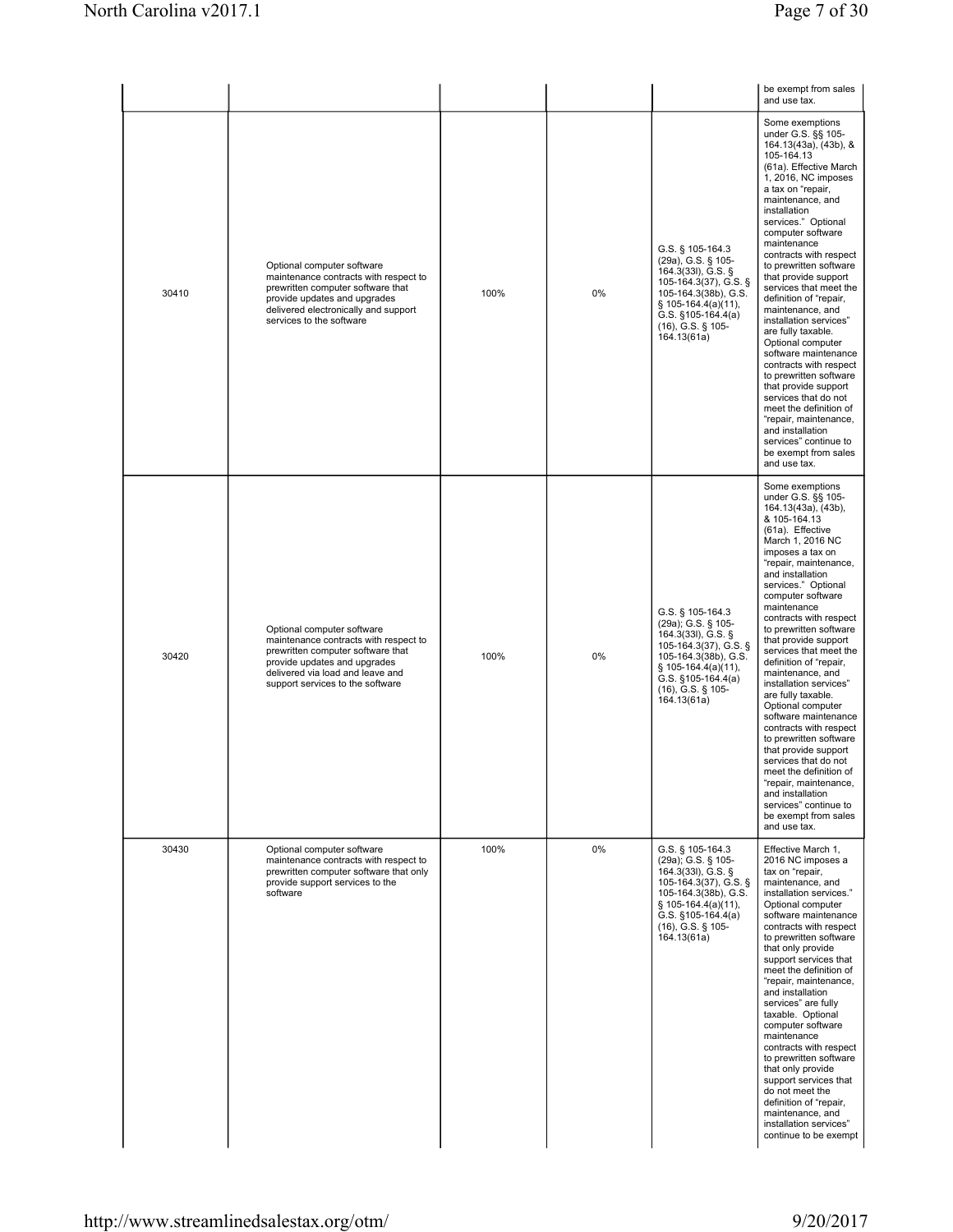|                         |                                                                                                                                                                                                                                                                                                                                                                                                                                                 |                |        |                                                          | from sales and use<br>tax.                                                                                                                          |
|-------------------------|-------------------------------------------------------------------------------------------------------------------------------------------------------------------------------------------------------------------------------------------------------------------------------------------------------------------------------------------------------------------------------------------------------------------------------------------------|----------------|--------|----------------------------------------------------------|-----------------------------------------------------------------------------------------------------------------------------------------------------|
| <b>Reference Number</b> | Digital products(excludes<br>telecommunications services, ancillary<br>services and computer software)                                                                                                                                                                                                                                                                                                                                          | Yes            | No     | <b>Statute/Rule Cite</b>                                 | Comment                                                                                                                                             |
| 31000                   | A state imposing tax on products<br>"transferred electronically" is not<br>required to adopt definitions for<br>specified digital products. ("Specified<br>digital products" includes the defined<br>terms: digital audio visual works; digital<br>audio works; and digital books.) Does<br>your state impose tax on products<br>transferred electronically other than<br>digital audio visual works, digital audio<br>works, or digital books? | X              |        | G.S. $\S$ 105-164.4(a)<br>(6b)                           |                                                                                                                                                     |
| <b>Reference Number</b> | For transactions other than those included<br>above, a state must specifically impose and<br>separately enumerate a broader imposition<br>of the tax. Does your state impose tax on:                                                                                                                                                                                                                                                            | Yes            | No     | <b>Statute/Rule Cite</b>                                 | Comment                                                                                                                                             |
| 31065                   | Digital audio visual works sold to users<br>other than the end user.                                                                                                                                                                                                                                                                                                                                                                            |                | X      | $G.S.$ § 105-164.3(1g)<br>& G.S. § 105-164.4(a)<br>(6b)  | Some exemptions<br>under G.S. § 105-<br>164.13(43b).                                                                                                |
| 31050                   | Digital audio visual works sold with<br>rights of use less than permanent use                                                                                                                                                                                                                                                                                                                                                                   | X              |        | G.S. $\S$ 105-164.3(1g)<br>& G.S. § 105-164.4(a)<br>(6b) | Some exemptions<br>under G.S. § 105-<br>164.13(43b).                                                                                                |
| 31060                   | Digital audio visual works sold with<br>rights of use conditioned on continued<br>payment.                                                                                                                                                                                                                                                                                                                                                      | X              |        | G.S. $\S$ 105-164.3(1g)<br>& G.S. § 105-164.4(a)<br>(6b) | Some exemptions<br>under G.S. § 105-<br>164.13(43b).                                                                                                |
| 31095                   | Digital audio works sold to users other<br>than the end user.                                                                                                                                                                                                                                                                                                                                                                                   |                | X      | G.S. § 105-164.3(1f)<br>& G.S. § 105-164.4(a)<br>(6b)    | Some exemptions<br>under G.S.§ 105-<br>164.13(43b) G.S.<br>§105-164.3(1f) was<br>codified as G.S. §<br>105-164.3(1e) prior to<br>August 23, 2013.   |
| 31080                   | Digital audio works sold with rights of<br>use less than permanent.                                                                                                                                                                                                                                                                                                                                                                             | X              |        | G.S. $\S$ 105-164.3(1f)<br>& G.S. § 105-164.4(a)<br>(6b) | Some exemptions<br>under G.S. § 105-<br>164.13(43b) G.S. §<br>105-164.3(1f) was<br>codified as G.S. §<br>105-164.3(1e) prior to<br>August 23, 2013. |
| 31090                   | Digital audio works sold with rights of<br>use conditioned on continued<br>payments.                                                                                                                                                                                                                                                                                                                                                            | X              |        | G.S. § 105-164.3(1f)<br>& G.S. § 105-164.4(a)<br>(6b)    | Some exemptions<br>under G.S. § 105-<br>164.13(43b) G.S. §<br>105-164.3(1f) was<br>codified as G.S. §<br>105-164.3(1e) prior to<br>August 23, 2013. |
| 31125                   | Digital books sold to users other than<br>the end user.                                                                                                                                                                                                                                                                                                                                                                                         |                | х      | G.S. § 105-164.4(a)<br>(6b)                              | Some exemptions<br>under G.S. § 105-<br>164.13(43b)                                                                                                 |
| 31110                   | Digital books sold with rights of use<br>less than permanent.                                                                                                                                                                                                                                                                                                                                                                                   | X              |        | G.S. $§$ 105-164.4(a)<br>(6b)                            | Some exemptions<br>under G.S. § 105-<br>164.13(43b)                                                                                                 |
| 31120                   | Digital books sold with rights of use<br>conditioned on continued payments.                                                                                                                                                                                                                                                                                                                                                                     | X              |        | $G.S.$ § 105-164.4(a)<br>(6b)                            | Some exemptions<br>under G.S. § 105-<br>164.13(43b)                                                                                                 |
| 31121                   | Does your state treat subscriptions to<br>products "transferred electronically"<br>differently than a non-subscription<br>purchase of such product?                                                                                                                                                                                                                                                                                             |                | X      | G.S. $\S$ 105-164.4(a)<br>(6b)                           | Some exemptions<br>under G.S. § 105-<br>164.13(43b)                                                                                                 |
| <b>Reference Number</b> | Digital products(excludes<br>telecommunications services, ancillary<br>services and computer software)                                                                                                                                                                                                                                                                                                                                          | <b>Taxable</b> | Exempt | <b>Statute/Rule Cite</b>                                 | Comment                                                                                                                                             |
| 31040                   | Digital audio visual works sold to an<br>end user with rights for permanent use                                                                                                                                                                                                                                                                                                                                                                 | X              |        | G.S. $\S$ 105-164.3(1g)<br>& G.S. § 105-164.4(a)<br>(6b) |                                                                                                                                                     |
| 31070                   | Digital audio works sold to an end user<br>with rights for permanent use                                                                                                                                                                                                                                                                                                                                                                        | X              |        | G.S. § 105-164.3(1f)<br>& G.S. § 105-164.4(a)<br>(6b)    | G.S. § 105-164.3(1f)<br>was codified as G.S.§<br>105-164.3(1e) prior to<br>August 23, 2013.                                                         |
| 31100                   | Digital books sold to an end user with<br>rights for permanent use                                                                                                                                                                                                                                                                                                                                                                              | X              |        | $G.S.$ § 105-164.4(a)<br>(6b)                            |                                                                                                                                                     |
| <b>Reference Number</b> |                                                                                                                                                                                                                                                                                                                                                                                                                                                 | Taxable        | Exempt | <b>Statute/Rule Cite</b>                                 | Comment                                                                                                                                             |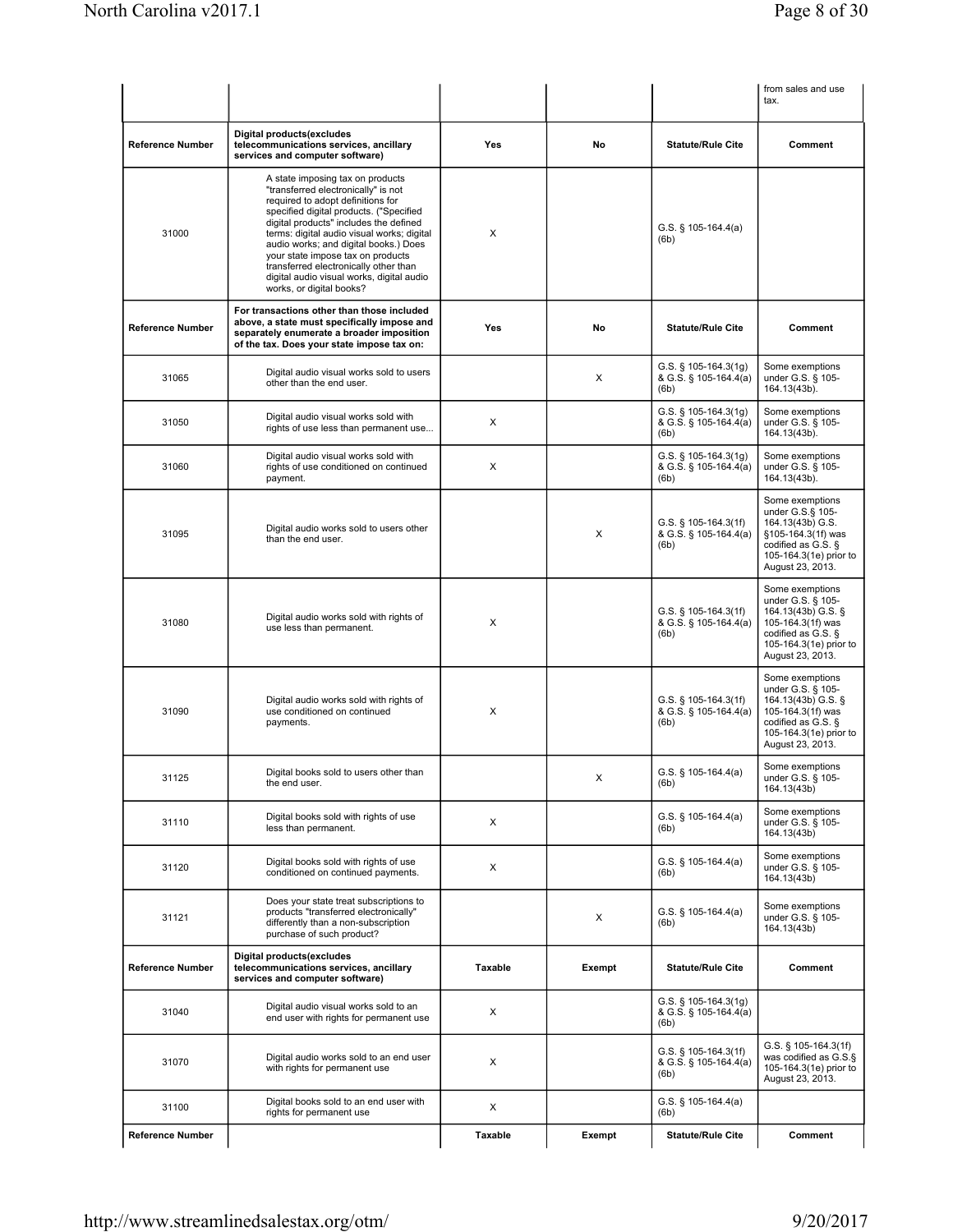|                         | Section 332.H. provides that states may<br>have product based exemptions for specific<br>items within specified digital products.                                                                                                                                                                                                                                                                                                                                                      |                                     |                                              |                                                                              |                                                                                   |
|-------------------------|----------------------------------------------------------------------------------------------------------------------------------------------------------------------------------------------------------------------------------------------------------------------------------------------------------------------------------------------------------------------------------------------------------------------------------------------------------------------------------------|-------------------------------------|----------------------------------------------|------------------------------------------------------------------------------|-----------------------------------------------------------------------------------|
|                         | ("Specified digital products" includes the<br>defined terms: digital audio visual works;<br>digital audio works; and digital books.)                                                                                                                                                                                                                                                                                                                                                   |                                     |                                              |                                                                              |                                                                                   |
|                         | List product based exemptions for specific<br>items included in specified digital products.<br>Example: digital textbooks                                                                                                                                                                                                                                                                                                                                                              |                                     |                                              |                                                                              |                                                                                   |
| 32000                   | N/A                                                                                                                                                                                                                                                                                                                                                                                                                                                                                    |                                     |                                              |                                                                              |                                                                                   |
| <b>Reference Number</b> | Food and food products                                                                                                                                                                                                                                                                                                                                                                                                                                                                 | Taxable                             | Exempt                                       | <b>Statute/Rule Cite</b>                                                     | Comment                                                                           |
| 40010                   | Candy                                                                                                                                                                                                                                                                                                                                                                                                                                                                                  | X                                   |                                              | $G.S.$ § 105-164.3(2) &<br>G.S. § 105-164.13B                                |                                                                                   |
| 40020                   | <b>Dietary Supplements</b>                                                                                                                                                                                                                                                                                                                                                                                                                                                             | X                                   |                                              | G.S. § 105-164.3(7) &<br>G.S. § 105-164.13B                                  |                                                                                   |
| 40030                   | Food and food ingredients excluding<br>alcoholic beverages and tobacco                                                                                                                                                                                                                                                                                                                                                                                                                 | X                                   |                                              | G.S. $\S$ 105-164.3(10)<br>& G.S. § 105-164.13B                              | Subject to 2% rate.                                                               |
| 40040                   | Food sold through vending machines                                                                                                                                                                                                                                                                                                                                                                                                                                                     | X                                   |                                              | $G.S.$ § 105-164.3(11)<br>& G.S. § 105-164.13B<br>G.S. 105-164.13(50)        | Subject to tax on 50%<br>of gross receipts<br>when sold from<br>vending machines. |
| 40050                   | Soft Drinks                                                                                                                                                                                                                                                                                                                                                                                                                                                                            | X                                   |                                              | G.S. $\S$ 105-164.3(40)<br>& G.S. § 105-164.13B<br>& G.S. 105-164.13<br>(50) | Subject to tax on 50%<br>of gross receipts<br>when sold from<br>vending machines. |
| 40060                   | <b>Bottled Water</b>                                                                                                                                                                                                                                                                                                                                                                                                                                                                   | X                                   |                                              | G.S. § 105-164.3(10)<br>& G.S. § 105-<br>164.13B;                            | Subject to 2% rate.<br>Included in definition<br>of food.                         |
| 41000                   | Prepared Food                                                                                                                                                                                                                                                                                                                                                                                                                                                                          | X                                   |                                              | G.S. $\S$ 105-164.3(28)<br>& G.S. § 105-164.13B                              | Some exemptions<br>G.S. §§ 105-164.13<br>$(26),(26a)$ & G.S. §<br>105-164.13B     |
| <b>Reference Number</b> | Prepared food options - The following food<br>items heated, mixed or combined by the<br>seller are included in the definition of<br>prepared food unless a state elects to<br>exclude them from the definition of<br>prepared food. Such food items excluded<br>from prepared food are taxed the same as<br>food and food ingredients. (Indicate how<br>the options for the following food items that<br>otherwise meet the definition of prepared<br>food are treated in your state.) | Included in<br><b>Prepared Food</b> | <b>Excluded From</b><br><b>Prepared Food</b> | <b>Statute/Rule Cite</b>                                                     | Comment                                                                           |
| 41010                   | Prepared food sold without eating<br>utensils provided by the seller whose<br>primary NAICS classification is<br>manufacturing in sector 311, except<br>subsector 3118 (bakeries)                                                                                                                                                                                                                                                                                                      | X                                   |                                              | G.S. § 105-164.3(28)                                                         |                                                                                   |
| 41020                   | Prepared food sold without eating<br>utensils provided by the seller in an<br>unheated state by weight or volume as<br>a single item                                                                                                                                                                                                                                                                                                                                                   | X                                   |                                              | G.S. § 105-164.3(28)                                                         |                                                                                   |
| 41025                   | Meat or seafood products that meet the<br>definition of prepared food sold without<br>eating utensils provided by the seller in<br>an unheated state by weight or volume<br>as a single item                                                                                                                                                                                                                                                                                           | X                                   |                                              | G. S. § 105-164.3(28)                                                        |                                                                                   |
| 41030                   | Bakery items that meet the definition of<br>prepared food sold without eating<br>utensils provided by the seller,<br>including bread, rolls, buns, biscuits,<br>bagels, croissants, pastries, donuts,<br>Danish, cakes, tortes, pies, tarts,<br>muffins, bars, cookies, tortillas                                                                                                                                                                                                      | X                                   |                                              | G.S. § 105-164.3(28)                                                         | Some exemptions<br>under G.S. § 105-<br>$164.13B(a)(4) -$<br>artisan bakery       |
| 41040                   | Prepared food sold without eating<br>utensils provided by the seller that<br>ordinarily requires cooking (as opposed<br>to just reheating) by the consumer prior<br>to consumption                                                                                                                                                                                                                                                                                                     | X                                   |                                              | G.S. $\S$ 105-164.3(28)<br>b                                                 |                                                                                   |
|                         | <b>Health-care products (indicate how the</b><br>options are treated in your state)                                                                                                                                                                                                                                                                                                                                                                                                    |                                     |                                              |                                                                              |                                                                                   |
| <b>Reference Number</b> | Drugs for human use                                                                                                                                                                                                                                                                                                                                                                                                                                                                    | Taxable                             | Exempt                                       | <b>Statute/Rule Cite</b>                                                     | Comment                                                                           |
| 51010                   | Drugs, other than over-the-counter<br>drugs, for human use without a<br>prescription                                                                                                                                                                                                                                                                                                                                                                                                   | X                                   |                                              | G.S. $\S$ 105-164.3(8a)<br>& G.S. § 105-164.13<br>(13)                       |                                                                                   |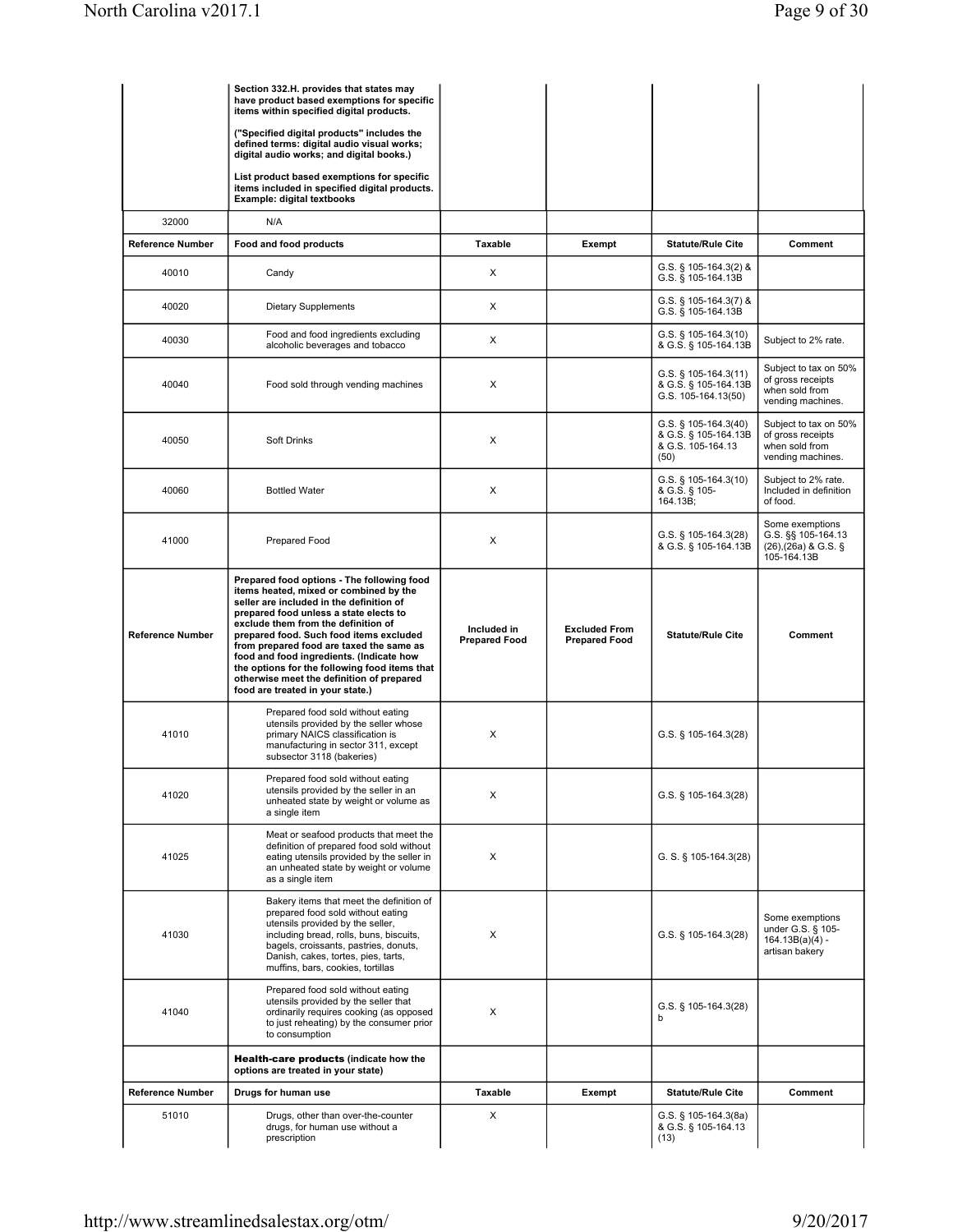| 51020                   | Drugs, other than over-the-counter<br>drugs, for human use with a<br>prescription                           |         | X      | G.S. § 105-164.3(8a)<br>& G.S. § 105-164.13<br>(13)                   |                                                                                                                           |
|-------------------------|-------------------------------------------------------------------------------------------------------------|---------|--------|-----------------------------------------------------------------------|---------------------------------------------------------------------------------------------------------------------------|
| 51050                   | Insulin for human use without a<br>prescription                                                             |         | X      | G.S. § 105-164.13<br>(13)                                             |                                                                                                                           |
| 51060                   | Insulin for human use with a<br>prescription                                                                |         | X      | G.S. § 105-164.13<br>(13)                                             |                                                                                                                           |
| 51090                   | Medical oxygen for human use without<br>a prescription                                                      | X       |        | G.S. § 105-164.3(8a)<br>& G.S. § 105-164.13<br>(13)                   |                                                                                                                           |
| 51100                   | Medical oxygen for human use with a<br>prescription                                                         |         | X      | $G.S.$ § 105-164.3(8a)<br>& G.S. § 105-164.13<br>(13)                 |                                                                                                                           |
| 51130                   | Over-the-counter drugs for human use<br>without a prescription                                              | X       |        | G.S. § 105-164.3<br>(25b) & G.S. § 105-<br>164.4                      | G.S. § 105-164.3<br>(25b) was codified as<br>G.S. § 105-164.3<br>(25a) prior to August<br>23, 2013.                       |
| 51140                   | Over-the-counter drugs for human use<br>with a prescription                                                 |         | X      | G.S. § 105-164.3<br>(25b) & G.S. § 105-<br>164.13(13)                 | G.S. § 105-164.3<br>(25b) was codified as<br>G.S. § 105-164.3<br>(25a) prior to August<br>23, 2013.                       |
| 51170                   | Grooming and hygiene products for<br>human use that don't meet the<br>definition of "drug"                  | X       |        | G.S. $\S$ 105-164.3(46)<br>& G.S. § 105-164.4                         |                                                                                                                           |
| 51171                   | Grooming and hygiene products for<br>human use that meet the definition of<br>"drug" without a prescription | X       |        | G.S. § 105-164.3(8a)<br>& G.S. § 105-164.4<br>G.S. 105-164.13(13)     |                                                                                                                           |
| 51172                   | Grooming and hygiene products for<br>human use that meet the definition of<br>"drug" with a prescription    | X       |        | $G.S.$ § 105-164.3(8a)<br>& G.S. § 105-164.13<br>(13)                 |                                                                                                                           |
| 51190                   | Over-the-counter drugs for human use<br>to hospitals                                                        | X       |        | G.S. § 105-164.3(8a)<br>& G.S. § 105-164.4                            |                                                                                                                           |
| 51195                   | Over-the-counter drugs for human use<br>to other medical facilities                                         | X       |        | G.S. $\S$ 105-164.3(8a)<br>& G.S. § 105-164.4                         |                                                                                                                           |
| 51200                   | Prescription drugs for human use to<br>hospitals                                                            |         | X      | $G.S.$ § 105-164.3(8a)<br>& G.S. § 105-164.13<br>(13)                 |                                                                                                                           |
| 51205                   | Prescription drugs for human use to<br>other medical facilities                                             |         | X      | $G.S.$ § 105-164.3(8a)<br>& G.S. § 105-164.13<br>(13)                 |                                                                                                                           |
| 51240                   | Free samples of drugs for human use                                                                         | X       |        | $G.S.$ § 105-164.3(8a)<br>& G.S. § 105-164.4                          |                                                                                                                           |
| 51250                   | Free samples of prescription drugs for<br>human use                                                         |         | X      | G.S. § 105-164.3(8a)<br>G.S. § 105-164.4<br>G.S. § 105-164.13<br>(13) |                                                                                                                           |
| <b>Reference Number</b> | Drugs for animal use                                                                                        | Taxable | Exempt | <b>Statute/Rule Cite</b>                                              | Comment                                                                                                                   |
| 51030                   | Drugs, other than over-the-counter<br>drugs, for animal use without a<br>prescription                       | X       |        | G.S. $\S$ 105-164.3(8a)<br>& G.S. § 105-164.4                         |                                                                                                                           |
| 51040                   | Drugs, other than over-the-counter<br>drugs, for animal use with a<br>prescription                          |         | X      | G.S. § 105-164.3(8a)<br>& G.S. § 105-164.13<br>(13)                   | The exemption<br>applies provided the<br>drugs are required by<br>federal law to be<br>dispensed only on<br>prescription. |
| 51070                   | Insulin for animal use without a<br>prescription                                                            |         | X      | G.S. § 105-164.13<br>(13)                                             |                                                                                                                           |
| 51080                   | Insulin for animal use with a<br>prescription                                                               |         | X      | G.S. § 105-164.13<br>(13)                                             |                                                                                                                           |
| 51110                   | Medical oxygen for animal use without<br>a prescription                                                     | X       |        | G.S. $\S$ 105-164.3(8a)<br>& G.S. § 105-164.4                         |                                                                                                                           |
| 51120                   | Medical oxygen for animal use with a<br>prescription                                                        |         | X      | G.S. $\S$ 105-164.3(8a)<br>& G.S. § 105-164.13<br>(13)                |                                                                                                                           |
| 51150                   | Over-the-counter drugs for animal use<br>without a prescription                                             | X       |        | G.S. § 105-164.3<br>(25b) & G.S. § 105-<br>164.4                      | G.S. § 105-164.3<br>(25b) was codified as<br>G.S. 105-164.3(25a)                                                          |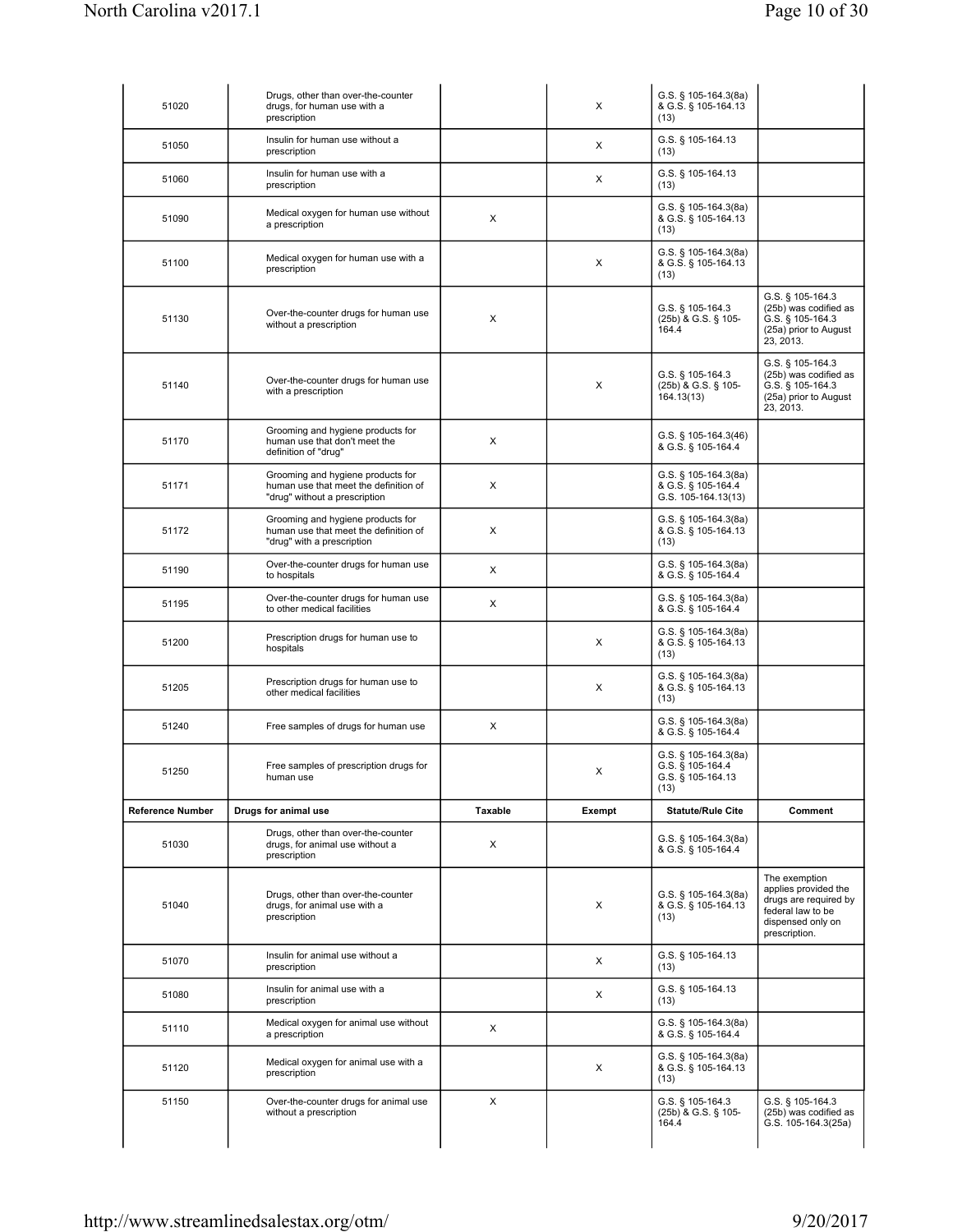|                         |                                                                                                         |         |        |                                                        | prior to August 23,<br>2013                                                                                               |
|-------------------------|---------------------------------------------------------------------------------------------------------|---------|--------|--------------------------------------------------------|---------------------------------------------------------------------------------------------------------------------------|
| 51160                   | Over-the-counter drugs for animal use<br>with a prescription                                            |         | X      | G.S. § 105-164.3<br>(25b) & G.S. § 105-<br>164.13(13)  | G.S. § 105-164.3<br>(25b) was codified as<br>G.S. § 105-164.3<br>(25a) prior to August<br>23, 2013                        |
| 51180                   | Grooming and hygiene products for<br>animal use                                                         | X       |        | G.S. $\S$ 105-164.3(46)<br>& G.S. § 105-164.4          |                                                                                                                           |
| 51210                   | Over-the-counter drugs for animal use<br>to veterinary hospitals and other animal<br>medical facilities | X       |        | G.S. § 105-164.3(8a)<br>& G.S. § 105-164.4             |                                                                                                                           |
| 51220                   | Prescription drugs for animal use to<br>veterinary hospitals and other animal<br>medical facilities     |         | X      | G.S. § 105-164.3(8a)<br>& G.S. § 105-164.13<br>(13)    |                                                                                                                           |
| 51260                   | Free samples of drugs for animal use                                                                    | X       |        | G.S. § 105-164.3(8a)<br>& G.S. § 105-164.4             |                                                                                                                           |
| 51270                   | Free samples of prescription drugs for<br>animal use                                                    |         | X      | G.S. $\S$ 105-164.3(8a)<br>& G.S. § 105-164.13<br>(13) | The exemption<br>applies provided the<br>drugs are required by<br>federal law to be<br>dispensed only on<br>prescription. |
| <b>Reference Number</b> | Durable medical equipment (indicate how<br>the options are treated in your state)                       | Taxable | Exempt | <b>Statute/Rule Cite</b>                               | Comment                                                                                                                   |
| 52010                   | Durable medical equipment, not for<br>home use, without a prescription                                  | X       |        | G.S. § 105-164.3(8b)<br>& G.S. § 105-164.4             |                                                                                                                           |
| 52020                   | Durable medical equipment, not for<br>home use, with a prescription                                     |         | х      | G.S. § 105-164.3(8b)<br>& G.S. § 105-164.13<br>(12)    |                                                                                                                           |
| 52030                   | Durable medical equipment, not for<br>home use, with a prescription paid for<br>by Medicare             |         | X      | $G.S.$ § 105-164.3(8b)<br>& G.S. § 105-164.13<br>(12)  |                                                                                                                           |
| 52040                   | Durable medical equipment, not for<br>home use, with a prescription<br>reimbursed by Medicare           |         | X      | G.S. § 105-164.3(8b)<br>& G.S. § 105-164.13<br>(12)    |                                                                                                                           |
| 52050                   | Durable medical equipment, not for<br>home use, with a prescription paid for<br>by Medicaid             |         | X      | G.S. § 105-164.3(8b)<br>& G.S. § 105-164.13<br>(12)    |                                                                                                                           |
| 52060                   | Durable medical equipment, not for<br>home use, with a prescription<br>reimbursed by Medicaid           |         | X      | G.S. $\S$ 105-164.3(8b)<br>& G.S. § 105-164.13<br>(12) |                                                                                                                           |
| 52070                   | Durable medical equipment for home<br>use without a prescription                                        | X       |        | G.S. § 105-164.3(8b)<br>& G.S. § 105-164.4             |                                                                                                                           |
| 52080                   | Durable medical equipment for home<br>use with a prescription                                           |         | X      | $G.S.S.$ 105-164.3(8b)<br>& G.S. § 105-164.13<br>(12)  |                                                                                                                           |
| 52090                   | Durable medical equipment for home<br>use with a prescription paid for by<br>Medicare                   |         | X      | G.S. § 105-164.3(8b)<br>& G.S. § 105-164.13<br>(12)    |                                                                                                                           |
| 52100                   | Durable medical equipment for home<br>use with a prescription reimbursed by<br>Medicare                 |         | X      | G.S. § 105-164.3(8b)<br>& G.S. § 105-164.13<br>(12)    |                                                                                                                           |
| 52110                   | Durable medical equipment for home<br>use with a prescription paid for by<br>Medicaid                   |         | X      | G.S. § 105-164.3(8b)<br>& G.S. § 105-164.13<br>(12)    |                                                                                                                           |
| 52120                   | Durable medical equipment for home<br>use with a prescription reimbursed by<br>Medicaid                 |         | X      | G.S. § 105-164.3(8b)<br>& G.S. § 105-164.13<br>(12)    |                                                                                                                           |
| 52130                   | Oxygen delivery equipment, not for<br>home use, without a prescription                                  | X       |        | G.S. § 105-164.3(8b)<br>& G.S. § 105-164.4             |                                                                                                                           |
| 52140                   | Oxygen delivery equipment, not for<br>home use, with a prescription                                     |         | X      | G.S. § 105-164.3(8b)<br>& G.S. § 105-164.13<br>(12)    |                                                                                                                           |
| 52150                   | Oxygen delivery equipment, not for<br>home use, with a prescription paid for<br>by Medicare             |         | X      | G.S. § 105-164.3(8b)<br>& G.S. § 105-164.13<br>(12)    |                                                                                                                           |
| 52160                   | Oxygen delivery equipment, not for<br>home use, with a prescription<br>reimbursed by Medicare           |         | X      | G.S. § 105-164.3(8b)<br>& G.S. § 105-164.13<br>(12)    |                                                                                                                           |
| 52170                   |                                                                                                         |         | X      |                                                        |                                                                                                                           |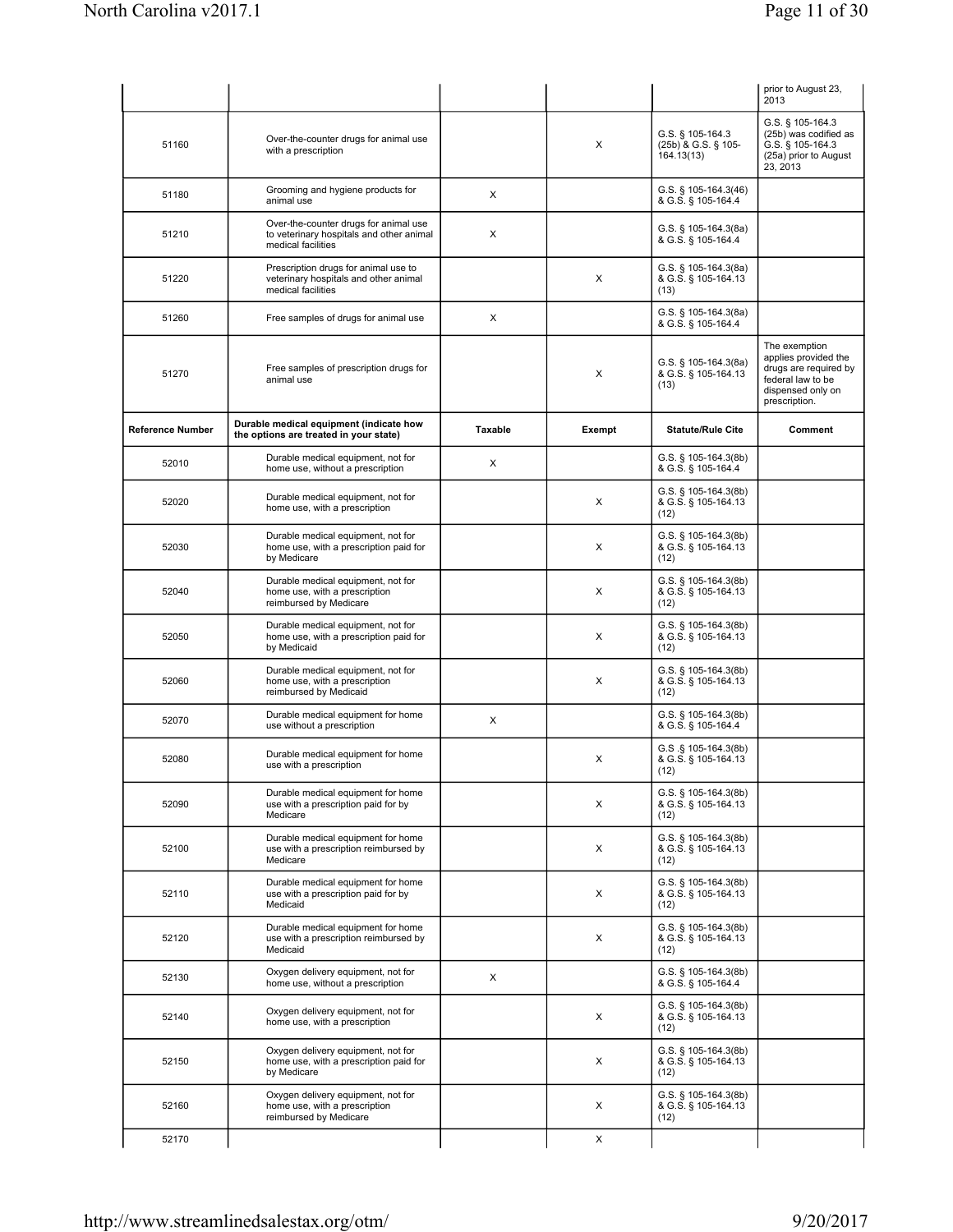|       | Oxygen delivery equipment, not for<br>home use, with a prescription paid for<br>by Medicaid   |   |   | G.S. § 105-164.3(8b)<br>& G.S. § 105-164.13<br>(12)    |  |
|-------|-----------------------------------------------------------------------------------------------|---|---|--------------------------------------------------------|--|
| 52180 | Oxygen delivery equipment, not for<br>home use, with a prescription<br>reimbursed by Medicaid |   | X | G.S. § 105-164.3(8b)<br>& G.S. § 105-164.13<br>(12)    |  |
| 52190 | Oxygen delivery equipment for home<br>use without a prescription                              | X |   | G.S. § 105-164.3(8b)<br>& G.S. § 105-164.4             |  |
| 52200 | Oxygen delivery equipment for home<br>use with a prescription                                 |   | X | G.S. § 105-164.3(8b)<br>& G.S. § 105-164.13<br>(12)    |  |
| 52210 | Oxygen delivery equipment for home<br>use with a prescription paid for by<br>Medicare         |   | X | G.S. § 105-164.3(8b)<br>& G.S. § 105-164.13<br>(12)    |  |
| 52220 | Oxygen delivery equipment for home<br>use with a prescription reimbursed by<br>Medicare       |   | X | G.S. § 105-164.3(8b)<br>& G.S. § 105-164.13<br>(12)    |  |
| 52230 | Oxygen delivery equipment for home<br>use with a prescription paid for by<br>Medicaid         |   | X | G.S. § 105-164.3(8b)<br>& G.S. § 105-164.13<br>(12)    |  |
| 52240 | Oxygen delivery equipment for home<br>use with a prescription reimbursed by<br>Medicaid       |   | х | G.S. $\S$ 105-164.3(8b)<br>& G.S. § 105-164.13<br>(12) |  |
| 52250 | Kidney dialysis equipment, not for<br>home use, without a prescription                        | X |   | G.S. § 105-164.3(8b)<br>& G.S. § 105-164.4             |  |
| 52260 | Kidney dialysis equipment, not for<br>home use, with a prescription                           |   | X | G.S. § 105-164.3(8b)<br>& G.S. § 105-164.13<br>(12)    |  |
| 52270 | Kidney dialysis equipment, not for<br>home use, with a prescription paid for<br>by Medicare   |   | X | G.S. § 105-164.3(8b)<br>& G.S. § 105-164.13<br>(12)    |  |
| 52280 | Kidney dialysis equipment, not for<br>home use, with a prescription<br>reimbursed by Medicare |   | X | G.S. $\S$ 105-164.3(8b)<br>& G.S. § 105-164.13<br>(12) |  |
| 52290 | Kidney dialysis equipment, not for<br>home use, with a prescription paid for<br>by Medicaid   |   | X | G.S. § 105-164.3(8b)<br>& G.S. § 105-164.13<br>(12)    |  |
| 52300 | Kidney dialysis equipment, not for<br>home use, with a prescription<br>reimbursed by Medicaid |   | X | G.S. § 105-164.3(8b)<br>& G.S. § 105-164.13<br>(12)    |  |
| 52310 | Kidney dialysis equipment for home<br>use without a prescription                              | X |   | G.S. § 105-164.3(8b)<br>& G.S. § 105-164.4             |  |
| 52320 | Kidney dialysis equipment for home<br>use with a prescription                                 |   | X | $G.S.$ § 105-164.3(8b)<br>& G.S. § 105-164.13<br>(12)  |  |
| 52330 | Kidney dialysis equipment for home<br>use with a prescription paid for by<br>Medicare         |   | X | G.S. § 105-164.3(8b)<br>& G.S. § 105-164.13<br>(12)    |  |
| 52340 | Kidney dialysis equipment for home<br>use with a prescription reimbursed by<br>Medicare       |   | X | G.S. § 105-164.3(8b)<br>& G.S. § 105-164.13<br>(12)    |  |
| 52350 | Kidney dialysis equipment for home<br>use with a prescription paid for by<br>Medicaid         |   | X | G.S. § 105-164.3(8b)<br>& G.S. § 105-164.13<br>(12)    |  |
| 52360 | Kidney dialysis equipment for home<br>use with a prescription reimbursed by<br>Medicaid       |   | X | G.S. § 105-164.3(8b)<br>& G.S. § 105-164.13<br>(12)    |  |
| 52370 | Enteral feeding systems, not for home<br>use, without a prescription                          | X |   | G.S. § 105-164.3(8b)<br>& G.S. § 105-164.4             |  |
| 52380 | Enteral feeding systems, not for home<br>use, with a prescription                             |   | X | G.S. § 105-164.3(8b)<br>& G.S. § 105-164.13<br>(12)    |  |
| 52390 | Enteral feeding systems, not for home<br>use, with a prescription paid for by<br>Medicare     |   | X | G.S. § 105-164.3(8b)<br>& G.S. § 105-164.13<br>(12)    |  |
| 52400 | Enteral feeding systems, not for home<br>use, with a prescription reimbursed by<br>Medicare   |   | X | G.S. § 105-164.3(8b)<br>& G.S. § 105-164.13<br>(12)    |  |
| 52410 | Enteral feeding systems, not for home<br>use, with a prescription paid for by<br>Medicaid     |   | X | G.S. § 105-164.3(8b)<br>& G.S. § 105-164.13<br>(12)    |  |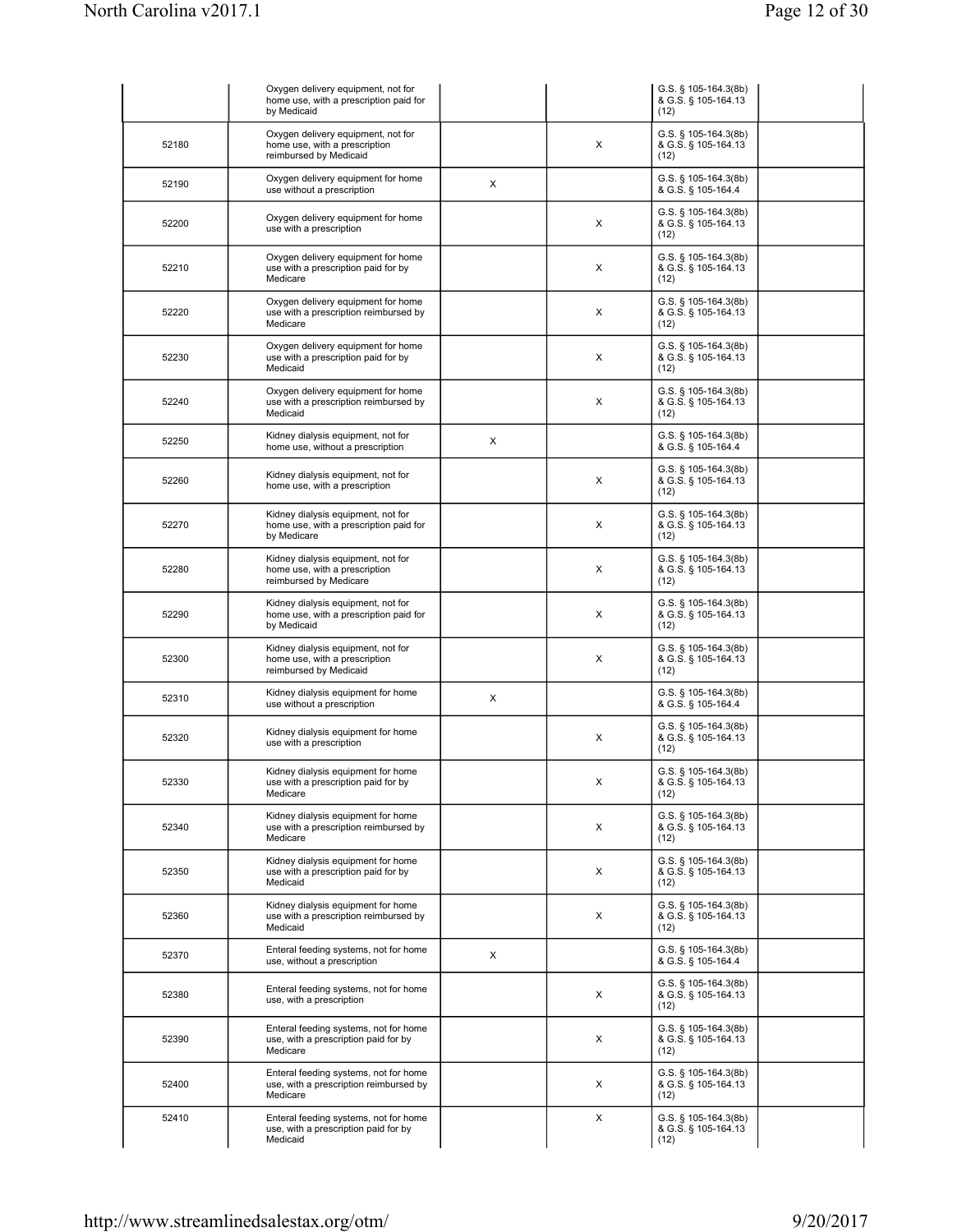| 52420                   | Enteral feeding systems, not for home<br>use, with a prescription reimbursed by<br>Medicaid       |         | X      | G.S. § 105-164.3(8b)<br>& G.S. § 105-164.13<br>(12)                         |                                                                             |
|-------------------------|---------------------------------------------------------------------------------------------------|---------|--------|-----------------------------------------------------------------------------|-----------------------------------------------------------------------------|
| 52430                   | Enteral feeding systems for home use<br>without a prescription                                    | X       |        | G.S. § 105-164.3(8b)<br>& G.S. § 105-164.4                                  |                                                                             |
| 52440                   | Enteral feeding systems for home use<br>with a prescription                                       |         | X      | G.S. § 105-164.3(8b)<br>& G.S. § 105-164.13<br>(12)                         |                                                                             |
| 52450                   | Enteral feeding systems for home use<br>with a prescription paid for by Medicare                  |         | X      | G.S. § 105-164.3(8b)<br>& G.S. § 105-164.13<br>(12)                         |                                                                             |
| 52460                   | Enteral feeding systems for home use<br>with a prescription reimbursed by<br>Medicare             |         | X      | G.S. § 105-164.3(8b)<br>& G.S. § 105-164.13<br>(12)                         |                                                                             |
| 52470                   | Enteral feeding systems for home use<br>with a prescription paid for by Medicaid                  |         | X      | G.S. § 105-164.3(8b)<br>& G.S. § 105-164.13<br>(12)                         |                                                                             |
| 52480                   | Enteral feeding systems for home use<br>with a prescription reimbursed by<br>Medicaid             |         | X      | G.S. § 105-164.3(8b)<br>& G.S. § 105-164.13<br>(12)                         |                                                                             |
| 52490                   | Repair and replacement parts for<br>durable medical equipment which are<br>for single patient use | X       |        | G.S. § 105-164.3(8b),<br>G.S. § 105-164.4. &<br>G.S. § 105-164.13<br>(12)c. | Exemption if sold on a<br>prescription under<br>G.S. § 105-164.13<br>(12)c. |
| <b>Reference Number</b> | Mobility enhancing equipment (indicate<br>how the options are treated in your state)              | Taxable | Exempt | <b>Statute/Rule Cite</b>                                                    | Comment                                                                     |
| 53010                   | Mobility enhancing equipment without a<br>prescription                                            | X       |        | G.S. § 105-164.3<br>(21a) & G.S. § 105-<br>164.4                            |                                                                             |
| 53020                   | Mobility enhancing equipment with a<br>prescription                                               |         | X      | G.S. § 105-164.3<br>(21a) & G.S. § 105-<br>164.13(12)                       |                                                                             |
| 53030                   | Mobility enhancing equipment with a<br>prescription paid for by Medicare                          |         | X      | G.S. § 105-164.3<br>(21a) & G.S. § 105-<br>164.13(12)                       |                                                                             |
| 53040                   | Mobility enhancing equipment with a<br>prescription reimbursed by Medicare                        |         | X      | G.S. § 105-164.3<br>(21a) & G.S. § 105-<br>164.13(12)                       |                                                                             |
| 53050                   | Mobility enhancing equipment with a<br>prescription paid for by Medicaid                          |         | X      | G.S. § 105-164.3<br>(21a) & G.S. § 105-<br>164.13(12)                       |                                                                             |
| 53060                   | Mobility enhancing equipment with a<br>prescription reimbursed by Medicaid                        |         | X      | G.S. § 105-164.3<br>(21a) & G.S. § 105-<br>164.13(12)                       |                                                                             |
| <b>Reference Number</b> | Prosthetic devices (indicate how the<br>options are treated in your state)                        | Taxable | Exempt | <b>Statute/Rule Cite</b>                                                    | Comment                                                                     |
| 54010                   | Prosthetic devices without a<br>prescription                                                      |         | X      | G.S. § 105-164.3<br>(30b) & G.S. § 105-<br>164.13(12)                       |                                                                             |
| 54020                   | Prosthetic devices with a prescription                                                            |         | X      | G.S. § 105-164.3<br>(30b) & G.S. § 105-<br>164.13(12)                       |                                                                             |
| 54030                   | Prosthetic devices with a prescription<br>paid for by Medicare                                    |         | X      | G.S. § 105-164.3<br>(30b) & G.S. § 105-<br>164.13(12)                       |                                                                             |
| 54040                   | Prosthetic devices with a prescription<br>reimbursed by Medicare                                  |         | X      | G.S. § 105-164.3<br>(30b) & G.S. § 105-<br>164.13(12)                       |                                                                             |
| 54050                   | Prosthetic devices with a prescription<br>paid for by Medicaid                                    |         | Х      | G.S. § 105-164.3<br>(30b) & G.S. § 105-<br>164.13(12)                       |                                                                             |
| 54060                   | Prosthetic devices with a prescription<br>reimbursed by Medicaid                                  |         | X      | G.S. § 105-164.3<br>(30b) & G.S. § 105-<br>164.13(12)                       |                                                                             |
| 54070                   | Corrective eyeglasses without a<br>prescription                                                   |         | X      | G.S. § 105-164.3<br>(30b) & G.S. § 105-<br>164.13(12)                       |                                                                             |
| 54080                   | Corrective eyeglasses with a<br>prescription                                                      |         | X      | G.S. § 105-164.3<br>(30b) & G.S. § 105-<br>164.13(12)                       |                                                                             |
|                         |                                                                                                   |         |        |                                                                             |                                                                             |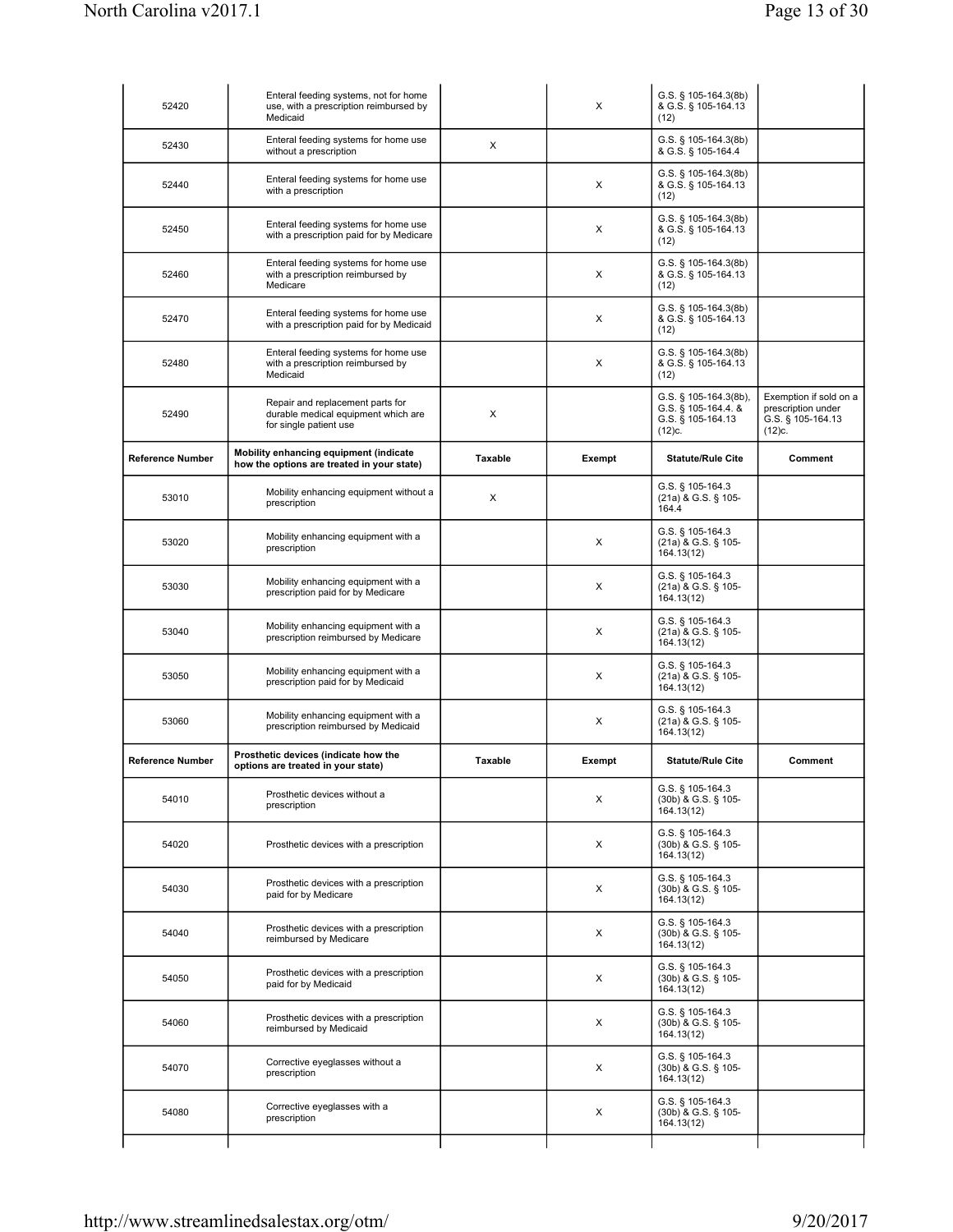| 60010                   | <b>Ancillary Services</b>                                           | X       |        | G.S. $\S$ 105-164.4(a)<br>(4c), & G.S. § 105-<br>164.4C(a) | was codified as G.S.<br>§ 105-164.3(1a) prior<br>to August 23, 2013 |
|-------------------------|---------------------------------------------------------------------|---------|--------|------------------------------------------------------------|---------------------------------------------------------------------|
| <b>Reference Number</b> | Telecommunications & related products                               | Taxable | Exempt | <b>Statute/Rule Cite</b><br>G.S. $\S$ 105-164.3(1b),       | Comment<br>G.S. § 105-164.3(1b)                                     |
| 54300                   | Dental prosthesis with a prescription<br>reimbursed by Medicaid     |         | Х      | G.S. § 105-164.3<br>(30b) & G.S. § 105-<br>164.13(12)      |                                                                     |
| 54290                   | Dental prosthesis with a prescription<br>paid for by Medicaid       |         | Х      | G.S. § 105-164.3<br>(30b) & G.S. § 105-<br>164.13(12)      |                                                                     |
| 54280                   | Dental prosthesis with a prescription<br>reimbursed by Medicare     |         | X      | G.S. § 105-164.3<br>(30b) & G.S. § 105-<br>164.13(12)      |                                                                     |
| 54270                   | Dental prosthesis with a prescription<br>paid for by Medicare       |         | X      | G.S. § 105-164.3<br>(30b) & G.S. § 105-<br>164.13(12)      |                                                                     |
| 54260                   | Dental prosthesis with a prescription                               |         | X      | G.S. § 105-164.3<br>(30b) & G.S. § 105-<br>164.13(12)      |                                                                     |
| 54250                   | Dental prosthesis without a prescription                            |         | X      | G.S. § 105-164.3<br>(30b) & G.S. § 105-<br>164.13(12)      |                                                                     |
| 54240                   | Hearing aids with a prescription<br>reimbursed by Medicaid.         |         | X      | G.S. § 105-164.3<br>(30b) & G.S. § 105-<br>164.13(12)      |                                                                     |
| 54230                   | Hearing aids with a prescription paid for<br>by Medicaid            |         | X      | G.S. § 105-164.3<br>(30b) & G.S. § 105-<br>164.13(12)      |                                                                     |
| 54220                   | Hearing aids with a prescription<br>reimbursed by Medicare          |         | Х      | G.S. § 105-164.3<br>(30b) & G.S. § 105-<br>164.13(12)      |                                                                     |
| 54210                   | Hearing aids with a prescription paid for<br>by Medicare            |         | X      | G.S. § 105-164.3<br>(30b) & G.S. § 105-<br>164.13(12)      |                                                                     |
| 54200                   | Hearing aids with a prescription                                    |         | X      | G.S. § 105-164.3<br>(30b) & G.S. § 105-<br>164.13(12)      |                                                                     |
| 54190                   | Hearing aids without a prescription                                 |         | X      | G.S. § 105-164.3<br>(30b) & G.S. § 105-<br>164.13(12)      |                                                                     |
| 54180                   | Contact lenses with a prescription<br>reimbursed by Medicaid        |         | X      | G.S. § 105-164.3<br>(30b) & G.S. § 105-<br>164.13(12)      |                                                                     |
| 54170                   | Contact lenses with a prescription paid<br>for by Medicaid          |         | X      | G.S. § 105-164.3<br>(30b) & G.S. § 105-<br>164.13(12)      |                                                                     |
| 54160                   | Contact lenses with a prescription<br>reimbursed by Medicare        |         | X      | G.S. § 105-164.3<br>(30b) & G.S. § 105-<br>164.13(12)      |                                                                     |
| 54150                   | Contact lenses with a prescription paid<br>for by Medicare          |         | X      | G.S. § 105-164.3<br>(30b) & G.S. § 105-<br>164.13(12)      |                                                                     |
| 54140                   | Contact lenses with a prescription                                  |         | X      | G.S. § 105-164.3<br>(30b) & G.S. § 105-<br>164.13(12)      |                                                                     |
| 54130                   | Contact lenses without a prescription                               |         | X      | G.S. § 105-164.3<br>(30b) & G.S. § 105-<br>164.13(12)      |                                                                     |
| 54120                   | Corrective eyeglasses with a<br>prescription reimbursed by Medicaid |         | X      | G.S. § 105-164.3<br>(30b) & G.S. § 105-<br>164.13(12)      |                                                                     |
| 54110                   | Corrective eyeglasses with a<br>prescription paid for by Medicaid   |         | X      | G.S. § 105-164.3<br>(30b) & G.S. § 105-<br>164.13(12)      |                                                                     |
| 54100                   | Corrective eyeglasses with a<br>prescription reimbursed by Medicare |         | X      | G.S. § 105-164.3<br>(30b) & G.S. § 105-<br>164.13(12)      |                                                                     |
| 54090                   | Corrective eyeglasses with a<br>prescription paid for by Medicare   |         | X      | G.S. § 105-164.3<br>(30b) & G.S. § 105-<br>164.13(12)      |                                                                     |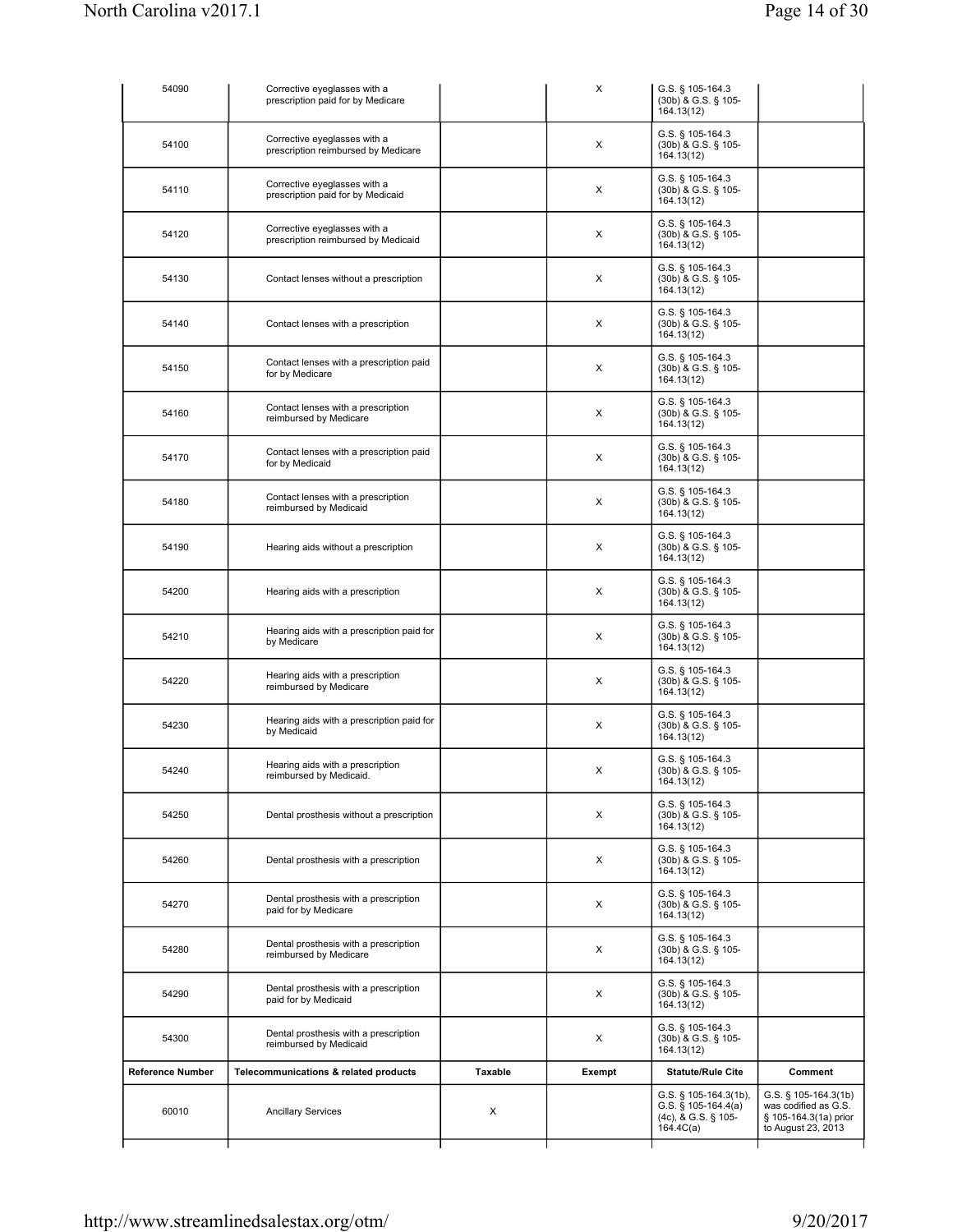| 60020            | Conference bridging service                                                | X       |        | G.S. § 105-164.3(1b),<br>$G.S.$ § 105-164.4(a)<br>(4c), & G.S. § 105-<br>164.4C(a);    | $G.S.$ § 105-164.3(1b)<br>was codified as G.S.<br>§ 105-164.3(1a) prior<br>to August 23, 2013   |
|------------------|----------------------------------------------------------------------------|---------|--------|----------------------------------------------------------------------------------------|-------------------------------------------------------------------------------------------------|
| 60030            | Detailed telecommunications billing<br>service                             | X       |        | G.S. § 105-164.3(1b),<br>G.S. $§ 105-164.4(a)$<br>(4c), & G.S. § 105-<br>164.4C(a);    | G.S. § 105-164.3(1b)<br>was codified as G.S.<br>§ 105-164.3(1a) prior<br>to August 23, 2013     |
| 60040            | Directory assistance                                                       | X       |        | G.S. § 105-164.3(1b),<br>G.S. $§ 105-164.4(a)$<br>(4c), & G.S. 105-<br>164.4C(a);      | $G.S.$ § 105-164.3(1b)<br>was codified as G.S.<br>§ 105-164.3(1a) prior<br>to August 23, 2013   |
| 60050            | Vertical service                                                           | х       |        | G.S. § 105-164.3(1b),<br>$G.S.$ § 105-164.4(a)<br>(4c), & G.S. 105-<br>164.4C(a);      | G.S. $\S$ 105-164.3(1b)<br>was codified as G.S.<br>§ 105-164.3(1a) prior<br>to August 23, 2013. |
| 60060            | Voice mail service                                                         | х       |        | G.S. § 105-164.3(1b),<br>G.S. § 105-164.4(a)<br>(4c), & G.S. 105-<br>164.4C(a);        | $G.S.$ § 105-164.3(1b)<br>was codified as G.S.<br>§ 105-164.3(1a) prior<br>to August 23, 2013.  |
| Reference Number | Telecommunications (Indicate how the<br>options are treated in your state) | Taxable | Exempt | <b>Statute/Rule Cite</b>                                                               | Comment                                                                                         |
| 61000            | Intrastate Telecommunications Service                                      | х       |        | G.S. $\S$ 105-164.3(48),<br>G.S. $§ 105-164.4(a)$<br>(4c), & G.S. 105-<br>164.4C(a)    |                                                                                                 |
| 61010            | Interstate Telecommunications Service                                      | х       |        | G.S. $\S$ 105-164.3(48),<br>G.S. $§ 105-164.4(a)$<br>(4c), & G.S. 105-<br>164.4C(a)    |                                                                                                 |
| 61020            | International Telecommunications<br>Service                                | X       |        | G.S. § 105-164.3(48),<br>G.S. $§ 105-164.4(a)$<br>(4c), & G.S. 105-<br>164.4C(a)       |                                                                                                 |
| 61030            | International 800 service                                                  | X       |        | G.S. $\S$ 105-164.3(48),<br>G.S. $§ 105-164.4(a)$<br>(4c), & G.S. § 105-<br>164.4C(a)  |                                                                                                 |
| 61040            | International 900 service                                                  | X       |        | G.S. $\S$ 105-164.3(48),<br>G.S. $\S$ 105-164.4(a)<br>(4c), & G.S. § 105-<br>164.4C(a) |                                                                                                 |
| 61050            | International fixed wireless service                                       | X       |        | G.S. $\S$ 105-164.3(48),<br>G.S. $\S$ 105-164.4(a)<br>(4c), & G.S. § 105-<br>164.4C(a) |                                                                                                 |
| 61060            | International mobile wireless service                                      | X       |        | G.S. § 105-164.3(48),<br>G.S. $§ 105-164.4(a)$<br>(4c), & G.S. § 105-<br>164.4C(a)     |                                                                                                 |
| 61080            | International prepaid calling service                                      | Х       |        | G.S. § 105-164.3(27),<br>G.S. $§ 105-164.4(a)$<br>(4c), & G.S. § 105-<br>164.4(a)(4d)  |                                                                                                 |
| 61090            | International prepaid wireless calling<br>service                          | Х       |        | G.S. § 105-164.3(27),<br>$G.S.$ § 105-164.4(a)<br>(4c), & G.S. § 105-<br>164.4(a)(4d)  |                                                                                                 |
| 61100            | International private communications<br>service                            | Х       |        | G.S. § 105-164.4C(h)<br>(7), G.S. § 105-164.4<br>(a)(4c), & G.S. § 105-<br>164.4C(a)   |                                                                                                 |
| 61110            | International value-added non-voice<br>data service                        | X       |        | G.S. § 105-164.3(48),<br>$G.S.$ § 105-164.4(a)<br>(4c), & G.S. § 105-<br>164.4C(a)     |                                                                                                 |
| 61120            | International residential<br>telecommunications service                    | X       |        | G.S. § 105-164.3(48),<br>G.S. $\S$ 105-164.4(a)<br>(4c), & G.S. § 105-<br>164.4C(a)    |                                                                                                 |
| 61130            | Interstate 800 service                                                     | X       |        | G.S. § 105-164.3(48),<br>G.S. $\S$ 105-164.4(a)<br>(4c), & G.S. § 105-<br>164.4C(a)    |                                                                                                 |
| 61140            | Interstate 900 service                                                     | X       |        | G.S. § 105-164.3(48),<br>G.S. $§ 105-164.4(a)$                                         |                                                                                                 |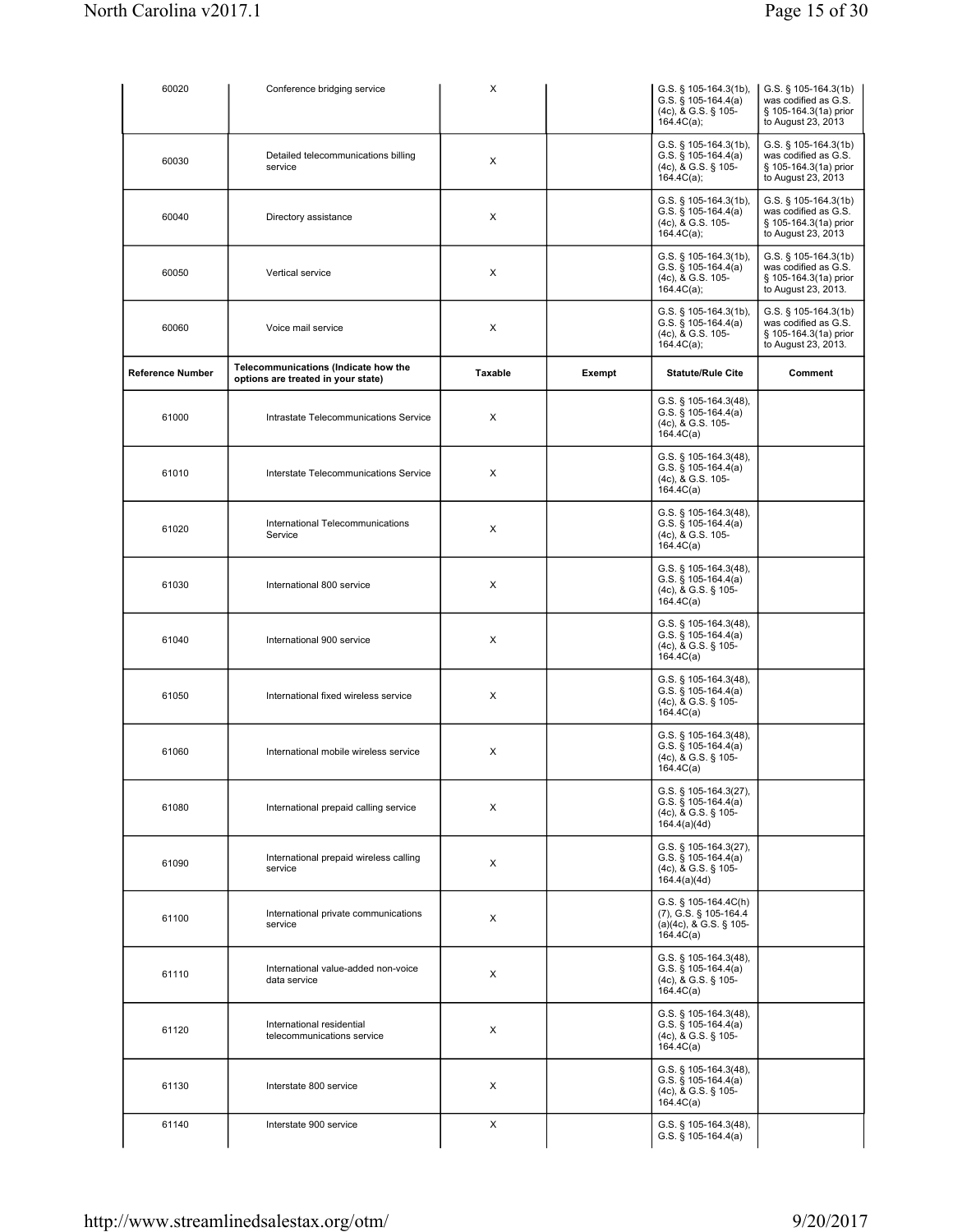|       |                                                      |   |   | (4c), & G.S. § 105-<br>164.4C(a)                                                          |                                                                 |
|-------|------------------------------------------------------|---|---|-------------------------------------------------------------------------------------------|-----------------------------------------------------------------|
| 61150 | Interstate fixed wireless service                    | X |   | G.S. § 105-164.3(48),<br>G.S. $§ 105-164.4(a)$<br>(4c), & G.S. § 105-<br>164.4C(a)        |                                                                 |
| 61160 | Interstate mobile wireless service                   | Χ |   | G.S. § 105-164.3(48),<br>G.S. $\S$ 105-164.4(a)<br>(4c), & G.S. § 105-<br>164.4C(a)       |                                                                 |
| 61180 | Interstate prepaid calling service                   | Χ |   | G.S. § 105-164.3(27),<br>$G.S.$ § 105-164.4(a)<br>(4c) & G.S. § 105-<br>164.4(a)(4d)      |                                                                 |
| 61190 | Interstate prepaid wireless calling<br>service       | X |   | G.S. § 105-164.3(27),<br>G.S. § 105-164.4(a)<br>(4c) & G.S. § 105-<br>164.4(a)(4d)        |                                                                 |
| 61200 | Interstate private communications<br>service         | X |   | G.S. § 105-164.4C(h)<br>(7), G.S. § 105-164.4<br>$(a)(4c)$ & G.S. § 105-<br>164.4C(a)     |                                                                 |
| 61210 | Interstate value-added non-voice data<br>service     | X |   | G.S. § 105-164.3(48),<br>$G.S.$ § 105-164.4(a)<br>(4c) & G.S. § 105-<br>164.4C(a)         |                                                                 |
| 61220 | Interstate residential<br>telecommunications service | Χ |   | $G.S.$ § 105-164.3(48),<br>G.S. $§ 105-164.4(a)$<br>(4c) & G.S. § 105-<br>164.4C(a)       |                                                                 |
| 61230 | Intrastate 800 service                               | Х |   | $G.S.$ § 105-164.3(48),<br>$G.S.$ § 105-164.4(a)<br>(4c) & G.S. 105-<br>164.4C(a)         |                                                                 |
| 61240 | Intrastate 900 service                               | X |   | $G.S.$ § 105-164.3(48),<br>G.S. $\S$ 105-164.4(a)<br>(4c) & G.S. § 105-<br>164.4C(a)      |                                                                 |
| 61250 | Intrastate fixed wireless service                    | X |   | $G.S.$ § 105-164.3(48),<br>G.S. $\bar{S}$ 105-164.4(a)<br>(4c) & G.S. § 105-<br>164.4C(a) |                                                                 |
| 61260 | Intrastate mobile wireless service                   | X |   | $G.S.$ § 105-164.3(48),<br>$G.S.$ § 105-164.4(a)<br>(4c) & G.S. § 105-<br>164.4C(a)       |                                                                 |
| 61280 | Intrastate prepaid calling service                   | Χ |   | G.S. § 105-164.3(27),<br>G.S. $§ 105-164.4(a)$<br>(4c) & G.S. § 105-<br>164.4(a)(4d)      |                                                                 |
| 61290 | Intrastate prepaid wireless calling<br>service       | X |   | G.S. § 105-164.3(27),<br>$G.S.$ § 105-164.4(a)<br>(4c) & G.S. § 105-<br>164.4(a)(4d)      |                                                                 |
| 61300 | Intrastate private communications<br>service         | X |   | $G.S.$ § 105-164.4 $C(h)$<br>(7), G.S. § 105-164.4<br>(a)(4c) & G.S. § 105-<br>164.4C(a)  |                                                                 |
| 61310 | Intrastate value-added non-voice data<br>service     | X |   | $G.S.$ § 105-164.3(48),<br>$G.S.$ § 105-164.4(a)<br>(4c) & G.S. § 105-<br>164.4C(a)       |                                                                 |
| 61320 | Intrastate residential<br>telecommunications service | X |   | G.S. § 105-164.3(48),<br>$G.S.$ § 105-164.4(a)<br>(4c) & G.S. § 105-<br>164.4C(a)         |                                                                 |
| 61325 | Paging service                                       | Χ |   | G.S. § 105-164.3(48),<br>G.S. $\S$ 105-164.4(a)<br>(4c) & G.S. § 105-<br>164.4C(a)        | Sales & Use Tax<br><b>Technical Bulletin</b><br>$21-1$ J.1.a(7) |
| 61330 | Coin-operated telephone service                      |   | X | G.S. § 105-164.13<br>(54)                                                                 |                                                                 |
| 61340 | Pay telephone service                                |   | X | G.S. § 105-164.13<br>(54)                                                                 | Sales & Use Tax<br><b>Technical Bulletin</b><br>$21-1 J.1.b(4)$ |
|       |                                                      |   |   |                                                                                           |                                                                 |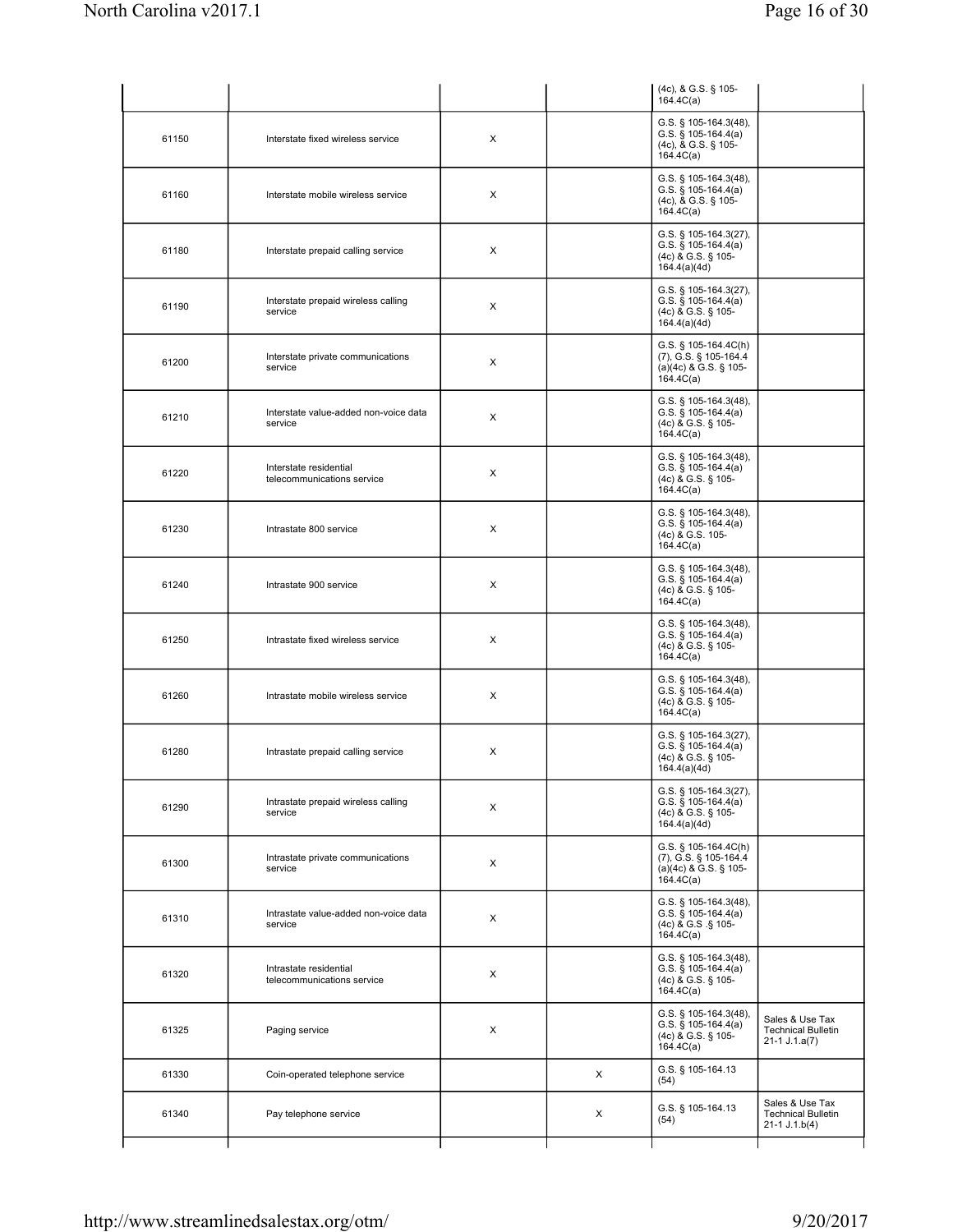| 61350                                                                                                  | N/A                                                                                                                                                                                                                                                                                                                                                                                                                                                                                                                                                                                                                                                                                                                                                                                                                                                                                                                                                                                                                                                                                                                                                                                                                                                                                                                                                                                                                                                                                       |     |                                          |                          |                                                                                                                                                                                              |  |
|--------------------------------------------------------------------------------------------------------|-------------------------------------------------------------------------------------------------------------------------------------------------------------------------------------------------------------------------------------------------------------------------------------------------------------------------------------------------------------------------------------------------------------------------------------------------------------------------------------------------------------------------------------------------------------------------------------------------------------------------------------------------------------------------------------------------------------------------------------------------------------------------------------------------------------------------------------------------------------------------------------------------------------------------------------------------------------------------------------------------------------------------------------------------------------------------------------------------------------------------------------------------------------------------------------------------------------------------------------------------------------------------------------------------------------------------------------------------------------------------------------------------------------------------------------------------------------------------------------------|-----|------------------------------------------|--------------------------|----------------------------------------------------------------------------------------------------------------------------------------------------------------------------------------------|--|
|                                                                                                        | <b>Section 2. Tax Administration Practices</b>                                                                                                                                                                                                                                                                                                                                                                                                                                                                                                                                                                                                                                                                                                                                                                                                                                                                                                                                                                                                                                                                                                                                                                                                                                                                                                                                                                                                                                            |     |                                          |                          |                                                                                                                                                                                              |  |
| <b>Disclosed Practice 1 - Tax Administration Practices</b><br>on Vouchers from Appendix E of the SSUTA |                                                                                                                                                                                                                                                                                                                                                                                                                                                                                                                                                                                                                                                                                                                                                                                                                                                                                                                                                                                                                                                                                                                                                                                                                                                                                                                                                                                                                                                                                           |     | Does Your State Follow this<br>Practice? |                          | If You Answered No, Describe the<br>Difference Between the Practice as<br><b>Adopted by the Governing Board</b><br>and Your State's Treatment. Add<br><b>Additional Comments if Desired.</b> |  |
| <b>Reference Number</b>                                                                                | <b>Disclosed Practice 1 - Vouchers</b>                                                                                                                                                                                                                                                                                                                                                                                                                                                                                                                                                                                                                                                                                                                                                                                                                                                                                                                                                                                                                                                                                                                                                                                                                                                                                                                                                                                                                                                    |     |                                          | <b>Statute/Rule Cite</b> | Comment                                                                                                                                                                                      |  |
| <b>Voucher Definition</b>                                                                              | As used herein, a voucher is an<br>instrument that is:<br>a. issued to a purchaser for an amount<br>that is less than the face value and<br>both the face value and amount paid by<br>the purchaser are noted on the<br>voucher;<br>b. redeemable for personal property or<br>services in a single visit only at the<br>seller's business;<br>c. redeemable either for a specific<br>product or for a certain dollar amount<br>towards the purchase price of any<br>product sold by the seller;<br>d. issued, marketed, or distributed by a<br>third party pursuant to a specific<br>agreement with the seller, and the<br>seller determines the price at which the<br>voucher is to be issued and allows<br>redemption of the specific voucher for<br>personal property or services ("third<br>party agreement");<br>e. not a digital code as defined by the<br>Agreement or its Rules;<br>f. not a ticket for an admission to a<br>specific performance or event on a<br>specific date and time;<br>g. not a gift card or gift certificate nor is<br>it convertible, in whole or in part, to gift<br>cards, gift certificates or cash;<br>h. not usable in combination with other<br>promotions or coupons offered by the<br>seller; and<br>i. not a prepaid calling service or a<br>prepaid wireless calling service.<br>Vouchers may be provided to<br>purchasers in the form of an electronic<br>instrument that is scanned by the seller<br>from the purchaser's electronic device. |     |                                          |                          |                                                                                                                                                                                              |  |
| <b>Reference Number</b>                                                                                | <b>Disclosed Practice 1 - Vouchers</b>                                                                                                                                                                                                                                                                                                                                                                                                                                                                                                                                                                                                                                                                                                                                                                                                                                                                                                                                                                                                                                                                                                                                                                                                                                                                                                                                                                                                                                                    | Yes | No                                       | <b>Statute/Rule Cite</b> | Comment                                                                                                                                                                                      |  |
| Vouchers 1.1                                                                                           | The member state administers the<br>difference between the value of a<br>voucher allowed by the seller and the<br>amount the purchaser paid for the<br>voucher as a discount that is not<br>included in the sales price (i.e., same<br>treatment as a seller's in-store coupon),<br>provided the seller is not reimbursed by<br>a third party, in money or otherwise, for<br>some or all of that difference.                                                                                                                                                                                                                                                                                                                                                                                                                                                                                                                                                                                                                                                                                                                                                                                                                                                                                                                                                                                                                                                                              | X   |                                          |                          |                                                                                                                                                                                              |  |
| Vouchers 1.2                                                                                           | The member state provides that when<br>the discount on a voucher will be fully<br>reimbursed by a third party the seller is<br>to use the face value of the voucher<br>(i.e., same as the treatment of a<br>manufacturer's coupon) and not the<br>price paid by the purchaser as the<br>measure (sales price) that is subject to<br>tax.                                                                                                                                                                                                                                                                                                                                                                                                                                                                                                                                                                                                                                                                                                                                                                                                                                                                                                                                                                                                                                                                                                                                                  | Х   |                                          |                          |                                                                                                                                                                                              |  |
| Vouchers 1.3                                                                                           | The member state provides that costs<br>and expenses of the seller are not<br>deductible from the sales price and are<br>included in the measure (sales price)<br>that is subject to tax. Further,<br>reductions in the amount of<br>consideration received by the seller<br>from the third party that issued,<br>marketed, or distributed the vouchers,                                                                                                                                                                                                                                                                                                                                                                                                                                                                                                                                                                                                                                                                                                                                                                                                                                                                                                                                                                                                                                                                                                                                  | X   |                                          |                          |                                                                                                                                                                                              |  |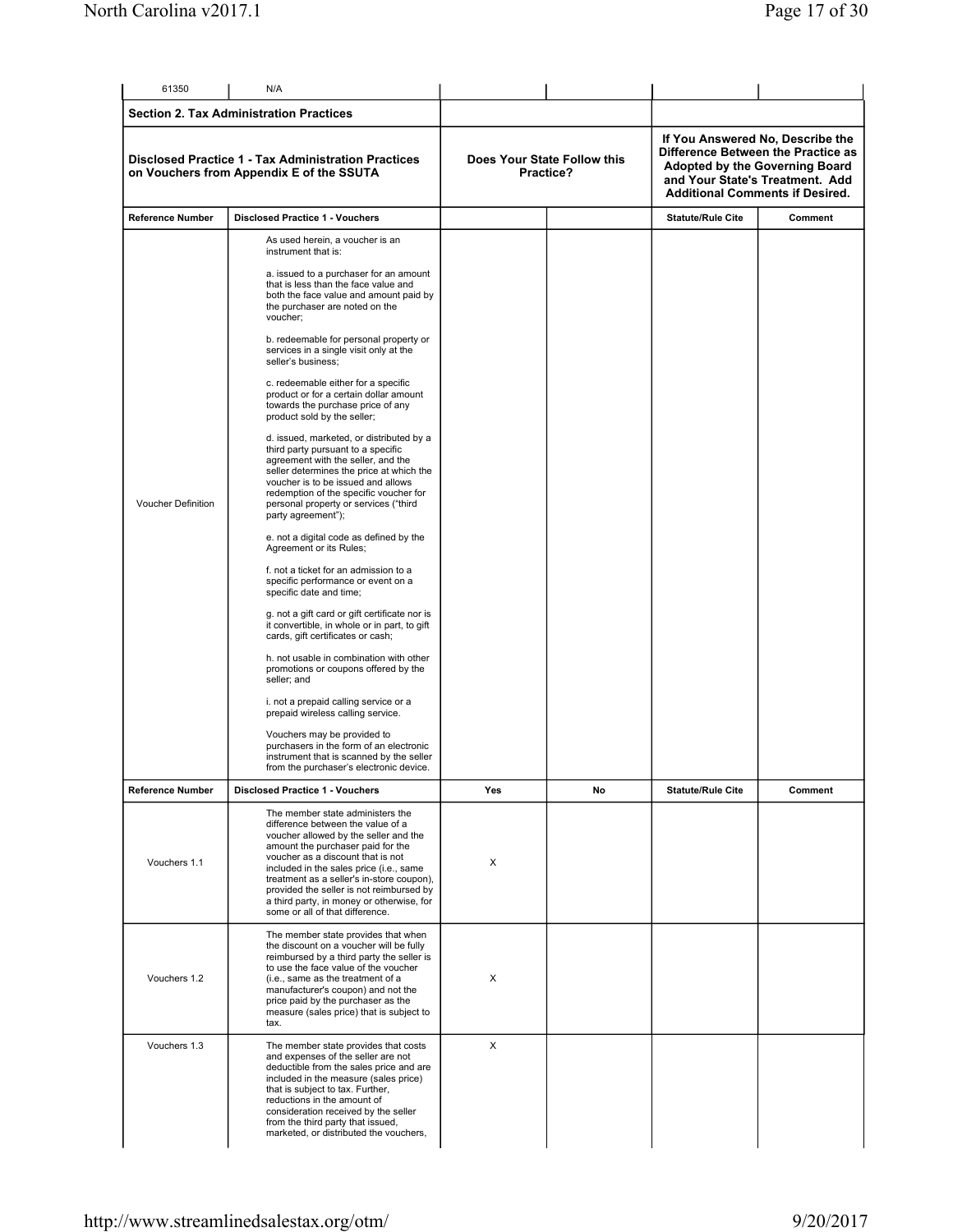|                         | such as advertising or marketing<br>expenses, are costs or expenses of the<br>seller.                                                                                                                                                                                                                                                                                                                                                                                                                                                                                                                                                                         |            |                                          |                                                                                                                           |                                                                                                                                                                                                                                                                           |
|-------------------------|---------------------------------------------------------------------------------------------------------------------------------------------------------------------------------------------------------------------------------------------------------------------------------------------------------------------------------------------------------------------------------------------------------------------------------------------------------------------------------------------------------------------------------------------------------------------------------------------------------------------------------------------------------------|------------|------------------------------------------|---------------------------------------------------------------------------------------------------------------------------|---------------------------------------------------------------------------------------------------------------------------------------------------------------------------------------------------------------------------------------------------------------------------|
|                         | <b>Disclosed Practice 2 - Tax Administration Practices</b><br>on Credits from Appendix E of the SSUTA                                                                                                                                                                                                                                                                                                                                                                                                                                                                                                                                                         |            | Does Your State Follow this<br>Practice? |                                                                                                                           | For Sections With Only No<br>Responses, Describe Your State's<br><b>Tax Treatment. Add Additional</b><br><b>Comments if Desired.</b>                                                                                                                                      |
| <b>Reference Number</b> | <b>Disclosed Practice 2 - Credits</b>                                                                                                                                                                                                                                                                                                                                                                                                                                                                                                                                                                                                                         | Yes        | No                                       | <b>Statute/Rule Cite</b>                                                                                                  | Comment                                                                                                                                                                                                                                                                   |
| Definition              | "Tax Paid" means the tax that was (1)<br>paid and (2) previously due from either<br>the seller or the purchaser when the<br>sale of that product is taxable in that<br>state and it was properly sourced<br>based on that state's sourcing rules.<br>"Tax paid" includes tax that was (1)<br>paid and (2) previously due from the<br>purchaser (or seller, if applicable)<br>because the purchaser moved the<br>product to a different jurisdiction. "Tax<br>paid" does not include the portion of tax<br>paid that is currently eligible for a credit<br>or refund or tax paid that is eligible for<br>refund under a tax-incentive program or<br>agreement. |            |                                          |                                                                                                                           |                                                                                                                                                                                                                                                                           |
| <b>Reference Number</b> | 2.1 Credit Against Use Tax                                                                                                                                                                                                                                                                                                                                                                                                                                                                                                                                                                                                                                    | <b>Yes</b> | No                                       | <b>Statute/Rule Cite</b>                                                                                                  | Comment                                                                                                                                                                                                                                                                   |
| Credits 2.1             | The State imposing tax on the<br>purchaser provides credit for "sales or<br>use taxes paid" on a product against<br>the State's use tax.                                                                                                                                                                                                                                                                                                                                                                                                                                                                                                                      | X          |                                          | N.C. Gen. Stat. §<br>$105-164.6(c)(1)$                                                                                    | Credit is allowed for<br>sales or use tax due<br>and paid to another<br>state.                                                                                                                                                                                            |
| <b>Reference Number</b> | 2.2 Credit Against Sales Tax                                                                                                                                                                                                                                                                                                                                                                                                                                                                                                                                                                                                                                  | <b>Yes</b> | No                                       | <b>Statute/Rule Cite</b>                                                                                                  | Comment                                                                                                                                                                                                                                                                   |
| Credits 2.2             | The State imposing tax provides credit<br>for the "sales or use taxes paid" on a<br>product against the State's sales tax.                                                                                                                                                                                                                                                                                                                                                                                                                                                                                                                                    |            | X                                        |                                                                                                                           | Credit is allowed<br>against sales tax due<br>in situations where a<br>taxpayer treats a<br>transaction as subject<br>to use tax in error and<br>accrues and pays tax<br>to the State.<br>Additionally, credit is<br>allowed in audit<br>situations as noted<br>per 2.12. |
| <b>Reference Number</b> | 2.3 Reciprocity                                                                                                                                                                                                                                                                                                                                                                                                                                                                                                                                                                                                                                               | Yes        | No                                       | <b>Statute/Rule Cite</b>                                                                                                  | Comment                                                                                                                                                                                                                                                                   |
| Credits 2.3.a           | The credit the State provides in 2.1 and<br>2.2 applies regardless of whether<br>another state provides a reciprocal<br>credit.                                                                                                                                                                                                                                                                                                                                                                                                                                                                                                                               |            | X                                        | N.C. Gen. Stat. §<br>$105-164.6(c)(2)$                                                                                    | No credit allowed for<br>tax paid to a state that<br>does not grant a<br>similar credit. Credit<br>only allowed against<br>use tax due for sales<br>tax properly paid to<br>another state.                                                                                |
| Credits 2.3.b.          | The credit the State provides in 2.1 and<br>2.2 only applies when the other state<br>where the tax was paid provides a<br>reciprocal credit.                                                                                                                                                                                                                                                                                                                                                                                                                                                                                                                  |            | X                                        | N.C. Gen. Stat. §<br>$105-164.6(c)(2)$                                                                                    | Credit is allowed for<br>sales or use tax due<br>and paid to another<br>state against use tax<br>due to the State.                                                                                                                                                        |
| <b>Reference Number</b> | 2.4 State and Local Sales and Use "Tax<br>Paid"                                                                                                                                                                                                                                                                                                                                                                                                                                                                                                                                                                                                               | Yes        | No                                       | <b>Statute/Rule Cite</b>                                                                                                  | Comment                                                                                                                                                                                                                                                                   |
| Credits 2.4.a.          | The credit provided for in 2.1 and 2.2 is<br>for the combined amount of state and<br>local "tax paid" to another state or local<br>jurisdiction against both the state and<br>local taxes due to the State.                                                                                                                                                                                                                                                                                                                                                                                                                                                   |            | X                                        |                                                                                                                           |                                                                                                                                                                                                                                                                           |
| Credits 2.4.b.          | The credit provided for in 2.1 and 2.2 is<br>for only the state "tax paid" to another<br>state against the taxes due to the State<br>(i.e., no credit for local tax against state<br>tax). If the State has local sales or use<br>taxes, it only provides credit for state<br>tax against state tax and local tax<br>against local tax.                                                                                                                                                                                                                                                                                                                       | X          |                                          | N.C. Gen. Stat. §§<br>105-164.4, 105-164.6,<br>105-467, 105-468,<br>105-483, 105-498,<br>105-537                          | Credit is allowed for<br>sales or use tax due<br>and paid to another<br>state against use tax<br>due to the State.                                                                                                                                                        |
| <b>Reference Number</b> | 2.5 Credit for "Similar Tax" Paid to Another<br><b>Jurisdiction</b>                                                                                                                                                                                                                                                                                                                                                                                                                                                                                                                                                                                           | Yes        | No                                       | <b>Statute/Rule Cite</b>                                                                                                  | Comment                                                                                                                                                                                                                                                                   |
| Credits 2.5             | The credit provided for in 2.1 and 2.2<br>includes "similar taxes" that were (1)<br>paid and (2) previously due to another<br>state or local jurisdiction against the<br>sales or use taxes due. If applicable,<br>list below all known similar or like taxes                                                                                                                                                                                                                                                                                                                                                                                                 | X          |                                          | N.C. Gen. Stat. §§<br>105-187.3, 105-187.5,<br>105-187.7, 105-<br>187.16, 105-187.17,<br>105-187.21, 105-<br>187.22, 105- | Taxes due and<br>payable under NCGS<br>105-187.3 are<br>payable to the NC<br>Division of Motor<br>Vehicles at the time of                                                                                                                                                 |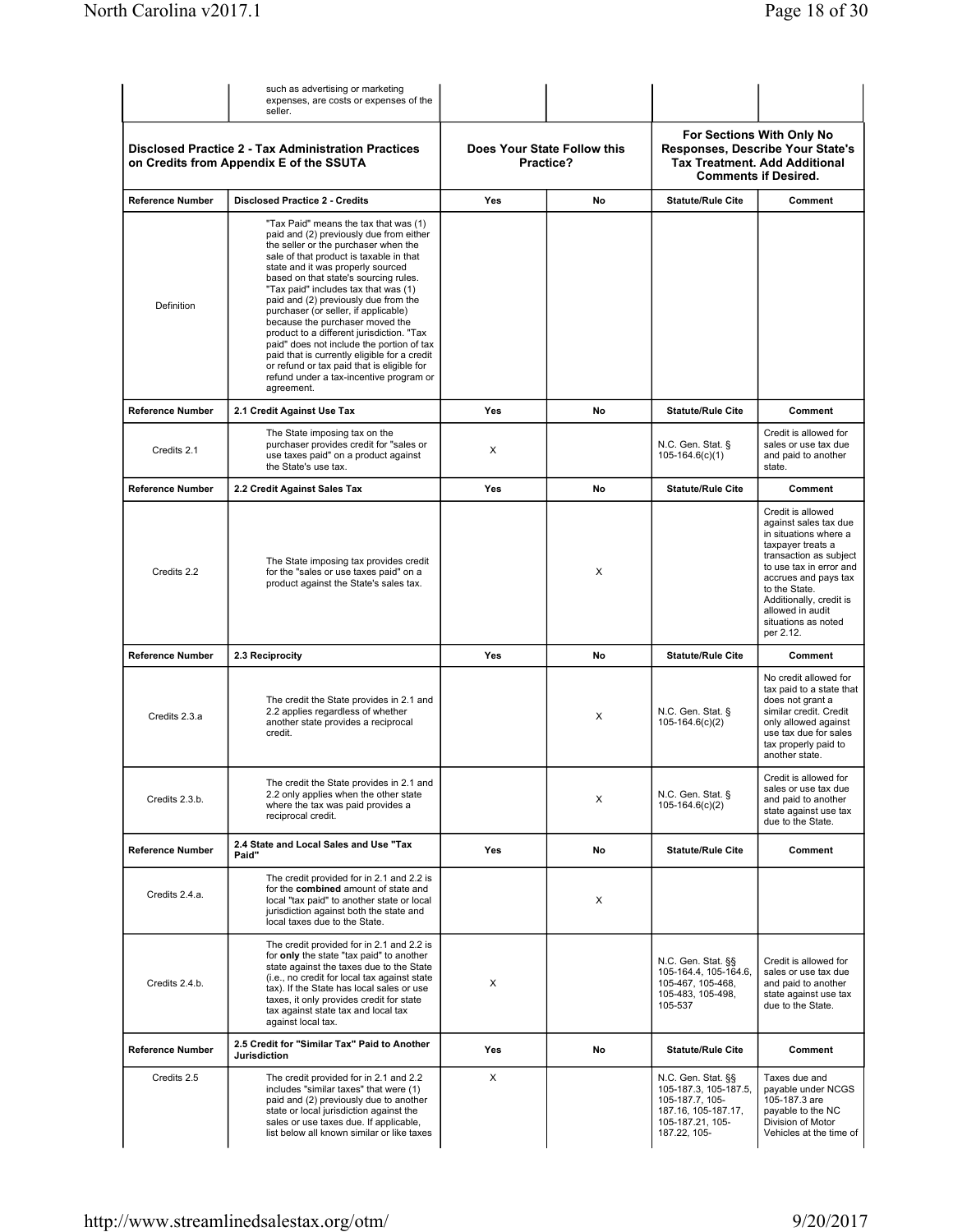|                         | the State provides credit for even if<br>such tax does not meet the definition of<br>a "similar tax."                                                                                                                                                      |     |    | 187.51,105-<br>187.51B, 105-<br>187.51D, 105-187.52                                                                                                                             | titling and such are<br>not administered by<br>the Department of<br>Revenue.                                                                                                                             |
|-------------------------|------------------------------------------------------------------------------------------------------------------------------------------------------------------------------------------------------------------------------------------------------------|-----|----|---------------------------------------------------------------------------------------------------------------------------------------------------------------------------------|----------------------------------------------------------------------------------------------------------------------------------------------------------------------------------------------------------|
| Credits 2.5             | Highway use tax                                                                                                                                                                                                                                            | X   |    | N.C. Gen. Stat. 105-<br>187.3, 105-187.7                                                                                                                                        | Taxes due and<br>payable under NCGS<br>105-187.3 are<br>payable to the NC<br>Division of Motor<br>Vehicles at the time of<br>titling and such are<br>not administered by<br>the Department of<br>Revenue |
| Credits 2.5             | Alternate tax on rental of motor<br>vehicles                                                                                                                                                                                                               | X   |    | N.C. Gen. Stat. 105-<br>187.5, 105-187.7                                                                                                                                        |                                                                                                                                                                                                          |
| Credits 2.5             | Scrap tire disposal tax                                                                                                                                                                                                                                    | X   |    | N.C. Gen. Stat. 105-<br>187.16, 105-187.17                                                                                                                                      |                                                                                                                                                                                                          |
| Credits 2.5             | Mill machinery privilege tax - general                                                                                                                                                                                                                     | X   |    | N.C. Gen. Stat. 105-<br>187.51, 105-187.52                                                                                                                                      |                                                                                                                                                                                                          |
| Credits 2.5             | Mill machinery privilege tax - certain<br>industries                                                                                                                                                                                                       | X   |    | N.C. Gen. Stat. 105-<br>187.51B, 105-187.52                                                                                                                                     |                                                                                                                                                                                                          |
| Credits 2.5             | Datacenter privilege tax                                                                                                                                                                                                                                   |     | X  |                                                                                                                                                                                 | N.C. Gen. Stat. 105-<br>187.51C expired for<br>sales occuring on or<br>after July 1, 2015.                                                                                                               |
| Credits 2.5             | Large manufacturing and distribution<br>facility machinery privilege tax.                                                                                                                                                                                  | X   |    | N.C. Gen. Stat. 105-<br>187.51D, 105-187.52                                                                                                                                     |                                                                                                                                                                                                          |
| Credits 2.5             | White goods disposal tax                                                                                                                                                                                                                                   | X   |    | N.C. Gen. Stat. 105-<br>187.21, 105-187.22                                                                                                                                      |                                                                                                                                                                                                          |
| <b>Reference Number</b> | 2.6. Credit Against "Similar Tax" Imposed<br>by the State                                                                                                                                                                                                  | Yes | No | <b>Statute/Rule Cite</b>                                                                                                                                                        | Comment                                                                                                                                                                                                  |
| Credits 2.6             | The credit provided for in 2.1 and 2.2<br>includes "sales or use taxes paid" to<br>another state or local jurisdiction<br>against "similar taxes" due. If<br>applicable, list below "similar taxes"<br>imposed that the State provides credits<br>against. |     | X  | N.C. Gen. Stat. §§<br>105-187.3, 105-187.5,<br>105-187.7, 105-<br>187.16, 105-187.17,<br>105-187.21, 105-<br>187.22, 105-<br>187.51,105-187.51B,<br>105-187.51D, 105-<br>187.52 | Credit is allowed for<br>sales or use tax due<br>and paid to another<br>state against use tax<br>due to the State.                                                                                       |
| Credits 2.6             | Highway use tax                                                                                                                                                                                                                                            |     | X  | N.C. Gen. Stat. §§<br>105-187.3, 105-187.7                                                                                                                                      | Credit is allowed for<br>sales or use tax due<br>and paid to another<br>state against use tax<br>due to the State.                                                                                       |
| Credits 2.6             | Alternate tax on rental of motor<br>vehicles                                                                                                                                                                                                               |     | X  | N.C. Gen. Stat. §§<br>105-187.5, 105-187.7                                                                                                                                      | Credit is allowed for<br>sales or use tax due<br>and paid to another<br>state against use tax<br>due to the State.                                                                                       |
| Credits 2.6             | Scrap tire disposal tax                                                                                                                                                                                                                                    |     | X  | N.C. Gen. Stat. §§<br>105-187.16, 105-<br>187.17                                                                                                                                | Credit is allowed for<br>sales or use tax due<br>and paid to another<br>state against use tax<br>due to the State.                                                                                       |
| Credits 2.6             | Mill machinery privilege tax - general                                                                                                                                                                                                                     |     | X  | N.C. Gen. Stat. §§<br>105-187.51, 105-<br>187.52                                                                                                                                | Credit is allowed for<br>sales or use tax due<br>and paid to another<br>state against use tax<br>due to the State.                                                                                       |
| Credits 2.6             | Mill machinery privilege tax - certain<br>industries                                                                                                                                                                                                       |     | X  | N.C. Gen. Stat. §<br>105-187.51B, 105-<br>187.52                                                                                                                                | Credit is allowed for<br>sales or use tax due<br>and paid to another<br>state against use tax<br>due to the State.                                                                                       |
| Credits 2.6             | Datacenter privilege tax                                                                                                                                                                                                                                   |     | X  |                                                                                                                                                                                 | N.C. Gen. Stat. 105-<br>187.51C expired for<br>sales occuring on or<br>after July 1, 2015.                                                                                                               |
| Credits 2.6             | Large manufacturing and distribution<br>facility machinery privilege tax                                                                                                                                                                                   |     | X  | N.C. Gen. Stat. §§<br>105-187.51D, 105-<br>187.52                                                                                                                               | Credit is allowed for<br>sales or use tax due<br>and paid to another<br>state against use tax<br>due to the State.                                                                                       |
|                         |                                                                                                                                                                                                                                                            |     |    |                                                                                                                                                                                 |                                                                                                                                                                                                          |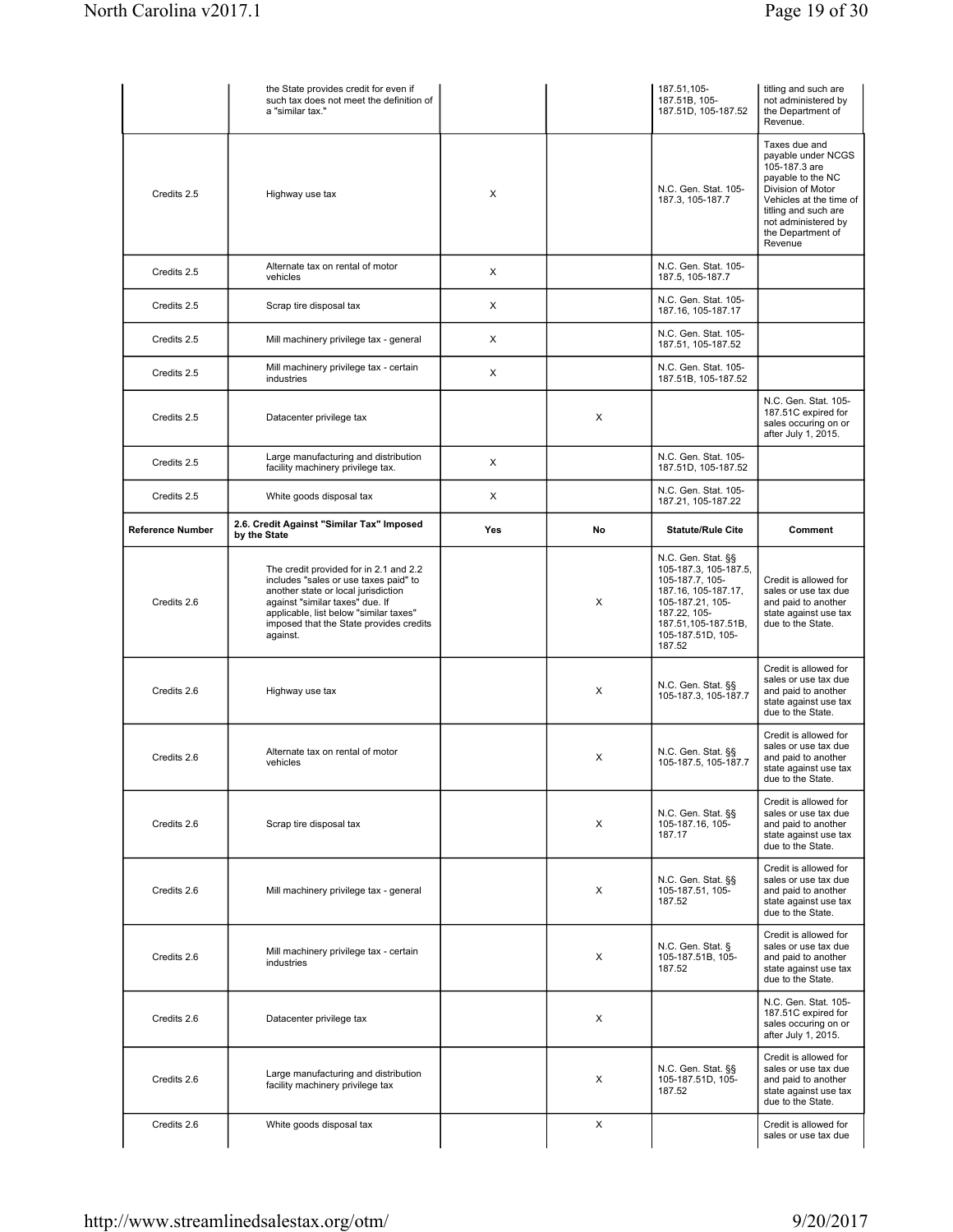|                         |                                                                                                                                                                                                                                                                                                               |     |    | N.C. Gen. Stat. §§<br>105-187.21, 105-<br>187.22 | and paid to another<br>state against use tax<br>due to the State.                                                                                                                                                                                                                                                                                                                                    |
|-------------------------|---------------------------------------------------------------------------------------------------------------------------------------------------------------------------------------------------------------------------------------------------------------------------------------------------------------|-----|----|--------------------------------------------------|------------------------------------------------------------------------------------------------------------------------------------------------------------------------------------------------------------------------------------------------------------------------------------------------------------------------------------------------------------------------------------------------------|
| Credits 2.6             |                                                                                                                                                                                                                                                                                                               |     |    |                                                  |                                                                                                                                                                                                                                                                                                                                                                                                      |
| Credits 2.6             |                                                                                                                                                                                                                                                                                                               |     |    |                                                  |                                                                                                                                                                                                                                                                                                                                                                                                      |
| Credits 2.6             |                                                                                                                                                                                                                                                                                                               |     |    |                                                  |                                                                                                                                                                                                                                                                                                                                                                                                      |
| Credits 2.6             |                                                                                                                                                                                                                                                                                                               |     |    |                                                  |                                                                                                                                                                                                                                                                                                                                                                                                      |
| <b>Reference Number</b> | 2.7 Sourcing when Receipt Location is<br>Known                                                                                                                                                                                                                                                                | Yes | No | <b>Statute/Rule Cite</b>                         | Comment                                                                                                                                                                                                                                                                                                                                                                                              |
| Credits 2.7             | The credit provided for in 2.1 and 2.2<br>applies when the other state's "sales or<br>use taxes" were (1) paid and (2)<br>previously due based on: i) that other<br>state's sourcing rules, or ii) the<br>purchaser's location of use of a product<br>subsequent to the initial sale.                         |     | X  | N.C. Gen. Stat. §<br>$105-164.6(c)$              | Credit is allowed for<br>sales or use tax due<br>and paid to another<br>state against use tax<br>due to the State.                                                                                                                                                                                                                                                                                   |
| <b>Reference Number</b> | 2.8 Sourcing when Receipt Location is<br>Unknown                                                                                                                                                                                                                                                              | Yes | No | <b>Statute/Rule Cite</b>                         | Comment                                                                                                                                                                                                                                                                                                                                                                                              |
| Credits 2.8             | Except as provided in Credits 2.13, the<br>credit provided for in 2.1 and 2.2<br>applies when the seller sources the<br>initial sale pursuant to the SSUTA<br>Sections 310.A.3, 310.A.4, or 310.A.5,<br>because the location where the product<br>was received by the purchaser was<br>unknown to the seller. |     | X  | N.C. Gen. Stat. §<br>$105-164.6(c)$              | Credit is allowed for<br>sales or use tax due<br>and paid to another<br>state against use tax<br>due to the State.                                                                                                                                                                                                                                                                                   |
| <b>Reference Number</b> | 2.9 Characterization of Sale                                                                                                                                                                                                                                                                                  | Yes | No | <b>Statute/Rule Cite</b>                         | Comment                                                                                                                                                                                                                                                                                                                                                                                              |
| Credits 2.9             | The credit provided for in 2.1 and 2.2<br>applies regardless of the other state's<br>characterization of the product as<br>tangible personal property, a service,<br>digital good, or product delivered<br>electronically.                                                                                    |     | X  | N.C. Gen. Stat. §<br>$105-164.6(c)$              | Credit is allowed for<br>sales or use tax due<br>and paid to another<br>state against use tax<br>due to the State.                                                                                                                                                                                                                                                                                   |
| <b>Reference Number</b> | 2.10 Sales Price Components                                                                                                                                                                                                                                                                                   | Yes | No | <b>Statute/Rule Cite</b>                         | Comment                                                                                                                                                                                                                                                                                                                                                                                              |
| Credits 2.10.a.         | 2.10.a. Full Credit Allowed - The credit<br>provided for in 2.1 and 2.2 applies to all<br>components of the SSUTA "sales<br>price" definition, whether taxable or<br>nontaxable in the State.                                                                                                                 |     | X  | N.C. Gen. Stat. §<br>$105-164.4(c)$              | Credit is allowed for<br>sales or use tax due<br>and paid to another<br>state against use tax<br>due to the State.                                                                                                                                                                                                                                                                                   |
| Credits 2.10.b.         | 2.10.b. Partial Credit Allowed - When<br>taxable and non-taxable charges are<br>itemized on the invoice, the credit<br>provided for in 2.1 and 2.2 is only for<br>the "tax paid" on the taxable<br>components of the sales price in the<br>State.                                                             |     | X  | N.C. Gen. Stat. §<br>$105-164.4(c)$              | Credit is allowed for<br>sales or use tax due<br>and paid to another<br>state against use tax<br>due to the State.                                                                                                                                                                                                                                                                                   |
| Reference Number        | 2.11 Transactions with Taxable and Exempt<br><b>Products</b>                                                                                                                                                                                                                                                  | Yes | No | <b>Statute/Rule Cite</b>                         | Comment                                                                                                                                                                                                                                                                                                                                                                                              |
| Credits 2.11.a.         | 2.11.a. Full Credit Allowed - The credit<br>provided for in 2.1 and 2.2 applies to<br>the full amount of "tax paid" on a<br>transaction consisting of taxable and<br>exempt products.                                                                                                                         |     | X  | N. C. Gen. Stat. §<br>$105-164.6(c)$             | Credit is allowed for<br>sales or use tax due<br>and paid to another<br>state against use tax<br>due to the State.                                                                                                                                                                                                                                                                                   |
| Credits 2.11.b.         | 2.11.b. Partial Credit Allowed - When<br>taxable and non-taxable products are<br>itemized on the invoice the credit<br>provided for in 2.1 and 2.2 is only for<br>the "tax paid" on the taxable products<br>of a transaction in the State.                                                                    |     | X  | N. C. Gen. Stat. §<br>$105-164.6(c)$             | Credit is allowed for<br>sales or use tax due<br>and paid to another<br>state against use tax<br>due to the State.                                                                                                                                                                                                                                                                                   |
| <b>Reference Number</b> | 2.12 Audit Sampling                                                                                                                                                                                                                                                                                           | Yes | No | <b>Statute/Rule Cite</b>                         | Comment                                                                                                                                                                                                                                                                                                                                                                                              |
| Credits 2.12            | The credit provided for in 2.1 and 2.2<br>applies when the sale or purchase of<br>the product was part of the population<br>sampled pursuant to an audit sampling<br>method.                                                                                                                                  |     | X  | N. C. Gen. Stat. §<br>$105-164.6(c)$             | Credit is allowed for<br>sales or use tax due<br>and paid to another<br>state against use tax<br>due to the State. An<br>exception is allowed<br>against State sales<br>tax due through an<br>examination of a<br>taxpayer where State<br>tax at the time of<br>purchase was paid in<br>error on a transaction<br>or product through<br>failure to issue a<br>proper exemption<br>certificate by the |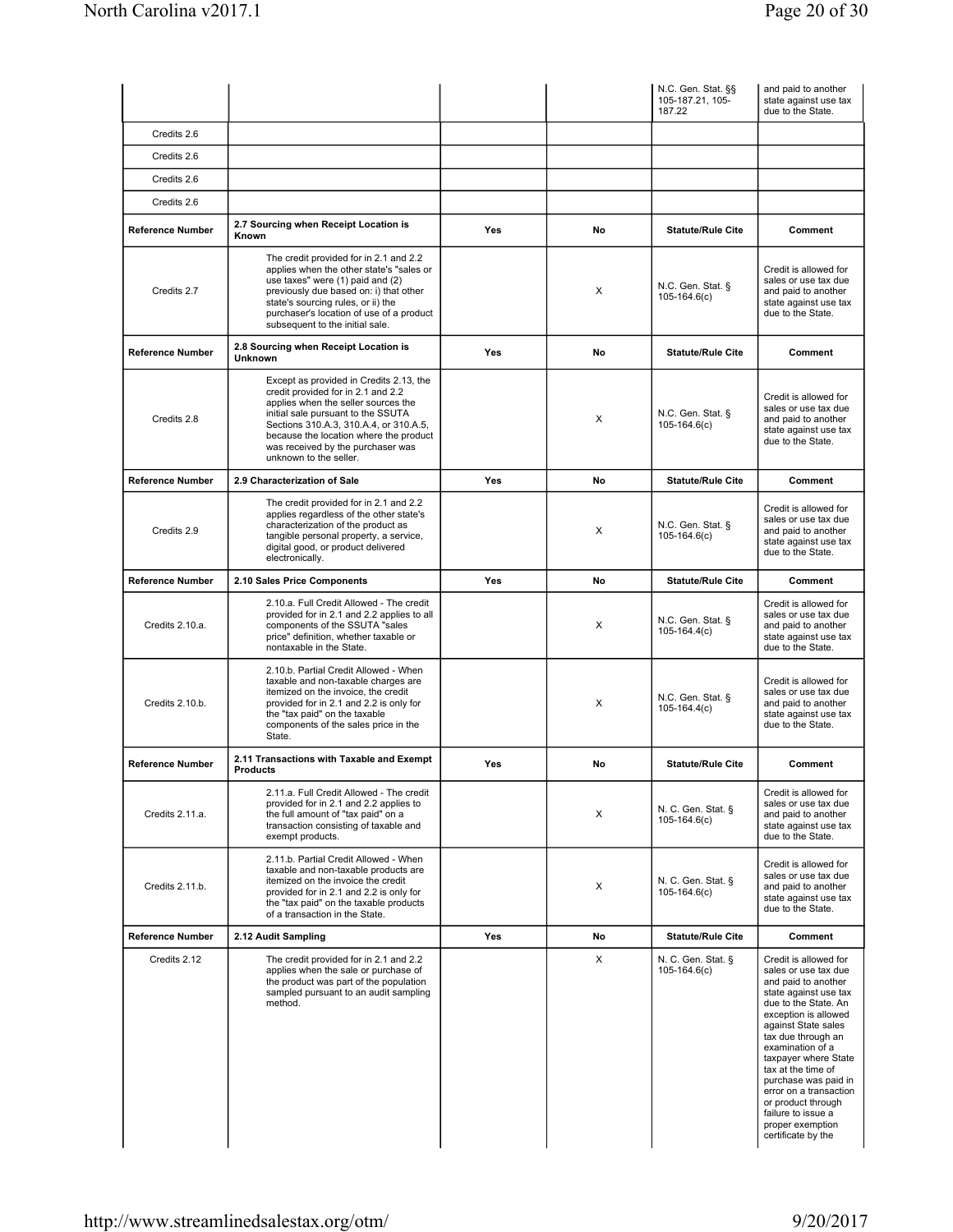|                                                                                                                                                                                                                                   |                                                                                                                                                                                                                                                                                                                                       |     |                                          |                                     | retailer. The credit is<br>allowed after<br>extrapolation of the<br>audit sample findings<br>and the credit is not<br>extrapolated but<br>rather the actual<br>amount of credit as<br>documented through<br>executed Forms<br>E-599M's is allowed<br>in the audit report.<br>Additionally, for State<br>sales tax audit<br>sample exceptions, if<br>the retailer obtains<br>executed Vendee<br>Affidavits from<br>purchasers who affirm<br>that they paid the<br>State's use tax on<br>such transactions.<br>credit is allowed for<br>the State use tax paid<br>against the retailer's<br>State sales tax liability<br>before extrapolation<br>of the audit sample<br>findings. |
|-----------------------------------------------------------------------------------------------------------------------------------------------------------------------------------------------------------------------------------|---------------------------------------------------------------------------------------------------------------------------------------------------------------------------------------------------------------------------------------------------------------------------------------------------------------------------------------|-----|------------------------------------------|-------------------------------------|---------------------------------------------------------------------------------------------------------------------------------------------------------------------------------------------------------------------------------------------------------------------------------------------------------------------------------------------------------------------------------------------------------------------------------------------------------------------------------------------------------------------------------------------------------------------------------------------------------------------------------------------------------------------------------|
| Reference Number                                                                                                                                                                                                                  | 2.13 Direct Mail                                                                                                                                                                                                                                                                                                                      | Yes | No                                       | <b>Statute/Rule Cite</b>            | Comment                                                                                                                                                                                                                                                                                                                                                                                                                                                                                                                                                                                                                                                                         |
| Credits 2.13                                                                                                                                                                                                                      | The credit provided for in 2.1 and 2.2<br>applies when the seller sources the<br>sale of Advertising and Promotional<br>Direct Mail pursuant to Section<br>313.A.4.                                                                                                                                                                   | X   |                                          |                                     | Credit is allowed for<br>sales or use tax due<br>and paid to another<br>state against use tax<br>due to the State.                                                                                                                                                                                                                                                                                                                                                                                                                                                                                                                                                              |
| <b>Reference Number</b>                                                                                                                                                                                                           | 2.14 Accelerated Payments on<br>Lease/Rentals                                                                                                                                                                                                                                                                                         | Yes | No                                       | <b>Statute/Rule Cite</b>            | Comment                                                                                                                                                                                                                                                                                                                                                                                                                                                                                                                                                                                                                                                                         |
| Credits 2.14                                                                                                                                                                                                                      | The credit provided for in 2.1 and 2.2<br>includes the "tax paid" to another state<br>or local jurisdiction on a lease/rental<br>transaction based on the sum of the<br>lease payments ("accelerated basis"),<br>against the "sales or use taxes" due on<br>the balance of the lease/rental<br>payments.                              |     | X                                        | N.C. Gen. Stat. §<br>$105-164.6(c)$ | Sales tax is due on<br>the gross receipts for<br>lease payments after<br>the property is located<br>in the State. Credit is<br>allowed in the State<br>for any sales or use<br>tax due and paid on<br>the accelerated basis<br>in an amount equal to<br>the amount of tax that<br>would have been due<br>on the lease/rental<br>payment had the tax<br>not been paid on an<br>accelerated basis.                                                                                                                                                                                                                                                                                |
| <b>Reference Number</b>                                                                                                                                                                                                           | 2.15 Inception-Deferred Collection on<br>Lease/Rentals                                                                                                                                                                                                                                                                                | Yes | No                                       | <b>Statute/Rule Cite</b>            | Comment                                                                                                                                                                                                                                                                                                                                                                                                                                                                                                                                                                                                                                                                         |
| Credits 2.15                                                                                                                                                                                                                      | The credit provided for in 2.1 and 2.2<br>includes the "tax paid" to another state<br>or local jurisdiction on a lease/rental<br>transaction based on a deferred<br>collection/remittance method against<br>the "sales or use taxes" due on the<br>balance of the lease/rental payments.                                              |     | X                                        | N.C. Gen. Stat. §<br>$105-164.6(c)$ | No credit allowed for<br>tax paid to another<br>state after the<br>property is moved to<br>the State. Sales tax is<br>due on the<br>lease/rental billings<br>after the property is<br>moved to the State. It<br>is unclear that the tax<br>was imposed and due<br>to the other state<br>based on the<br>question.                                                                                                                                                                                                                                                                                                                                                               |
| Reference Number                                                                                                                                                                                                                  | 2.16 Lessor Acquisition                                                                                                                                                                                                                                                                                                               | Yes | No                                       | <b>Statute/Rule Cite</b>            | Comment                                                                                                                                                                                                                                                                                                                                                                                                                                                                                                                                                                                                                                                                         |
| Credits 2.16                                                                                                                                                                                                                      | The credit provided for in 2.1 and 2.2<br>includes the "tax paid" by the lessor to<br>another state or local jurisdiction on the<br>acquisition of the product against the<br>"sales or use taxes" due on the balance<br>of the lease/rental payments provided<br>the tax reimbursement is documented<br>and disclosed to the lessee. |     | X                                        |                                     | Sales tax is imposed<br>on the lessor of the<br>property located in<br>the State. As such,<br>credit would not be<br>allowed for tax paid to<br>another State.                                                                                                                                                                                                                                                                                                                                                                                                                                                                                                                  |
| <b>Disclosed Practice 3 - Tax Administration</b><br><b>Practices on Liability Relief from Appendix E</b><br>of the SSUTA<br>(Note: These tax administration practices address<br>whether a member state provides liability relief |                                                                                                                                                                                                                                                                                                                                       |     | Does Your State Follow this<br>Practice? |                                     | If You Answered No, Describe the<br>Difference Between the Practice as<br>Adopted by the Governing Board<br>and Your State's Treatment. Add<br><b>Additional Comments if Desired.</b>                                                                                                                                                                                                                                                                                                                                                                                                                                                                                           |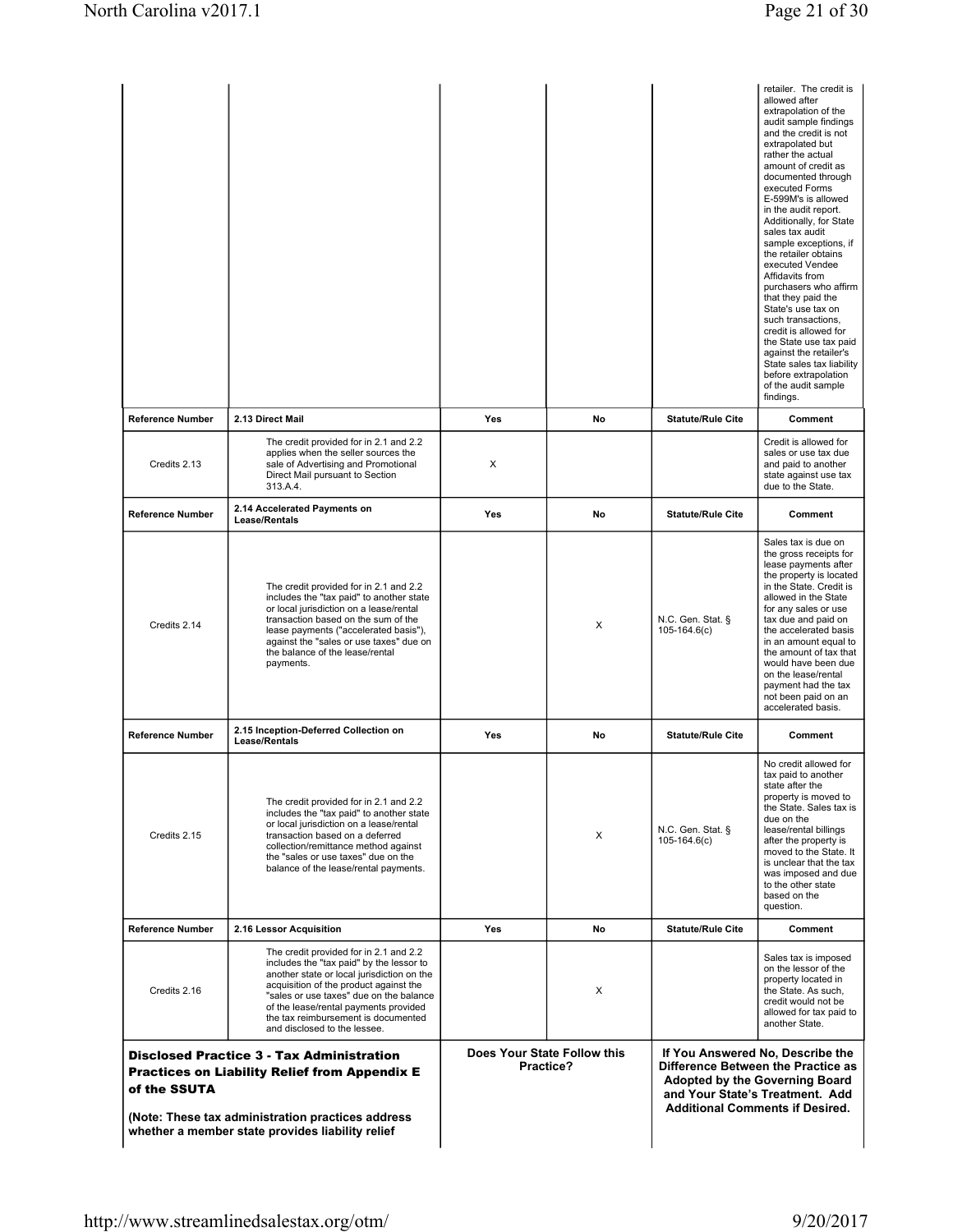| <b>Reference Number</b> | Disclosed Practice 3 - Liability Relief                                                                                                                                                                                                                                                                                                                                                                                                                                                                                                                                                     | <b>Yes</b>                                                                                 | No                                                                         | <b>Statute/Rule Cite</b>            | Comment                                                                                                                                                                                                                                                                                                                                                                                                                                                                                                                                                                                                                                                                                                                                                                                            |
|-------------------------|---------------------------------------------------------------------------------------------------------------------------------------------------------------------------------------------------------------------------------------------------------------------------------------------------------------------------------------------------------------------------------------------------------------------------------------------------------------------------------------------------------------------------------------------------------------------------------------------|--------------------------------------------------------------------------------------------|----------------------------------------------------------------------------|-------------------------------------|----------------------------------------------------------------------------------------------------------------------------------------------------------------------------------------------------------------------------------------------------------------------------------------------------------------------------------------------------------------------------------------------------------------------------------------------------------------------------------------------------------------------------------------------------------------------------------------------------------------------------------------------------------------------------------------------------------------------------------------------------------------------------------------------------|
|                         | Disclosed Practice 3.1 - Liability relief for<br>erroneous information in the tax<br>administration practices section of the<br>taxability matrix                                                                                                                                                                                                                                                                                                                                                                                                                                           | If you answer "Yes"<br>to 3.1, you do not<br>need to complete<br>3.1.a, b, and c<br>below. | If you answer "No"<br>to 3.1, please<br>complete 3.1.a, b,<br>and c below. |                                     |                                                                                                                                                                                                                                                                                                                                                                                                                                                                                                                                                                                                                                                                                                                                                                                                    |
| Liability Relief 3.1    | The State provides sellers and CSPs<br>with liability relief for tax, interest and<br>penalties if the sellers and CSPs<br>charged and collected the incorrect tax<br>due to erroneous information in the tax<br>administration practices section of the<br>taxability matrix.                                                                                                                                                                                                                                                                                                              | X                                                                                          |                                                                            | N.C. Gen. Stat. §<br>105-164.42L(b) | A person who relies<br>on the information<br>provided in the<br>taxability matrix is not<br>liable for<br>underpayments of tax<br>attributable to<br>erroneous information<br>provided by the<br>Secretary in the<br>taxability matrix.                                                                                                                                                                                                                                                                                                                                                                                                                                                                                                                                                            |
| Liability Relief 3.1.a. | Liability Relief for Tax                                                                                                                                                                                                                                                                                                                                                                                                                                                                                                                                                                    |                                                                                            |                                                                            |                                     |                                                                                                                                                                                                                                                                                                                                                                                                                                                                                                                                                                                                                                                                                                                                                                                                    |
| Liability Relief 3.1.b. | Liability Relief for Interest                                                                                                                                                                                                                                                                                                                                                                                                                                                                                                                                                               |                                                                                            |                                                                            |                                     |                                                                                                                                                                                                                                                                                                                                                                                                                                                                                                                                                                                                                                                                                                                                                                                                    |
| Liability Relief 3.1.c. | <b>Liability Relief for Penalties</b>                                                                                                                                                                                                                                                                                                                                                                                                                                                                                                                                                       |                                                                                            |                                                                            |                                     |                                                                                                                                                                                                                                                                                                                                                                                                                                                                                                                                                                                                                                                                                                                                                                                                    |
|                         | Disclosed Practice 3.2 - Extended liability<br>relief for changes to the tax administration<br>practices section of the taxability matrix                                                                                                                                                                                                                                                                                                                                                                                                                                                   | If you answer "Yes"<br>to 3.2, you do not<br>need to complete<br>3.2.a, b, and c<br>below. | If you answer "No"<br>to 3.2, please<br>complete 3.2.a, b,<br>and c below. |                                     |                                                                                                                                                                                                                                                                                                                                                                                                                                                                                                                                                                                                                                                                                                                                                                                                    |
| Liability Relief 3.2    | When the State makes a change to its<br>tax administration practice section of<br>the taxability matrix, the State provides<br>sellers and CSPs with liability relief for<br>the tax, interest and penalties for<br>having charged and collected the<br>incorrect tax until the first day of the<br>calendar month that is at least 30 days<br>after notice of the change to the state's<br>tax administration practices section of<br>the taxability matrix is submitted to the<br>governing board, provided the seller or<br>CSP relied on the prior version of the<br>taxability matrix. |                                                                                            | X                                                                          |                                     | Except for the time<br>period required<br>pursuant to G.S. 105-<br>264 for a change in<br>an interpretation by<br>the Secretary, the<br>State will relieve any<br>CSP and any Seller<br>registered under the<br>SSUTA that contracts<br>with a CSP, for (10)<br>days after notification<br>by the State to<br>conform with changes<br>to the taxability matrix<br>provided by the State<br>as required by<br>Section E.3 "Relief<br>from Liability:<br>Erroneous Data" of<br>the Streamlined<br>Contract entered into<br>by the Governing<br>Board with each<br>CSP. There is no<br>provision in the<br>General Statutes that<br>require granting relief<br>until the first day of<br>the calendar month<br>that is at least 30<br>days after notice of<br>the change to the<br>taxability matrix. |
| Liability Relief 3.2.a. | Liability Relief for Tax                                                                                                                                                                                                                                                                                                                                                                                                                                                                                                                                                                    |                                                                                            | X                                                                          |                                     | Except for the time<br>period required<br>pursuant to G.S. 105-<br>264 for a change in<br>an interpretation by<br>the Secretary, the<br>State will relieve any<br>CSP and any Seller<br>registered under the<br>SSUTA that contracts<br>with a CSP, for (10)<br>days after notification<br>by the State to<br>conform with changes<br>to the taxability matrix<br>provided by the State<br>as required by<br>Section E.3 "Relief<br>from Liability:<br>Erroneous Data" of<br>the Streamlined<br>Contract entered into                                                                                                                                                                                                                                                                              |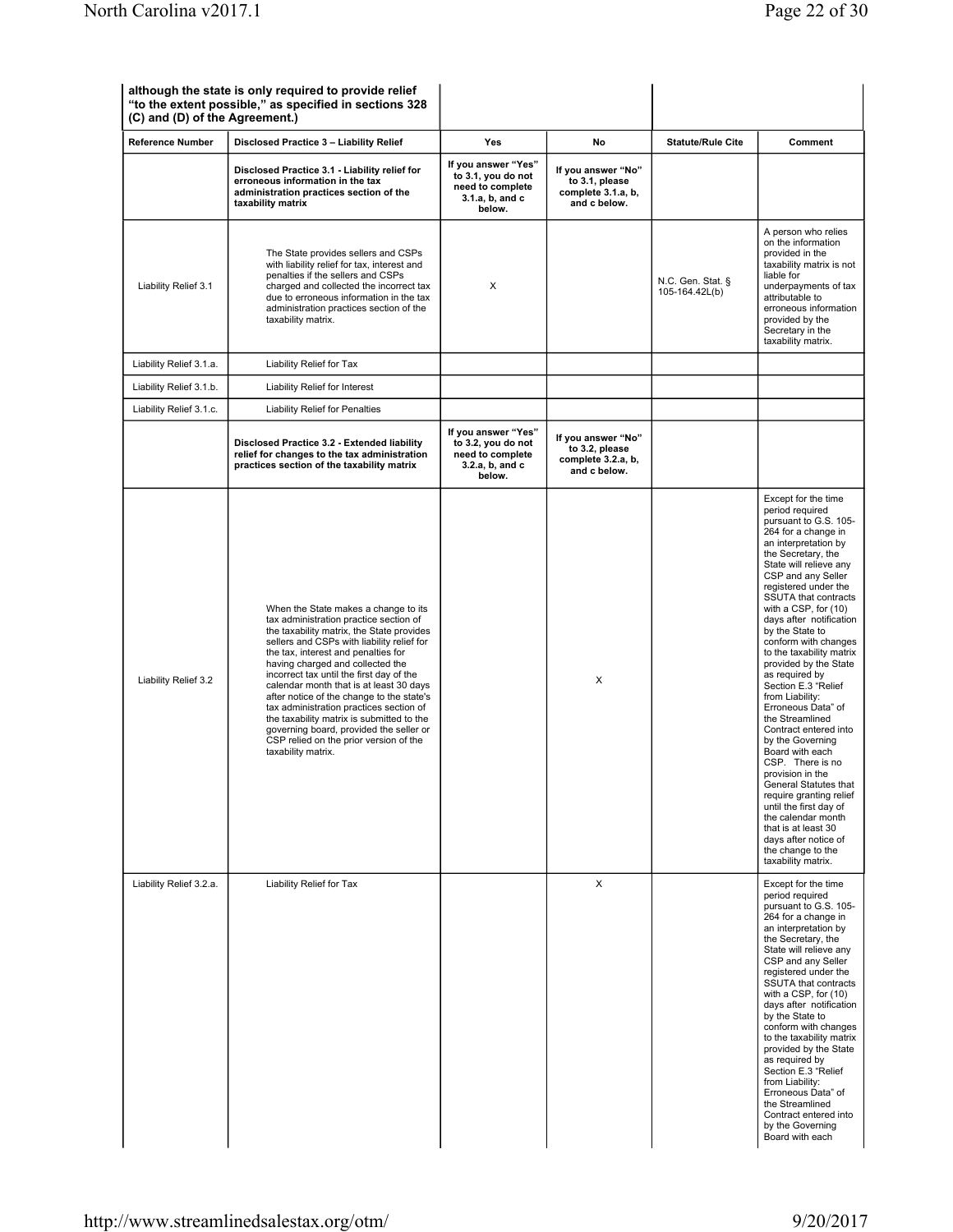|                         |                                                                                                                                                                                                                                                                                                                                                                             |                                                                                            |                                                                            | CSP. There is no<br>provision in the<br>General Statutes that<br>require granting relief<br>until the first day of<br>the calendar month<br>that is at least 30<br>days after notice of<br>the change to the<br>taxability matrix.                                                                                                                                                                                                                                                                                                                                                                                                                                                                                                                                                                 |
|-------------------------|-----------------------------------------------------------------------------------------------------------------------------------------------------------------------------------------------------------------------------------------------------------------------------------------------------------------------------------------------------------------------------|--------------------------------------------------------------------------------------------|----------------------------------------------------------------------------|----------------------------------------------------------------------------------------------------------------------------------------------------------------------------------------------------------------------------------------------------------------------------------------------------------------------------------------------------------------------------------------------------------------------------------------------------------------------------------------------------------------------------------------------------------------------------------------------------------------------------------------------------------------------------------------------------------------------------------------------------------------------------------------------------|
| Liability Relief 3.2.b. | Liability Relief for Interest                                                                                                                                                                                                                                                                                                                                               |                                                                                            | X                                                                          | Except for the time<br>period required<br>pursuant to G.S. 105-<br>264 for a change in<br>an interpretation by<br>the Secretary, the<br>State will relieve any<br>CSP and any Seller<br>registered under the<br>SSUTA that contracts<br>with a CSP, for (10)<br>days after notification<br>by the State to<br>conform with changes<br>to the taxability matrix<br>provided by the State<br>as required by<br>Section E.3 "Relief<br>from Liability:<br>Erroneous Data" of<br>the Streamlined<br>Contract entered into<br>by the Governing<br>Board with each<br>CSP. There is no<br>provision in the<br>General Statutes that<br>require granting relief<br>until the first day of<br>the calendar month<br>that is at least 30<br>days after notice of<br>the change to the<br>taxability matrix. |
| Liability Relief 3.2.c. | <b>Liability Relief for Penalties</b>                                                                                                                                                                                                                                                                                                                                       |                                                                                            | x                                                                          | Except for the time<br>period required<br>pursuant to G.S. 105-<br>264 for a change in<br>an interpretation by<br>the Secretary, the<br>State will relieve any<br>CSP and any Seller<br>registered under the<br>SSUTA that contracts<br>with a CSP, for (10)<br>days after notification<br>by the State to<br>conform with changes<br>to the taxability matrix<br>provided by the State<br>as required by<br>Section E.3 "Relief<br>from Liability:<br>Erroneous Data" of<br>the Streamlined<br>Contract entered into<br>by the Governing<br>Board with each<br>CSP. There is no<br>provision in the<br>General Statutes that<br>require granting relief<br>until the first day of<br>the calendar month<br>that is at least 30<br>days after notice of<br>the change to the<br>taxability matrix. |
|                         | Disclosed Practice 3.3 Extended liability<br>relief for changes to the library of<br>definitions section of the taxability matrix                                                                                                                                                                                                                                           | If you answer "Yes"<br>to 3.3, you do not<br>need to complete<br>3.3.a, b, and c<br>below. | If you answer "No"<br>to 3.3, please<br>complete 3.3.a, b,<br>and c below. |                                                                                                                                                                                                                                                                                                                                                                                                                                                                                                                                                                                                                                                                                                                                                                                                    |
| Liability Relief 3.3    | When the State makes a change to the<br>library of definitions section of its<br>taxability matrix, the State provides<br>sellers and CSPs with liability relief for<br>the tax, interest and penalties for<br>having charged and collected the<br>incorrect tax until the first day of the<br>calendar month that is at least 30 days<br>after notice of the change to the |                                                                                            | X                                                                          | A person who relies<br>on the information<br>provided in the<br>taxability matrix is not<br>liable for<br>underpayments of tax<br>attributable to<br>erroneous information<br>provided by the                                                                                                                                                                                                                                                                                                                                                                                                                                                                                                                                                                                                      |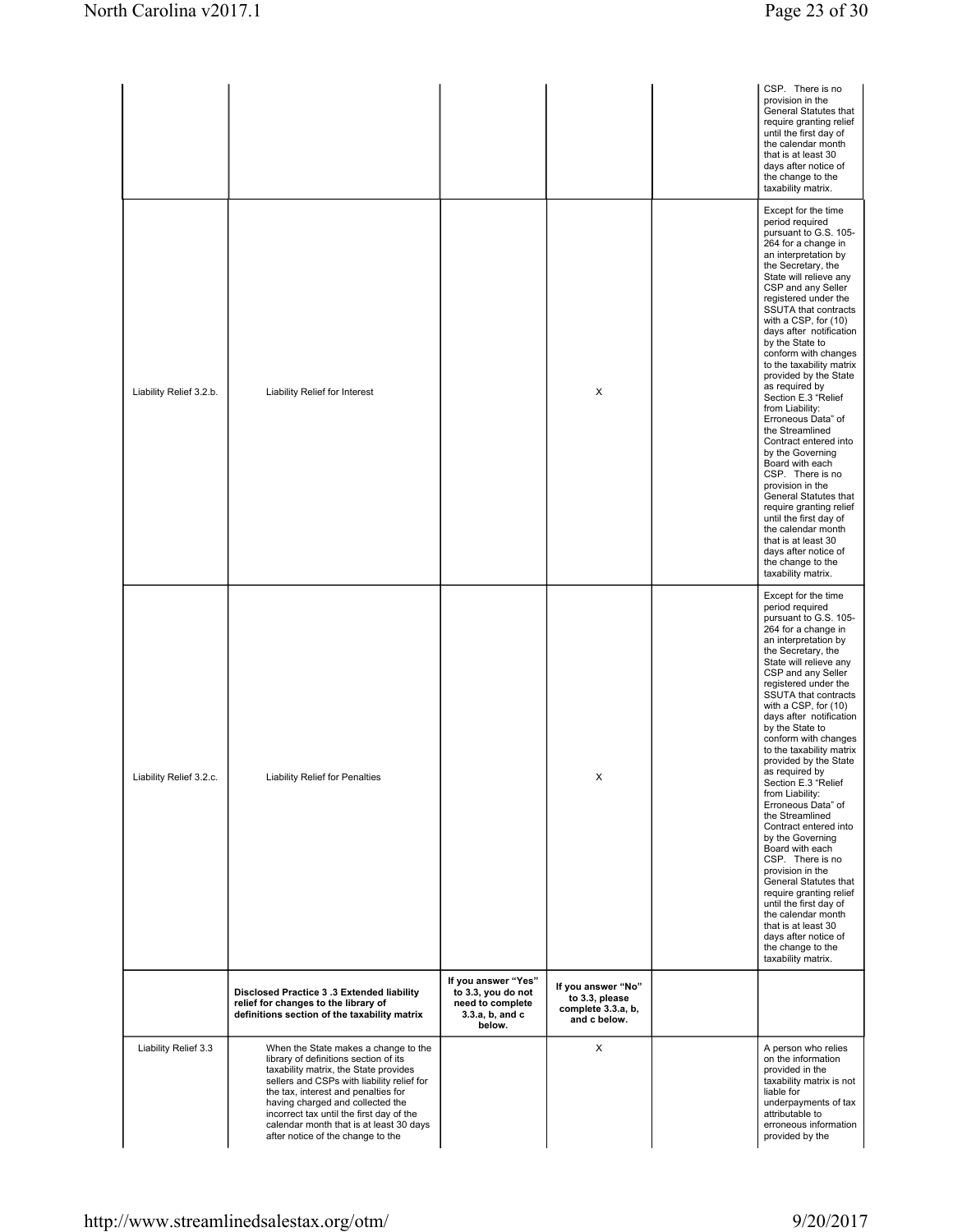|                         | member state's library of definitions<br>section of the taxability matrix is<br>submitted to the governing board,<br>provided the seller or CSP relied on the<br>prior version of the taxability matrix. |   | Secretary in the<br>taxability matrix.<br>Except for the time<br>period required<br>pursuant to G.S. 105-<br>264 for a change in<br>an interpretation by<br>the Secretary, the<br>State will relieve any<br>CSP and any Seller<br>registered under the<br>SSUTA that contracts<br>with a CSP, for (10)<br>days after notification<br>by the State to<br>conform with changes<br>to the taxability matrix<br>provided by the State<br>as required by<br>Section E.3 "Relief<br>from Liability:<br>Erroneous Data" of<br>the Streamlined<br>Contract entered into<br>by the Governing<br>Board with each<br>CSP. There is no<br>provision in the<br>General Statutes that<br>require granting relief<br>until the first day of<br>the calendar month<br>that is at least 30<br>days after notice of<br>the change to the<br>taxability matrix.                                                                                                                                                                                                  |
|-------------------------|----------------------------------------------------------------------------------------------------------------------------------------------------------------------------------------------------------|---|-----------------------------------------------------------------------------------------------------------------------------------------------------------------------------------------------------------------------------------------------------------------------------------------------------------------------------------------------------------------------------------------------------------------------------------------------------------------------------------------------------------------------------------------------------------------------------------------------------------------------------------------------------------------------------------------------------------------------------------------------------------------------------------------------------------------------------------------------------------------------------------------------------------------------------------------------------------------------------------------------------------------------------------------------|
| Liability Relief 3.3.a. | Liability Relief for Tax                                                                                                                                                                                 | X | A person who relies<br>on the information<br>provided in the<br>taxability matrix is not<br>liable for<br>underpayments of tax<br>attributable to<br>erroneous information<br>provided by the<br>Secretary in the<br>taxability matrix.<br>Except for the time<br>period required<br>pursuant to G.S. 105-<br>264 for a change in<br>an interpretation by<br>the Secretary, the<br>State will relieve any<br>CSP and any Seller<br>registered under the<br>SSUTA that contracts<br>with a CSP, for (10)<br>days after notification<br>by the State to<br>conform with changes<br>to the taxability matrix<br>provided by the State<br>as required by<br>Section E.3 "Relief<br>from Liability:<br>Erroneous Data" of<br>the Streamlined<br>Contract entered into<br>by the Governing<br>Board with each<br>CSP. There is no<br>provision in the<br>General Statutes that<br>require granting relief<br>until the first day of<br>the calendar month<br>that is at least 30<br>days after notice of<br>the change to the<br>taxability matrix. |
| Liability Relief 3.3.b. | Liability Relief for Interest                                                                                                                                                                            | X | A person who relies<br>on the information<br>provided in the<br>taxability matrix is not<br>liable for<br>underpayments of tax<br>attributable to<br>erroneous information<br>provided by the<br>Secretary in the<br>taxability matrix.<br>Except for the time<br>period required                                                                                                                                                                                                                                                                                                                                                                                                                                                                                                                                                                                                                                                                                                                                                             |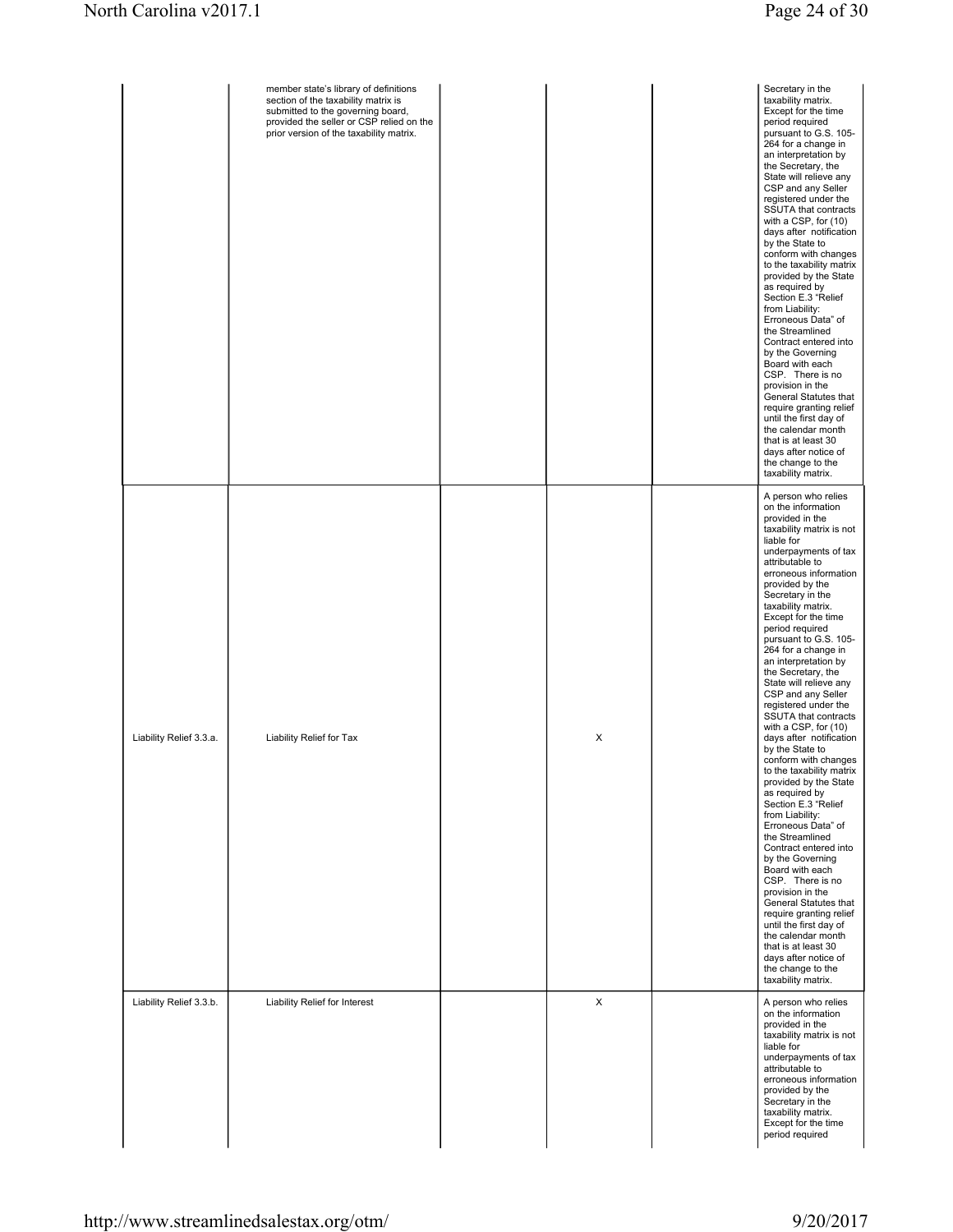| <b>Reference Number</b><br><b>Disclosed Practice</b><br>4.1<br>Limited POA/AA 4.1 | Limited Power-of-Attorney/Agent<br>Authorization Form - Form F0023<br>Acceptance of Form F0023 From CSPs<br>The member state will accept a signed                                                           | Yes<br>X | No                                       | <b>Statute/Rule Cite</b>           | Comment<br>It is suggested that                                                                                                                                                                                                                                                                                                                                                                                                                                                                                                                                                                                                                                                                                                                                                                                                                                                                                                                                                                                                                                     |
|-----------------------------------------------------------------------------------|-------------------------------------------------------------------------------------------------------------------------------------------------------------------------------------------------------------|----------|------------------------------------------|------------------------------------|---------------------------------------------------------------------------------------------------------------------------------------------------------------------------------------------------------------------------------------------------------------------------------------------------------------------------------------------------------------------------------------------------------------------------------------------------------------------------------------------------------------------------------------------------------------------------------------------------------------------------------------------------------------------------------------------------------------------------------------------------------------------------------------------------------------------------------------------------------------------------------------------------------------------------------------------------------------------------------------------------------------------------------------------------------------------|
| E of the SSUTA                                                                    | <b>Disclosed Practice 4 - Tax Administration Practices</b><br>on Acceptance of Limited Power-of-Attorney/Agent<br>Authorization (Limited POA/AA) Form from Appendix<br>Disclosed Practice 4 - Acceptance of |          | Does Your State Follow this<br>Practice? | Difference Between the Practice as | If You Answered No, Describe the<br>Adopted by the Governing Board<br>and Your State's Treatment. Add<br><b>Additional Comments if Desired.</b>                                                                                                                                                                                                                                                                                                                                                                                                                                                                                                                                                                                                                                                                                                                                                                                                                                                                                                                     |
| Liability Relief 3.3.c.                                                           | <b>Liability Relief for Penalties</b>                                                                                                                                                                       |          | X                                        |                                    | taxability matrix.<br>A person who relies<br>on the information<br>provided in the<br>taxability matrix is not<br>liable for<br>underpayments of tax<br>attributable to<br>erroneous information<br>provided by the<br>Secretary in the<br>taxability matrix.<br>Except for the time<br>period required<br>pursuant to G.S. 105-<br>264 for a change in<br>an interpretation by<br>the Secretary, the<br>State will relieve any<br>CSP and any Seller<br>registered under the<br>SSUTA that contracts<br>with a CSP, for (10)<br>days after notification<br>by the State to<br>conform with changes<br>to the taxability matrix<br>provided by the State<br>as required by<br>Section E.3 "Relief<br>from Liability:<br>Erroneous Data" of<br>the Streamlined<br>Contract entered into<br>by the Governing<br>Board with each<br>CSP. There is no<br>provision in the<br>General Statutes that<br>require granting relief<br>until the first day of<br>the calendar month<br>that is at least 30<br>days after notice of<br>the change to the<br>taxability matrix. |
|                                                                                   |                                                                                                                                                                                                             |          |                                          |                                    | the Secretary, the<br>State will relieve any<br>CSP and any Seller<br>registered under the<br>SSUTA that contracts<br>with a CSP, for (10)<br>days after notification<br>by the State to<br>conform with changes<br>to the taxability matrix<br>provided by the State<br>as required by<br>Section E.3 "Relief<br>from Liability:<br>Erroneous Data" of<br>the Streamlined<br>Contract entered into<br>by the Governing<br>Board with each<br>CSP. There is no<br>provision in the<br>General Statutes that<br>require granting relief<br>until the first day of<br>the calendar month<br>that is at least 30<br>days after notice of<br>the change to the                                                                                                                                                                                                                                                                                                                                                                                                          |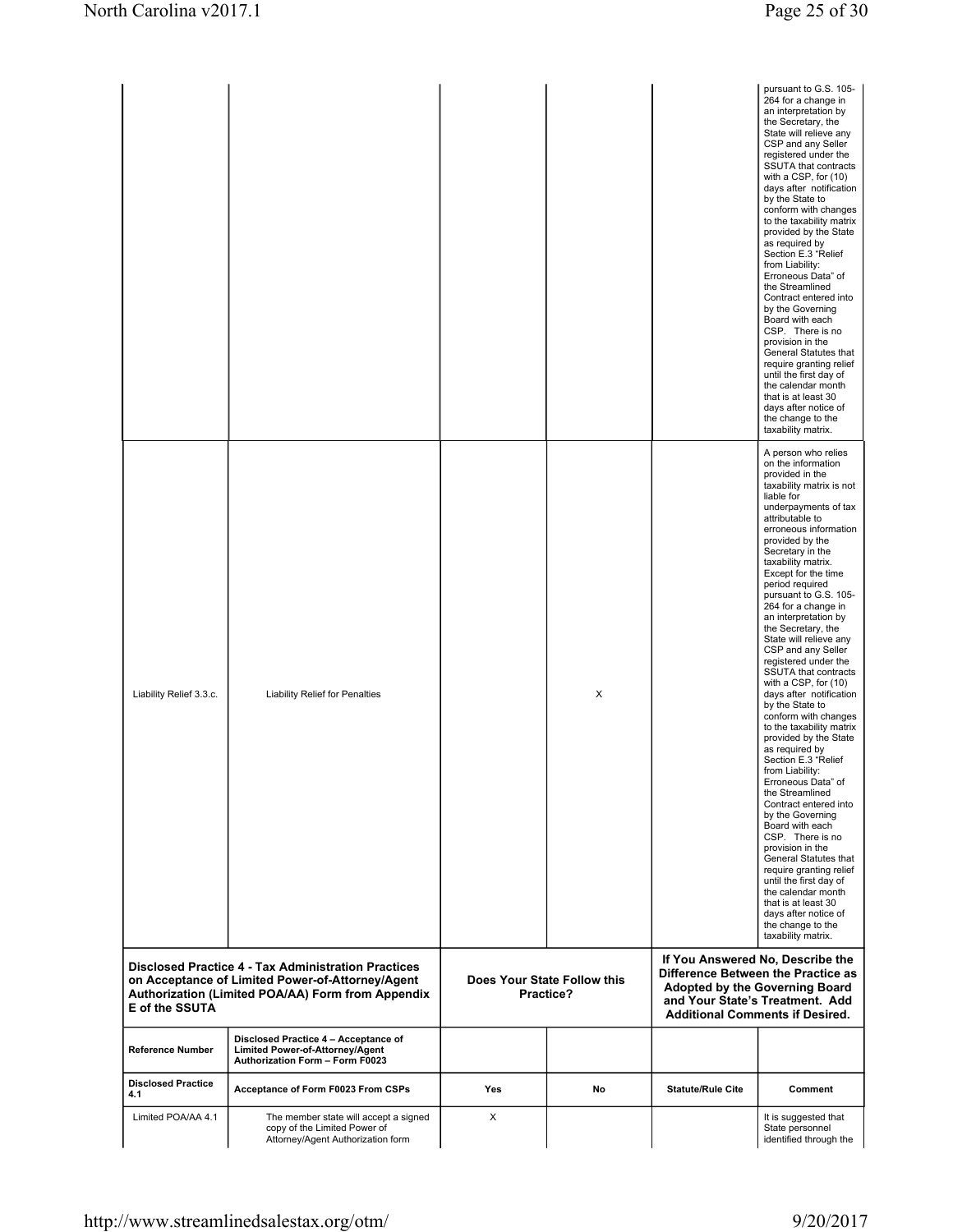|                                                                                                                         | posted to the governing board's<br>website, as sufficient authority for the<br>state to disclose to the CSP any<br>confidential information of the seller<br>necessary to allow the CSP to fulfill its<br>obligations under its contract with the<br>governing board and to fulfill its<br>responsibilities to the seller under<br>Section 501 of the Agreement.                                                   |                                          |    |                                                                                                                                                                                       | SST project as points<br>of contact for CSP's<br>be utilized.                                                                                                 |
|-------------------------------------------------------------------------------------------------------------------------|--------------------------------------------------------------------------------------------------------------------------------------------------------------------------------------------------------------------------------------------------------------------------------------------------------------------------------------------------------------------------------------------------------------------|------------------------------------------|----|---------------------------------------------------------------------------------------------------------------------------------------------------------------------------------------|---------------------------------------------------------------------------------------------------------------------------------------------------------------|
| <b>Disclosed Practice</b><br>4.2                                                                                        | <b>Acceptance of Form F0023 From Persons</b><br><b>Other Than CSPs</b>                                                                                                                                                                                                                                                                                                                                             | Yes                                      | No | <b>Statute/Rule Cite</b>                                                                                                                                                              | Comment                                                                                                                                                       |
| Limited POA/AA 4.2                                                                                                      | The member state will accept a signed<br>copy of the Limited Power of<br>Attorney/Agent Authorization form<br>posted to the governing board's<br>website, as sufficient authority for the<br>state to disclose to the seller's<br>appointed agent, other than a CSP, any<br>confidential information of the seller as<br>authorized on the form to allow the<br>agent to fulfill its obligations to the<br>seller. |                                          | X  | http://www.dornc.com<br>/downloads/powerofat<br>torney.html                                                                                                                           | NC requires Form<br>Gen-58, Power of<br>Attorney and<br>Declaration of<br>Representative, or<br>Form Gen-58B,<br>Power of Attorney for<br>Bankruptcy Matters. |
| Disclosed Practice 5. Tax Administration Practices on<br>Post Transaction Issues from Appendix E of the<br><b>SSUTA</b> |                                                                                                                                                                                                                                                                                                                                                                                                                    | Does Your State Follow this<br>Practice? |    | If You Answered No, Describe the<br>Difference Between the Practice as<br>Adopted by the Governing Board<br>and Your State's Treatment. Add<br><b>Additional Comments if Desired.</b> |                                                                                                                                                               |
|                                                                                                                         | <b>Disclosed Practice 5 - Post</b><br><b>Transaction Issues</b>                                                                                                                                                                                                                                                                                                                                                    |                                          |    |                                                                                                                                                                                       |                                                                                                                                                               |
|                                                                                                                         | <b>Unless indicated otherwise</b><br>throughout Disclosed Practice 5:                                                                                                                                                                                                                                                                                                                                              |                                          |    |                                                                                                                                                                                       |                                                                                                                                                               |
|                                                                                                                         | . Use of the word "tax" means the<br>sales or use tax paid by the customer<br>to the seller which was timely<br>remitted by the seller to the state;                                                                                                                                                                                                                                                               |                                          |    |                                                                                                                                                                                       |                                                                                                                                                               |
|                                                                                                                         | . Use of the word "refund" includes a<br>credit unless otherwise stated;                                                                                                                                                                                                                                                                                                                                           |                                          |    |                                                                                                                                                                                       |                                                                                                                                                               |
|                                                                                                                         | . Unless otherwise stated, the refund<br>is being claimed within the state's<br>statute of limitations;                                                                                                                                                                                                                                                                                                            |                                          |    |                                                                                                                                                                                       |                                                                                                                                                               |
|                                                                                                                         | . Unless otherwise stated, the seller<br>has refunded the tax to the customer;                                                                                                                                                                                                                                                                                                                                     |                                          |    |                                                                                                                                                                                       |                                                                                                                                                               |
| <b>Reference Number</b>                                                                                                 | . The tax rates used in the examples<br>are for illustrative purposes only and<br>are presumed to be correct;                                                                                                                                                                                                                                                                                                      |                                          |    |                                                                                                                                                                                       |                                                                                                                                                               |
|                                                                                                                         | . The seller is not engaged in fraud or<br>making intentional<br>misrepresentations;                                                                                                                                                                                                                                                                                                                               |                                          |    |                                                                                                                                                                                       |                                                                                                                                                               |
|                                                                                                                         | . The seller maintains proper books<br>and records to substantiate taxes<br>collected and remitted based on the<br>applicable state's requirements;                                                                                                                                                                                                                                                                |                                          |    |                                                                                                                                                                                       |                                                                                                                                                               |
|                                                                                                                         | . The disclosed practices do not apply<br>to sales of motor vehicles;                                                                                                                                                                                                                                                                                                                                              |                                          |    |                                                                                                                                                                                       |                                                                                                                                                               |
|                                                                                                                         | · The disclosed practices relate to<br>products voluntarily returned by the<br>customer and accepted by the seller<br>(e.g., does not include repossessed<br>products) and;                                                                                                                                                                                                                                        |                                          |    |                                                                                                                                                                                       |                                                                                                                                                               |
|                                                                                                                         | . The disclosed practices only provide<br>general guidance and assume there<br>are no other unique circumstances<br>that apply.                                                                                                                                                                                                                                                                                    |                                          |    |                                                                                                                                                                                       |                                                                                                                                                               |
|                                                                                                                         | Disclosed Practice 5.1 - Refund Procedure<br><b>Document</b>                                                                                                                                                                                                                                                                                                                                                       | Yes                                      | No | <b>Statute/Rule Cite</b>                                                                                                                                                              | Comment                                                                                                                                                       |
| Post Transactions 5.1                                                                                                   | Does your state have written guidance<br>on your website, or otherwise, that                                                                                                                                                                                                                                                                                                                                       | X                                        |    |                                                                                                                                                                                       |                                                                                                                                                               |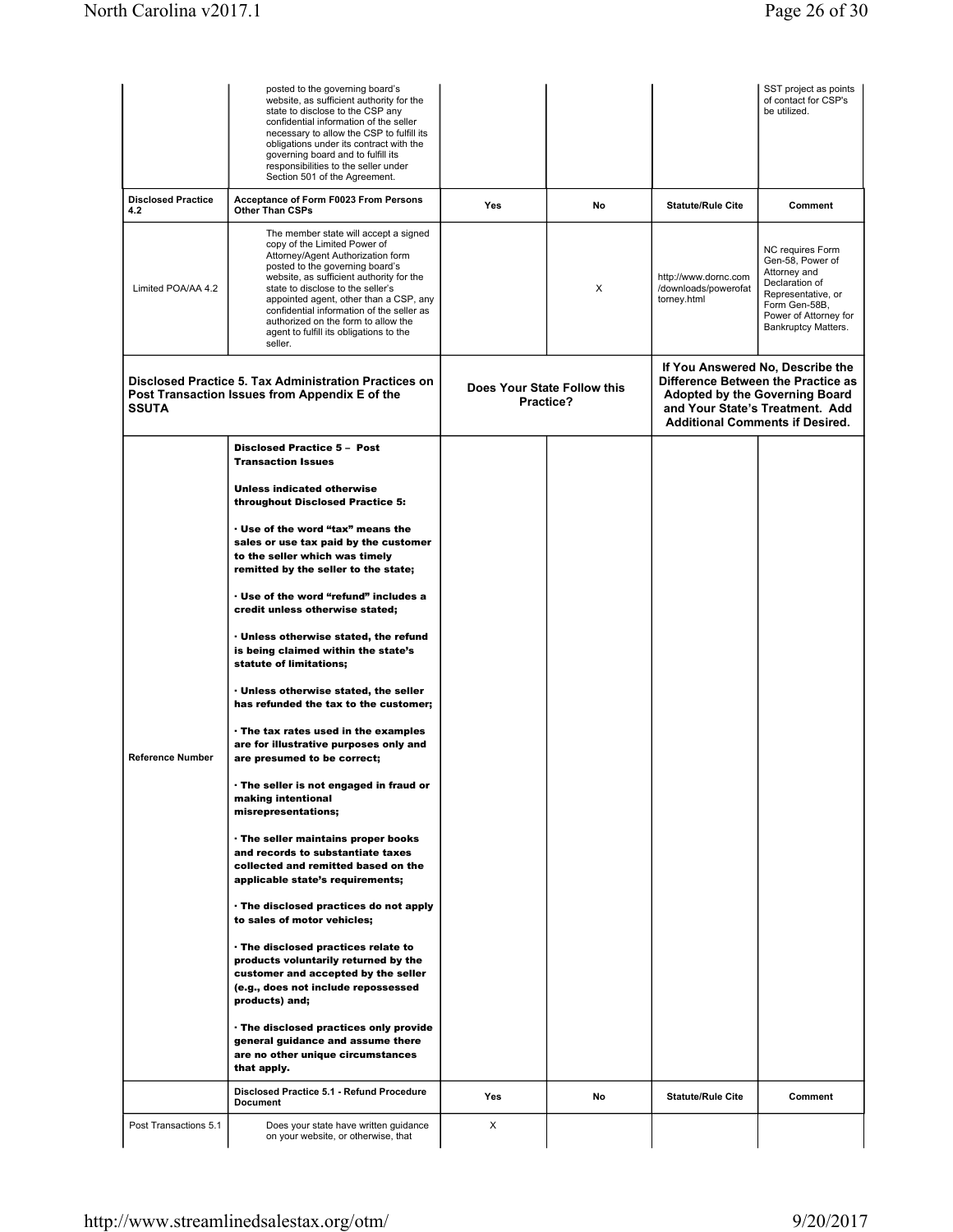|                                    | explains how sellers and/or customers<br>can properly obtain a tax refund from<br>your state? (If "yes", please provide a<br>website link and/or indicate how a<br>person can obtain guidance in the<br>comment section.)                                                                                                     |            |    | G.S. 105-164.11:<br>105-164.11A; & 105-<br>241.7 | http://www.dornc.com<br>/taxes/sales/amended<br>returns.html                                                                        |
|------------------------------------|-------------------------------------------------------------------------------------------------------------------------------------------------------------------------------------------------------------------------------------------------------------------------------------------------------------------------------|------------|----|--------------------------------------------------|-------------------------------------------------------------------------------------------------------------------------------------|
|                                    | Disclosed Practice 5.2 - When does your<br>state's statute of limitations begin for a<br>seller to obtain a refund of tax paid for<br>products returned by a customer?                                                                                                                                                        | <b>Yes</b> | No | <b>Statute/Rule Cite</b>                         | Comment                                                                                                                             |
| <b>Post Transactions</b><br>5.2.a. | It begins on the due date of the tax<br>return on which the tax was required to<br>be reported by the seller to the state.                                                                                                                                                                                                    |            | X  |                                                  |                                                                                                                                     |
| <b>Post Transactions</b><br>5.2.b. | It begins on the date the tax on the sale<br>was due by the seller to the state.                                                                                                                                                                                                                                              |            | X  |                                                  |                                                                                                                                     |
| Post Transactions<br>5.2.c.        | It begins on the date the tax was<br>remitted to the state or the due date of<br>the tax return, whichever is later.                                                                                                                                                                                                          |            | X  | $G.S. 105-241.6(a)$                              |                                                                                                                                     |
| <b>Post Transactions</b><br>5.2.d. | It begins on the date the customer<br>returns the product (such as a<br>rescission of sale) to the seller and<br>receives the refund from the seller.                                                                                                                                                                         | X          |    | G.S. 105-164.11A                                 |                                                                                                                                     |
| <b>Post Transactions</b><br>5.2.e. | Other - If the state's answers to 5.2.a. -<br>5.2.d. were all "no", check "yes" and<br>explain when the statute of limitations<br>for a sellers claim begins in the<br>comments section.                                                                                                                                      |            | X  |                                                  |                                                                                                                                     |
|                                    | Disclosed Practice 5.3 - How long is your<br>state's statute of limitations time period for<br>a seller to claim a tax refund on products<br>returned by a customer?                                                                                                                                                          | <b>Yes</b> | No | <b>Statute/Rule Cite</b>                         | Comment                                                                                                                             |
| <b>Post Transactions</b><br>5.3.a. | A three-year statute of limitations (that<br>begins based on the state's response<br>in 5.2) for a seller to make a refund<br>request to the state.                                                                                                                                                                           | X          |    |                                                  | For purposes of this<br>response, the statute<br>of limitations applies<br>to the filing period in<br>which the return<br>occurred. |
| <b>Post Transactions</b><br>5.3.b. | A four-year statute of limitations (that<br>begins based on the state's response<br>in 5.2) for a seller to make a refund<br>request to the state.                                                                                                                                                                            |            | X  |                                                  |                                                                                                                                     |
| <b>Post Transactions</b><br>5.3.c. | If the answers to both 5.3.a. and 5.3.b.,<br>were "no" please indicate "yes" and<br>provide your state's time period for a<br>seller to make a refund request to the<br>state in the comments.                                                                                                                                |            |    |                                                  |                                                                                                                                     |
|                                    | Disclosed Practice 5.4 - Documentation to<br>Prove Refund of Tax to Customer                                                                                                                                                                                                                                                  | Yes        | No | <b>Statute/Rule Cite</b>                         | Comment                                                                                                                             |
| Post Transactions 5.4              | Will your state accept the seller's<br>electronic sales receipts that identify<br>the product purchased, the date<br>purchased, the tax collected, the<br>product returned, the date refunded<br>and the tax refunded to the customer to<br>prove that a customer paid tax?                                                   | X          |    |                                                  |                                                                                                                                     |
|                                    | Disclosed Practice 5.5 - How does a seller<br>obtain a refund of tax refunded to their<br>customer? (Credit on Current Tax Return,<br>Subsequent Tax Return or Refund Claim)                                                                                                                                                  | Yes        | No | <b>Statute/Rule Cite</b>                         | Comment                                                                                                                             |
| <b>Post Transactions</b><br>5.5.a. | Does your state allow a seller to take a<br>credit (or net) on its tax return to report<br>the original sale if the product was<br>returned prior to the seller filing that tax<br>return? If this is required, note that in<br>comments section.                                                                             | X          |    | G.S. 105-164.11 &<br>105-164.11A                 |                                                                                                                                     |
| <b>Post Transactions</b><br>5.5.b. | Subject to the state's statute of<br>limitations, does your state allow a<br>seller to take a credit (or net) during the<br>reporting period when the product was<br>returned if the product is returned in a<br>different reporting period than the<br>original sale? If this is required, note<br>that in comments section. | X          |    | G.S. 105-164.11 &<br>105-164.11A                 |                                                                                                                                     |
| <b>Post Transactions</b><br>5.5.c. | Subject to the state's statute of<br>limitations, does your state allow the<br>seller to file an amended tax return<br>and/or refund claim when the product is<br>returned after the seller filed its tax<br>return to the state to report the original                                                                       | X          |    | G.S. 105-164.11;<br>105-164.11A; & 105-<br>241.7 |                                                                                                                                     |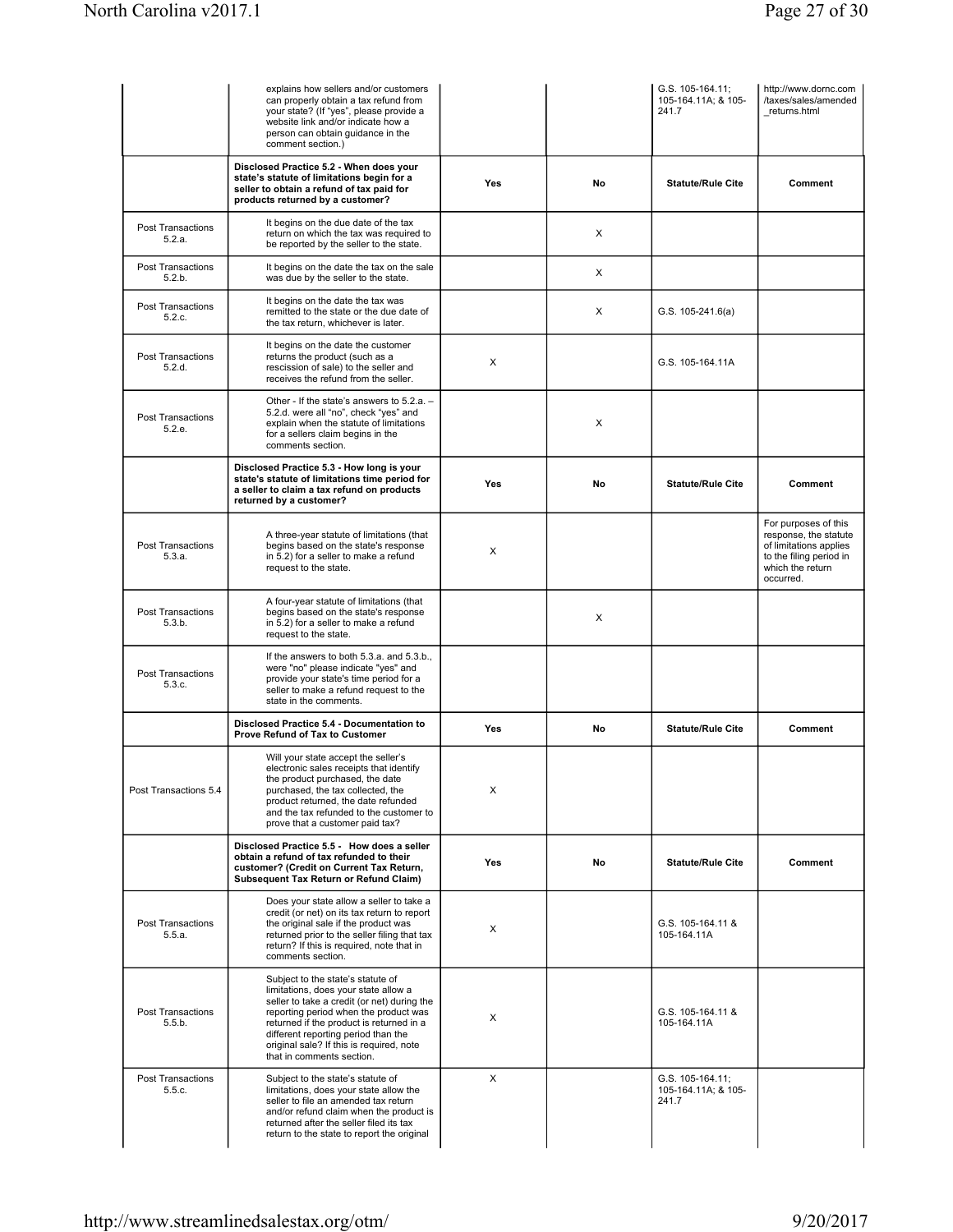|                                     | sale? If this is required, note that in<br>comments section.                                                                                                                                                                                                                                                                                          |            |    |                                                  |                                                           |
|-------------------------------------|-------------------------------------------------------------------------------------------------------------------------------------------------------------------------------------------------------------------------------------------------------------------------------------------------------------------------------------------------------|------------|----|--------------------------------------------------|-----------------------------------------------------------|
|                                     | Disclosed Practice 5.6 - May the seller<br>process the refund and additional charges<br>in one transaction on a single invoice?                                                                                                                                                                                                                       | Yes        | No | <b>Statute/Rule Cite</b>                         | Comment                                                   |
| <b>Post Transactions</b><br>5.6.a.  | Does your state allow the seller to<br>obtain a refund from the state if the<br>seller subtracts from the original sales<br>price any charges imposed by the<br>seller to make a return (understanding<br>the tax must be collected on any<br>taxable charges)? If your state has<br>exceptions note those exceptions in the<br>comments section.     | X          |    | G.S. 105-241.7                                   |                                                           |
| Post Transactions<br>5.6.b.         | If the answer to 5.6.a. was "no," does<br>your state allow the seller to obtain a<br>refund from the state if it provides a full<br>refund, including the tax, but<br>subsequently imposes any service<br>charges (and imposing any applicable<br>tax) to the customer as a separate<br>transaction on a separate invoice?                            |            |    |                                                  |                                                           |
|                                     | Disclosed Practice 5.7 - Taxability of Return<br>Fees                                                                                                                                                                                                                                                                                                 | Yes        | No | <b>Statute/Rule Cite</b>                         | Comment                                                   |
| <b>Post Transactions</b><br>5.7.a.  | Does your state impose tax on<br>restocking fees or return fees that are<br>not directly associated with the use of a<br>returned product?                                                                                                                                                                                                            |            | X  |                                                  |                                                           |
| <b>Post Transactions</b><br>5.7.b.  | Does your state impose a sales tax on<br>a charge for the use (e.g. wear and<br>tear) of a product?                                                                                                                                                                                                                                                   |            | X  |                                                  |                                                           |
|                                     | Disclosed Practice 5.8 - Cash/Credit Refund<br>versus Store Credit                                                                                                                                                                                                                                                                                    | <b>Yes</b> | No | <b>Statute/Rule Cite</b>                         | Comment                                                   |
| Post Transactions 5.8               | Does your state treat the refund in the<br>form of store credit the same as a cash<br>refund for returned products?                                                                                                                                                                                                                                   | X          |    | G.S. $105-164.11(a)(1)$                          |                                                           |
|                                     | Disclosed Practice 5.9 - Simultaneous<br><b>Return and Sale</b>                                                                                                                                                                                                                                                                                       | Yes        | No | <b>Statute/Rule Cite</b>                         | Comment                                                   |
| <b>Post Transactions</b><br>5.9.a.  | Does your state allow the seller to<br>only collect and remit the additional<br>tax on the price difference of a<br>returned product when the<br>replacement product costs more? If<br>no, explain in the comments<br>section.                                                                                                                        | X          |    |                                                  |                                                           |
| <b>Post Transactions</b><br>5.9.b.  | Does your state allow the seller to<br>obtain a refund from the state for the<br>price difference of a returned<br>product when the replacement<br>product costs less? If no, explain<br>in the comments.                                                                                                                                             | х          |    | G.S. 105-164.11;<br>105-164.11A; & 105-<br>241.7 |                                                           |
|                                     | Disclosed Practice 5.10 - Refund Pending<br><b>State Approval</b>                                                                                                                                                                                                                                                                                     | Yes        | No | <b>Statute/Rule Cite</b>                         | Comment                                                   |
| Post Transactions<br>5.10.a.        | Will your state refund or credit a seller<br>for tax erroneously collected and<br>remitted to the state prior to the seller<br>refunding the customer the tax if the<br>seller does not have a written<br>agreement to refund the tax to the<br>customer?                                                                                             |            | X  |                                                  |                                                           |
| <b>Post Transactions</b><br>5.10.b. | If you answered "no" to disclosed<br>practice 5.10.a., if the seller has a<br>written agreement that it will refund the<br>tax to the customer if the state<br>approves the refund, will your state<br>refund or credit a seller for tax<br>erroneously collected and remitted to<br>the state prior to the seller refunding<br>the customer the tax? |            | X  |                                                  |                                                           |
| Post Transactions<br>5.10.c.        | Does your state require the seller to<br>refund the tax to the customer prior to<br>obtaining a refund from the state?                                                                                                                                                                                                                                | X          |    | G.S. 105-164.11 &<br>105-164.11A                 |                                                           |
|                                     | Disclosed Practice 5.11 - Seller Refund<br>When Customer Did Not Pay Tax                                                                                                                                                                                                                                                                              | Yes        | No | <b>Statute/Rule Cite</b>                         | Comment                                                   |
| <b>Post Transactions</b><br>5.11    | Can the seller, who remitted the tax to<br>the state, obtain a refund of the tax<br>paid to the state if the customer refuses                                                                                                                                                                                                                         | X          |    | G.S. 105-164.11;<br>105-164.11A; & 105-<br>241.7 | Form E-595E.<br><b>Streamlined Sales</b><br>Tax Agreement |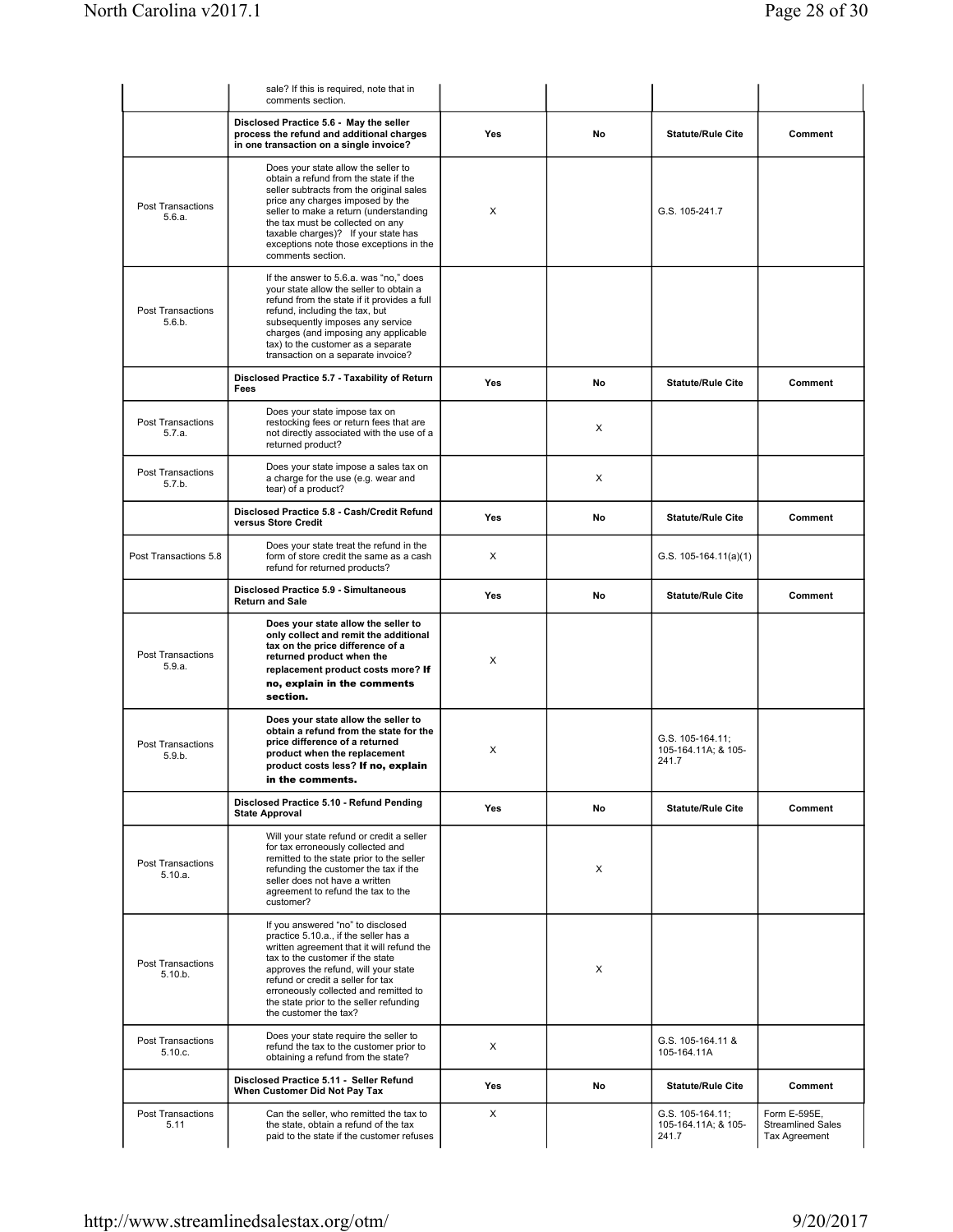|                                                                                                                                                                                                                             | to pay the tax because the customer<br>correctly asserted the transaction was<br>exempt under the state's laws?                                                                                                                                                                                                                                                                                          |                                          |    |                                                                                                               | Certificate of<br>Exemption, or the<br>required data<br>elements provided in<br>G.S. 105-164.28 must<br>be on file to establish<br>a transaction is<br>exempt from tax. |
|-----------------------------------------------------------------------------------------------------------------------------------------------------------------------------------------------------------------------------|----------------------------------------------------------------------------------------------------------------------------------------------------------------------------------------------------------------------------------------------------------------------------------------------------------------------------------------------------------------------------------------------------------|------------------------------------------|----|---------------------------------------------------------------------------------------------------------------|-------------------------------------------------------------------------------------------------------------------------------------------------------------------------|
|                                                                                                                                                                                                                             | Disclosed Practice 5.12 - Returned Product<br>to Seller in Another State                                                                                                                                                                                                                                                                                                                                 | Yes                                      | No | <b>Statute/Rule Cite</b>                                                                                      | Comment                                                                                                                                                                 |
| <b>Post Transactions</b><br>5.12                                                                                                                                                                                            | The customer has the original sales<br>receipt indicating your state's tax was<br>charged. If the product is returned in<br>another state, will your state allow the<br>seller to claim the refund of the tax paid<br>to your state?                                                                                                                                                                     | X                                        |    | G.S. 105-164.11;<br>105-164.11A; & 105-<br>241.7                                                              | Yes, provided the tax<br>is refunded or<br>credited to the<br>customer.                                                                                                 |
|                                                                                                                                                                                                                             | Disclosed Practice 5.13 - Returned<br>Product to Seller in Another Local<br>Jurisdiction Within the Same State                                                                                                                                                                                                                                                                                           | Yes                                      | No | <b>Statute/Rule Cite</b>                                                                                      | Comment                                                                                                                                                                 |
| Post Transactions<br>5.13                                                                                                                                                                                                   | The customer has the original sales<br>receipt indicating the tax was charged<br>for a local jurisdiction in your state. The<br>product is returned in your state in a<br>different local jurisdiction. Does your<br>state require the seller to claim the<br>refund of the tax paid to the original<br>local jurisdiction?                                                                              | X                                        |    | G.S. 105-164.11;<br>105-164.11A; & 105-<br>241.7                                                              |                                                                                                                                                                         |
|                                                                                                                                                                                                                             | Disclosed Practice 5.14 - Returned Product<br>with No Receipt                                                                                                                                                                                                                                                                                                                                            | Yes                                      | No | <b>Statute/Rule Cite</b>                                                                                      | Comment                                                                                                                                                                 |
| <b>Post Transactions</b><br>5.14                                                                                                                                                                                            | If a seller refunds tax to a customer,<br>without a receipt, using the tax rate at<br>the store where the return was made<br>and the price of the returned product at<br>the store at that time, will your state<br>allow the seller to receive a refund or<br>credit of this tax from the state? Note in<br>the comments section any special<br>documentation the seller needs to<br>provide the state. |                                          | X  |                                                                                                               |                                                                                                                                                                         |
|                                                                                                                                                                                                                             | Disclosed Practice 5.15 - Customer Directly<br><b>Filing for a Refund</b>                                                                                                                                                                                                                                                                                                                                | Yes                                      | No | <b>Statute/Rule Cite</b>                                                                                      | Comment                                                                                                                                                                 |
| <b>Post Transactions</b><br>5.15.a.                                                                                                                                                                                         | Does the state give customers the<br>option to request a tax refund directly<br>from the state (i.e., the customer is not<br>required to make the request through<br>the seller)? Note any special<br>requirements that may apply, such as<br>minimum dollar thresholds, in the<br>comment section.                                                                                                      |                                          | X  | G.S. 105-164.11A(b)                                                                                           | This is only allowed<br>for certain situations<br>regarding services<br>contracts as provided<br>in G.S. 105-164.11A<br>$(b)$ .                                         |
| <b>Post Transactions</b><br>5.15.b.                                                                                                                                                                                         | If the answer to disclosed practice<br>5.15.a. was "no," does the state allow a<br>customer to obtain a tax refund from<br>the state when the seller cannot be<br>found or refuses to refund the tax to a<br>customer? If "yes", provide details in<br>the comment section.                                                                                                                              |                                          | X  |                                                                                                               |                                                                                                                                                                         |
| <b>Disclosed Practice 6. Tax Administration Practices on</b><br>Determining the Earliest Possible Date to Register<br>Without It Adversely Affecting a Voluntary Disclosure<br>Agreement (VDA) from Appendix E of the SSUTA |                                                                                                                                                                                                                                                                                                                                                                                                          | Does Your State Follow this<br>Practice? |    | If You Answered Yes, Describe the<br>Adverse Affect on the VDA. Add<br><b>Additional Comments if Desired.</b> |                                                                                                                                                                         |
| <b>Reference Number</b>                                                                                                                                                                                                     | Disclosed Practice 6.1 - For each of the<br>scenarios below, indicate whether<br>registration to collect and remit sales and<br>use taxes with your state adversely affects<br>a VDA.                                                                                                                                                                                                                    | <b>Yes</b>                               | No | <b>Statute/Rule Cite</b>                                                                                      | Comment                                                                                                                                                                 |
| <b>Voluntary Disclosure</b><br>Agreement 6.1.a.                                                                                                                                                                             | A seller's registration prior to the seller<br>(or its representative) submitting the<br>state's voluntary disclosure agreement<br>(VDA) application will adversely affect<br>the seller's VDA with the state.                                                                                                                                                                                           | X                                        |    |                                                                                                               |                                                                                                                                                                         |
| <b>Voluntary Disclosure</b><br>Agreement 6.1.b.                                                                                                                                                                             | A seller's registration after the seller (or<br>its representative) submits the state's<br>voluntary disclosure agreement (VDA)<br>application, but before either the seller<br>or the state signs the actual VDA will<br>adversely affect the VDA with the state.                                                                                                                                       | Х                                        |    |                                                                                                               | A seller must wait<br>until the VDA is<br>acknowledged by the<br>State (other than<br>evidence of delivery).                                                            |
| <b>Voluntary Disclosure</b><br>Agreement 6.1.c.                                                                                                                                                                             | A seller's registration after the state<br>signs the actual voluntary disclosure<br>agreement (VDA) but before the seller                                                                                                                                                                                                                                                                                |                                          | X  |                                                                                                               |                                                                                                                                                                         |